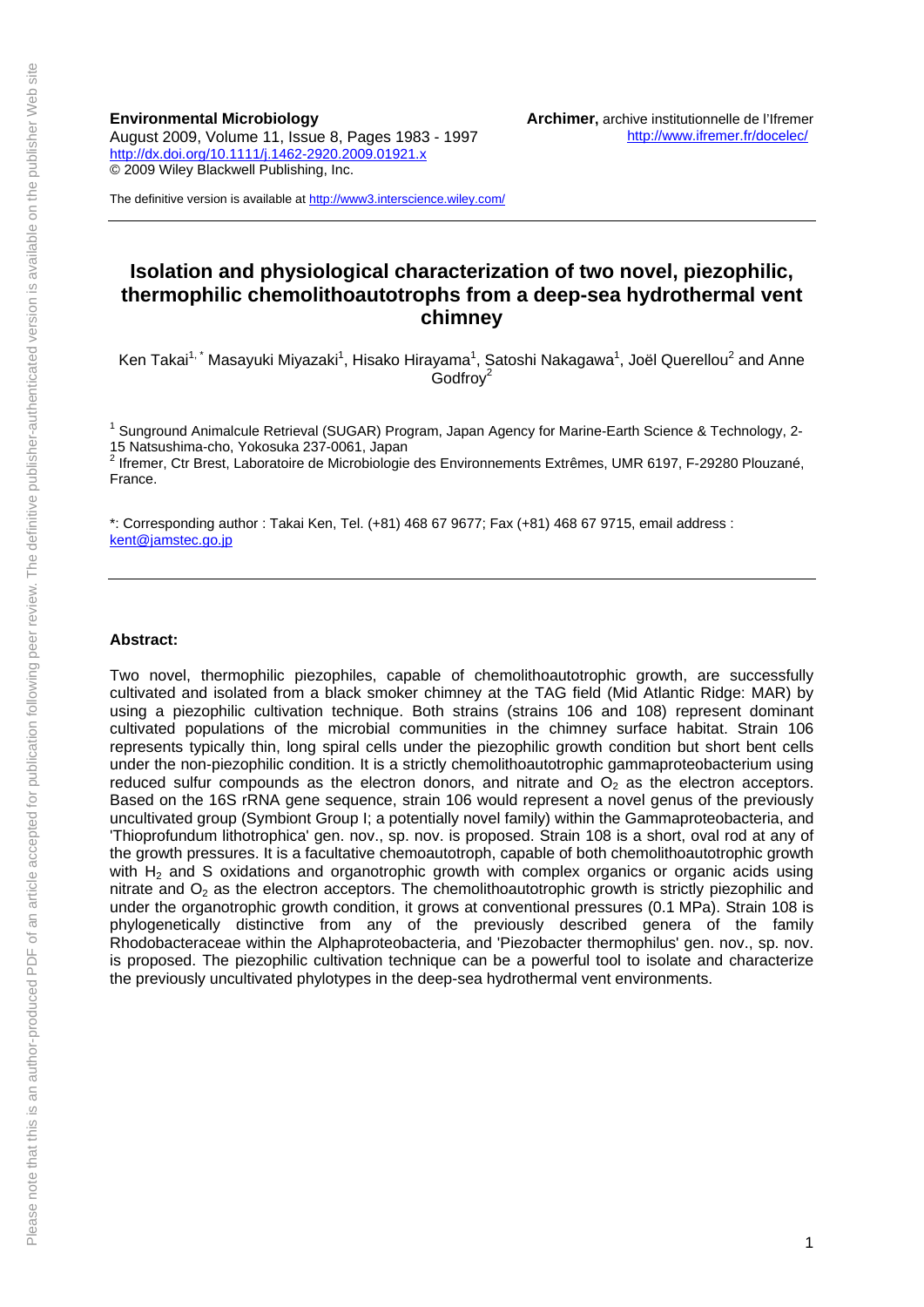#### **INTRODUCTION**

 Research on deep-sea piezophiles has half century of history since the pioneering work by Zobell & Morita (1957). For 50 years, most of the targeted microorganisms have been heterotrophs, while very few piezophilic chemolithoautotrophs were described (Bernhardt *et al*., 1988; Kato, 2006; Miller *et al*., 1988; Park *et al*., 2006). Thermophilic hydrogenotrophic methanogens *Methanocaldococcus jannaschii* and *Methanothermococcus thermolithotrophicus* were isolated from deep-sea and deep subsurface environments originally by conventional, non-piezophilic cultivation techniques but were later found to be facultative piezophilic based on the hyperbaric pressure cultivation experiments (Bernhardt *et al*., 1988; Miller *et al*., 1988;). Recently, a new hydrostatic pressure cultivation technique has been developed, which has enabled cultivation of various types of deep-sea chemolithoautotrophs such as hydrogenotrophic 56 methanogen, sulfate-reducer and  $H_2$ - and S-oxidizing nitrate- and O<sub>2</sub>-reducers previously isolated by non-piezophilic techniques (Takai *et al*., 2008a). This technique was successfully applicable even for the most hyperthermophilic microorganism, *Methanopyrus kandleri*, which had been also known to be quite hard to cultivate (Takai *et al*., 2008a). Nevertheless, all the deep-sea piezophilic chemolithoautotrophs studied so far were initially isolated by the cultures under the conventional gas pressures (up to 0.4 MPa), and none of the chemolithoautotrophs is obtained by a high-pressure culture directly from a deep-sea habitat.

 Direct piezophilic enrichment from deep-sea and deep subsurface microbial communities would be advantageous to obtain the numerically predominant or the functionally significant microbial populations in the *in situ* habitats. This is not only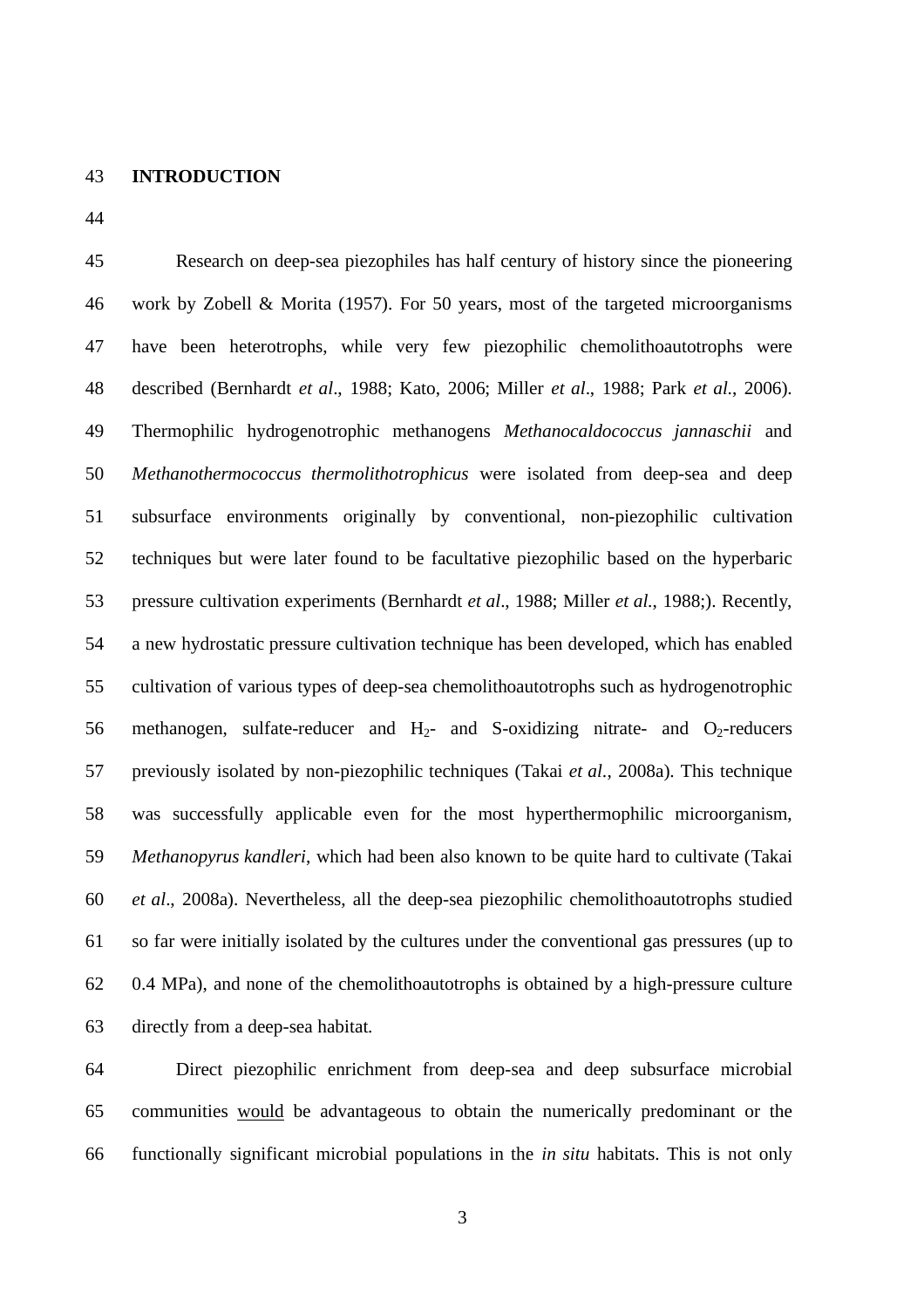because the *in situ* hydrostatic pressure is a potential key physical parameter directly affecting their growth (Abe *et al*., 1999; Kato, 2006) but also because the pressure and temperature serve as the primary physicochemical factors preparing the thermodynamic states of energy and carbon metabolisms for their growth. That is to say, using conventional gas pressures of media, available gaseous substrates dissolved in the liquid phase of microbial medium often become much less abundant as compared to the concentrations in the *in situ* environments. For instances, the highest dissolved 74 concentrations of  $H_2$ ,  $N_2$ , CH<sub>4</sub> and CO<sub>2</sub> in the deep-sea hydrothermal fluids are recorded to be up to 16, 36, 54 and 2700 mM, respectively (Charlou *et al*., 2002; Lupton *et al*., 2008; Person *et al*., 2005) but in the test tubes or bottles at 60 ˚C under a 0.2 MPa of gas pressure, theoretically the soluble concentrations are less than 1.6, 1.2, 2.0 and 23.5 mM, respectively. The different abundance of the gaseous energy and carbon sources may be a great metabolic bias for enrichment of certain populations that are less predominant in the *in situ* habitats but are energetically favorable in laboratory experiments. In contrast, if the piezophilic cultivation provides quite dissimilar thermodynamic states compared to those of the *in situ* habitats, it may lead to enrichment of previously uncultivated and unidentified microbial components of the similar environments.

84 In this study, we tried to cultivate  $H_2$ - and/or sulfur-oxidizing chemolithoautotrophs using the piezophilic cultivation technique from a black smoker chimney obtained from the TAG field in the Mid Atlantic Ridge (MAR). The TAG field is located at water depth of between 3620 and 3660 m and is among the world deepest 88 hot hydrothermal systems. The  $H_2$ - and/or sulfur-oxidizing chemolithoautotrophs are one of the most predominant microbial populations in the global deep-sea hydrothermal environments and a diversity of *Aquificae* and *Epsilonproteobacteria* members have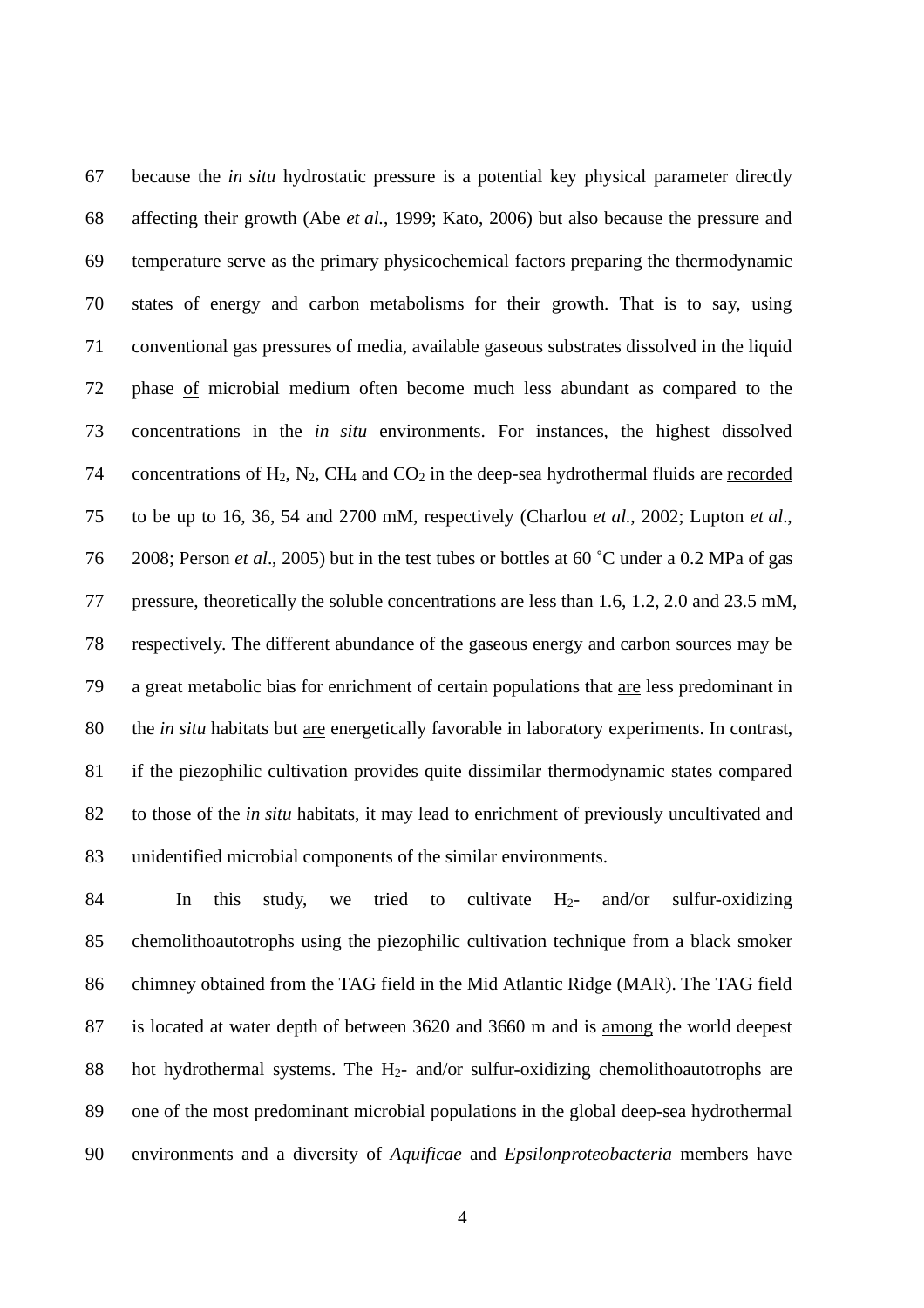been isolated as the primary components (Takai *et al*., 2006a; Nakagawa and Takai 2006; 2008). Although only one pressure-temperature (PT) condition of 50 ˚C and 36 MPa and only one medium was used in this study, two novel chemolithoautotrophic bacteria were enriched and isolated by purification under different pressure conditions. These piezophilic chemolithoautotrophs represented the previously uncultivated phylotypes of *Proteobacteria*. The physiological properties of the new deep-sea piezophiles were characterized under the piezophilic cultivation condition.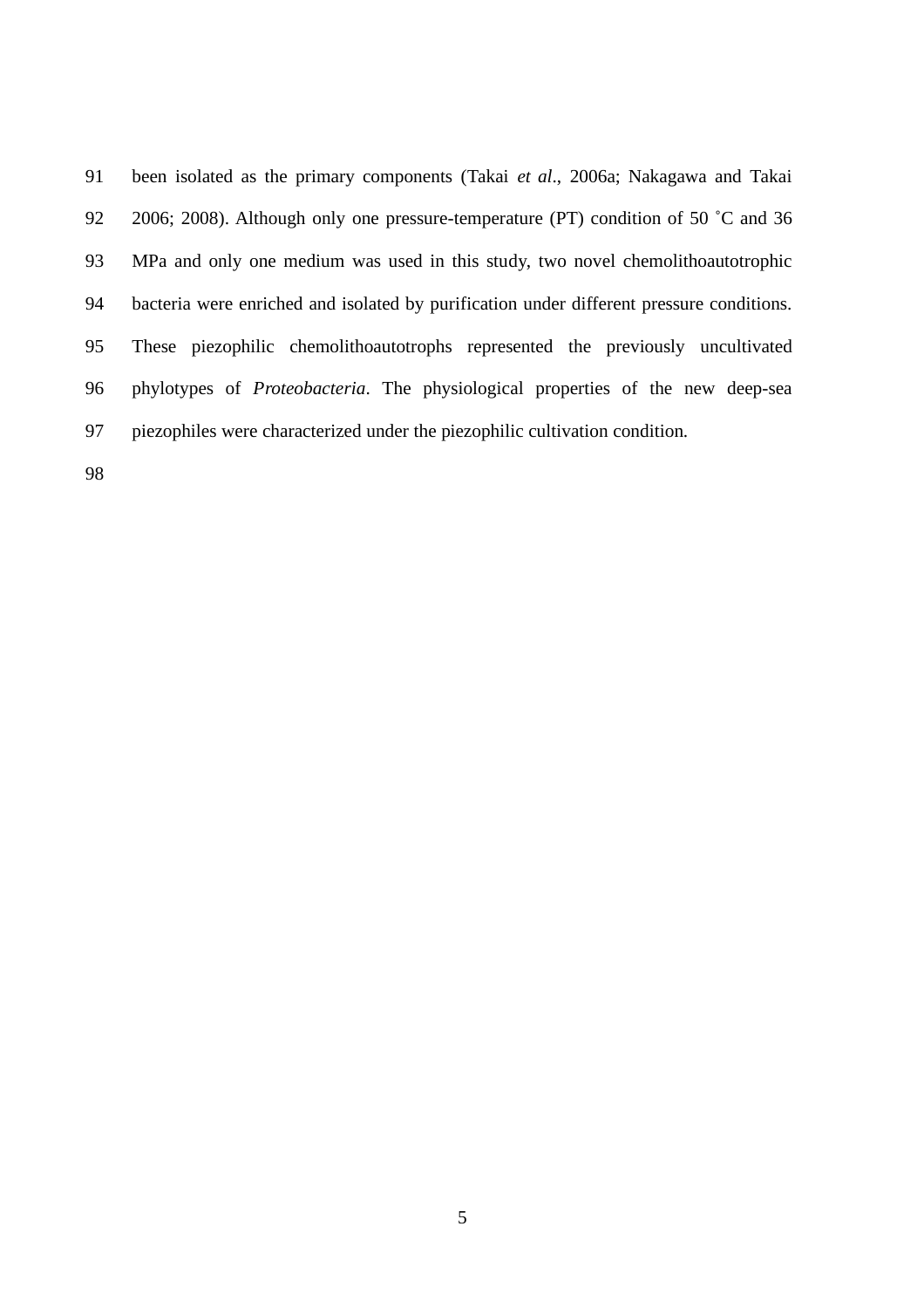#### **MATERIALS AND METHODS**

 **Sample collection and fluid chemistry:** A sample from a black smoker chimney was obtained from the TAG hydrothermal field (26˚08.23N, 44˚49.57W) in the Mid Atlantic Ridge (MAR) at a depth of 3626 m by means of the remotely operative vehicle VICTOR6000 (Ifremer) in Dive#263 during the EXOMAR cruise performed in August 2005. This chimney was one of the numerous chimneys comprising so-called "the black smoker complex (BSC)" in the TAG field (e.g., Charlou *et al*., 1996). The temperature of the black smoker fluid hosted by this chimney (named as Matomo chimney) was measured to be maximally 345 ˚C. The chimney portions were broken by a manipulator of the VICTOR6000 and directly dropped into a sample box that had been in advance decontaminated and filled with the sterilized distilled water (Postec *et al*., 2005). The lid of the sample box was closed immediately after the sampling at the seafloor although the box did not preserve the hydrostatic pressure. However, due to the tightly sealed lid, no additional seawater mixing was expected during returning to sea surface.

 Immediately after the recovery of the chimney sample onboard, a relatively large piece of structure, which preserved the intact structure as much as possible, was subsampled into the representative microbial habitats as previously described (Takai *et al*., 2001; 2008b). The chimney outer surface (thickness 1 to 2 mm) and chimney inside part (thickness 1 to 2 cm) were collected for the nucleic acid extraction, the microscopic observation and the cultivation. For the subsamples of the cultivation, each of the outer surface (2 g wet weight) and the inside part (40 g wet weight) was suspended in 20 ml 120 of seawater filtered with a 0.22  $\mu$ m pore size filter in the presence and absence of 0.05% (w/v) neutralized sodium sulfide in a 100 ml glass bottle (Schott Glaswerke, Mainz,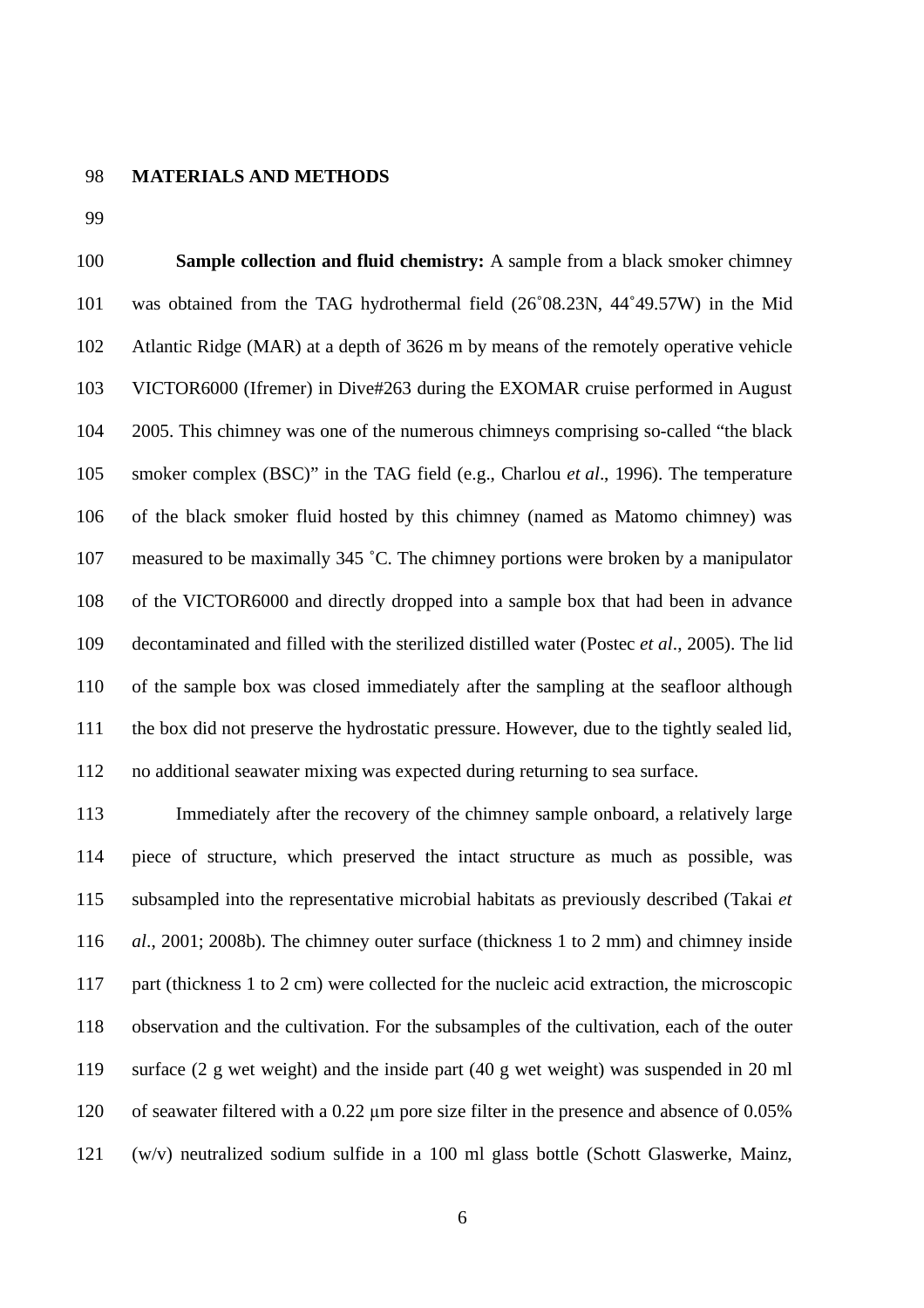122 Germany), and then tightly sealed with a butyl rubber cap under a gas phase of 100%  $N_2$  (0.2 MPa). For the subsamples of the microscopic observation, approx. 1 g (wet weight) of the subsample was fixed with 3 ml of filter-sterilized seawater containing 3.7% (v/v) formalin for 24 h and then stored at -80 ˚C. All the samples for cultivation were transferred to our laboratory under refrigeration and were preserved at 4 ˚C prior to experiments.

 The hydrothermal fluid chemistry in the TAG field is already characterized in detail (Campbell *et al*., 1988; Charlou *et al*., 1996; Chiba *et al*., 2001). It is known that the hydrothermal fluids emitting from the BSC of the TAG field have one endmember fluid source (Chiba *et al*., 2001). The chemical composition of the endmember fluid is determined and is found to be temporally stable (Campbell *et al*., 1988; Charlou *et al*., 1996; Chiba *et al*., 2001).

 **Total direct cell counts:** Microbial community densities in the chimney subsamples were determined by 4',6-diamidino-2-phenylindole (DAPI)-staining direct count. The frozen formalin-fixed chimney subsample was thawed, and then vigorously suspended with a vortex mixer. After 5 min of static state, 0.5 ml of formalin-fixed supernatant was added to 0.5 ml of filter-sterilized phosphate-buffered saline (PBS, pH 7.2) containing DAPI (10 µg/ml), and incubated at room temperature for 30 min. After the mixture was filtered, each filter was rinsed twice with 2 ml of filter-sterilized PBS. The filters were examined under epifluorescence using a phase-contrast Olympus BX51 microscope with the Olympus DP71 digital camera system. An average total cell count was obtained from more than 100 microscopic fields from three separate filters.

 **Liquid serial dilution cultures:** To estimate the abundance of culturable microorganisms (viable counts) represented by a variety of physiological and metabolic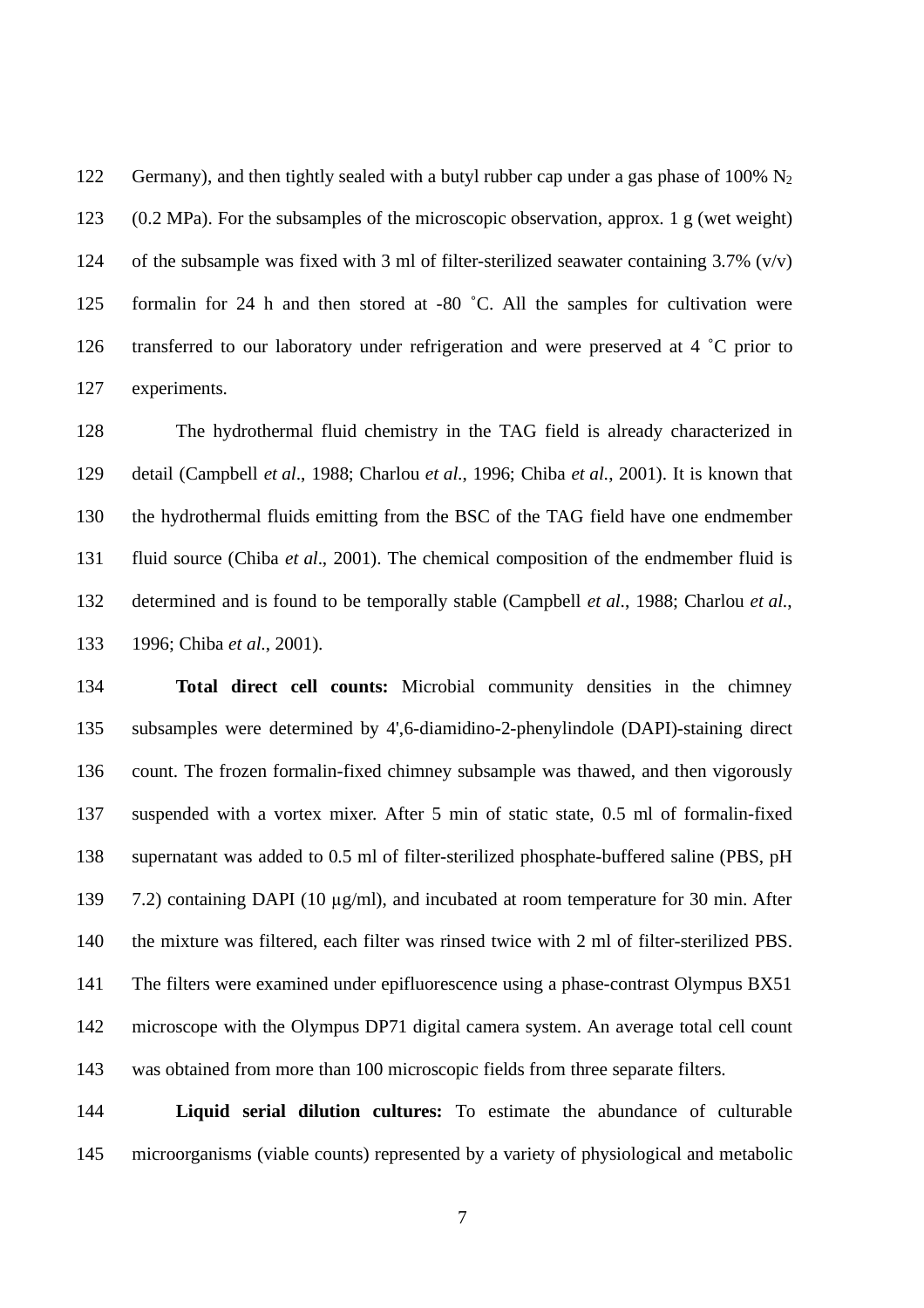characteristics, a series of serial dilution cultures were done from the chimney subsamples under the various cultivation conditions, which were in a same manner as previously described (e.g., Takai *et al*., 2008b). Since the detail methods and results will be described elsewhere, only the media and culture conditions that gave positive cultivation results were described (Table 1). For anaerobic, heterotrophic sulfur-reducing thermophiles such as members of *Thermococcales* and *Thermotogales*, MJYPS medium (Takai *et al*., 2000) was used (Table 1). For hydrogen- and/or sulfur-oxidizing chemolithoautotrophs, such as members of *Aquificales*, *Gammaproteobacteria* and *Epsilonproteobacteria*, MMJHS medium (Takai *et al*. 2003) was used (Table 1). For anaerobic dissimilatory Fe(III)- and/or sulfate-reducers, such as members of *Archaeoglobales*, *Deferribacteres*, *Thermodesulfobacteria* and *Deltaproteobacteria*, a MMJHFe medium (Takai *et al*. 2008b) was used (Table 1).

 A serial dilution culture using a piezophilic cultivation technique (Takai *et al*., 2008a) was also performed with the chimney surface sample at 50 ˚C and at 36 MPa (Table 1). The detail procedure is described below.

 The microbial growth was identified by turbidity and/or microscopic observation for maximally 2 months. The microorganism present in the most diluted series of the medium at each temperature was isolated by the subsequent extinction-dilution method (Takai and Horikoshi, 2000). The partial sequences of the 16S rRNA genes (approx. 700-1000 bp) of the isolates were determined as described elsewhere (Takai *et al*.. 2004).

 **Enrichment and purification with piezophilic cultivation techniques:** The chimney surface slurry preserved in the absence of sodium sulfide was inoculated into the test tubes containing MMJHS medium (Takai *et al*., 2003) under a gas phase of 80%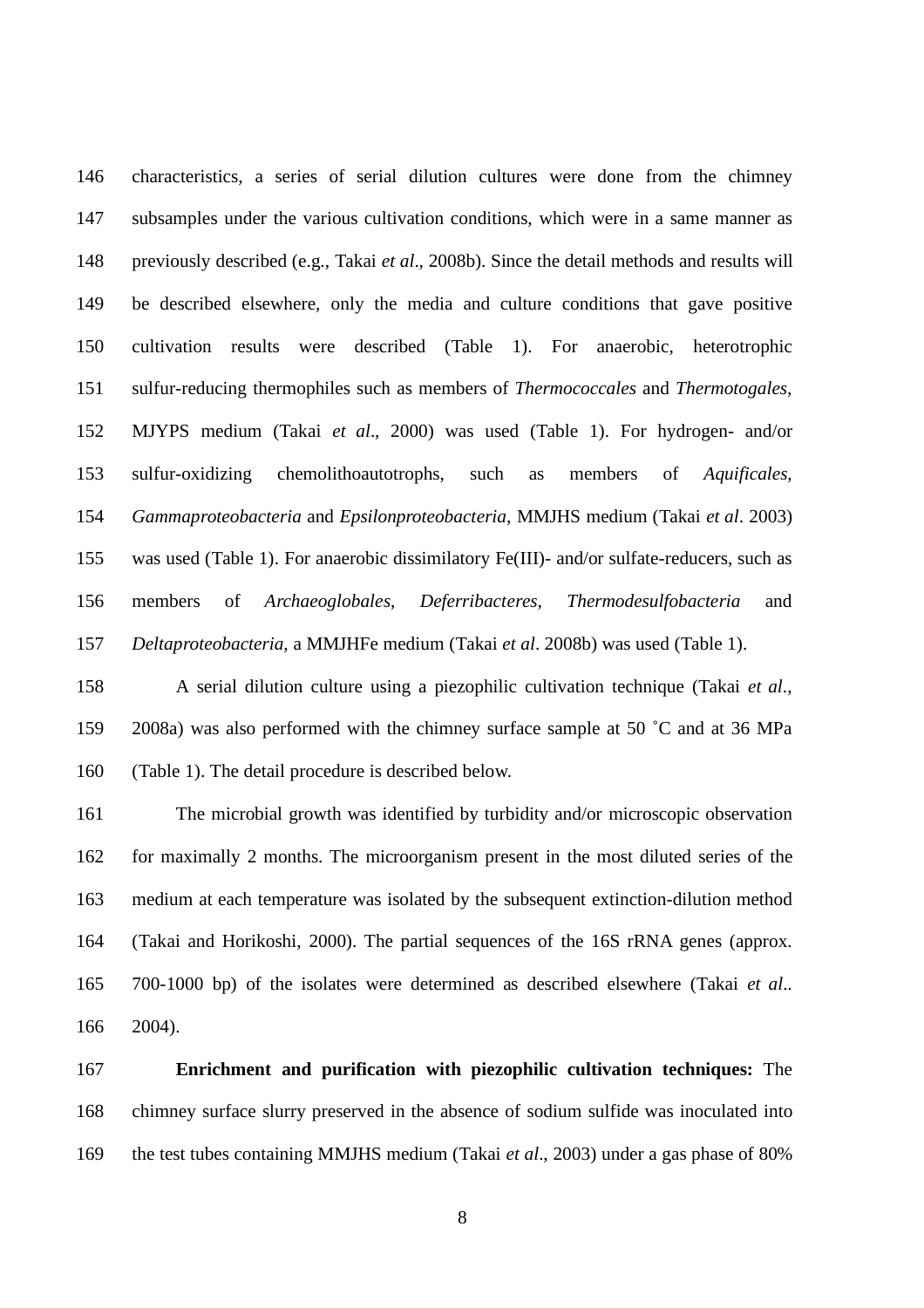$H_2$  + 20% CO<sub>2</sub> (0.2 MPa) with every 1/5 dilution. A 1 ml portion of the inoculated culture was taken from each of the serial dilution of test tubes into a piezophilic cultivation syringe and then, a 250 µl of 100% H2 was added to the syringe 173 (corresponding to approx. 10 mM of soluble  $H_2$  and 30 mM of  $\Sigma CO_2$  under the piezophilic condition) (Takai *et al*., 2008a). The syringe was sealed by a needle sticking into a butyl rubber stopper (Takai *et al*., 2008a). Finally, the pressure vessels containing the cultivation syringes were compressed by a hydraulic pomp at 36 MPa and incubated 177 at 50 °C for two weeks. The serial dilution culture under the piezophilic condition was conducted twice.

 After two weeks of incubation, the possible enrichment was examined by a microscopic observation. Up to a certain dilution of culture, two morphotypes of microorganisms were identified; one was a motile, thin, long spiral cell and the other was a non-motile, short, oval rod. The short, oval rods were also observed in two more dilution steps of culture than the one containing two morphotypes. Thus, the highest dilution of culture of oval rods was further conducted to the extinction-dilution culture for the purification under the same condition. For the purification of long spiral cells, the highest dilution of culture including the long spiral and short oval cells were 187 inoculated into a serial dilution of MMJHS medium under a gas phase of 80%  $H_2$  + 188 20%  $CO_2$  (0.2 MPa) and incubated under the non-piezophilic condition at 50 °C. Under the non-piezophilic culture condition, only the long spiral cells were grown. The highest dilution obtained from the non-piezophilic cultivation was again applied to the serial dilution cultivation under the piezophilic cultivation condition (36 MPa). This procedure provided only the growth of long spiral cells under the high pressure. Thus, the extinction-dilution purification of this morphotype was conducted by the repeated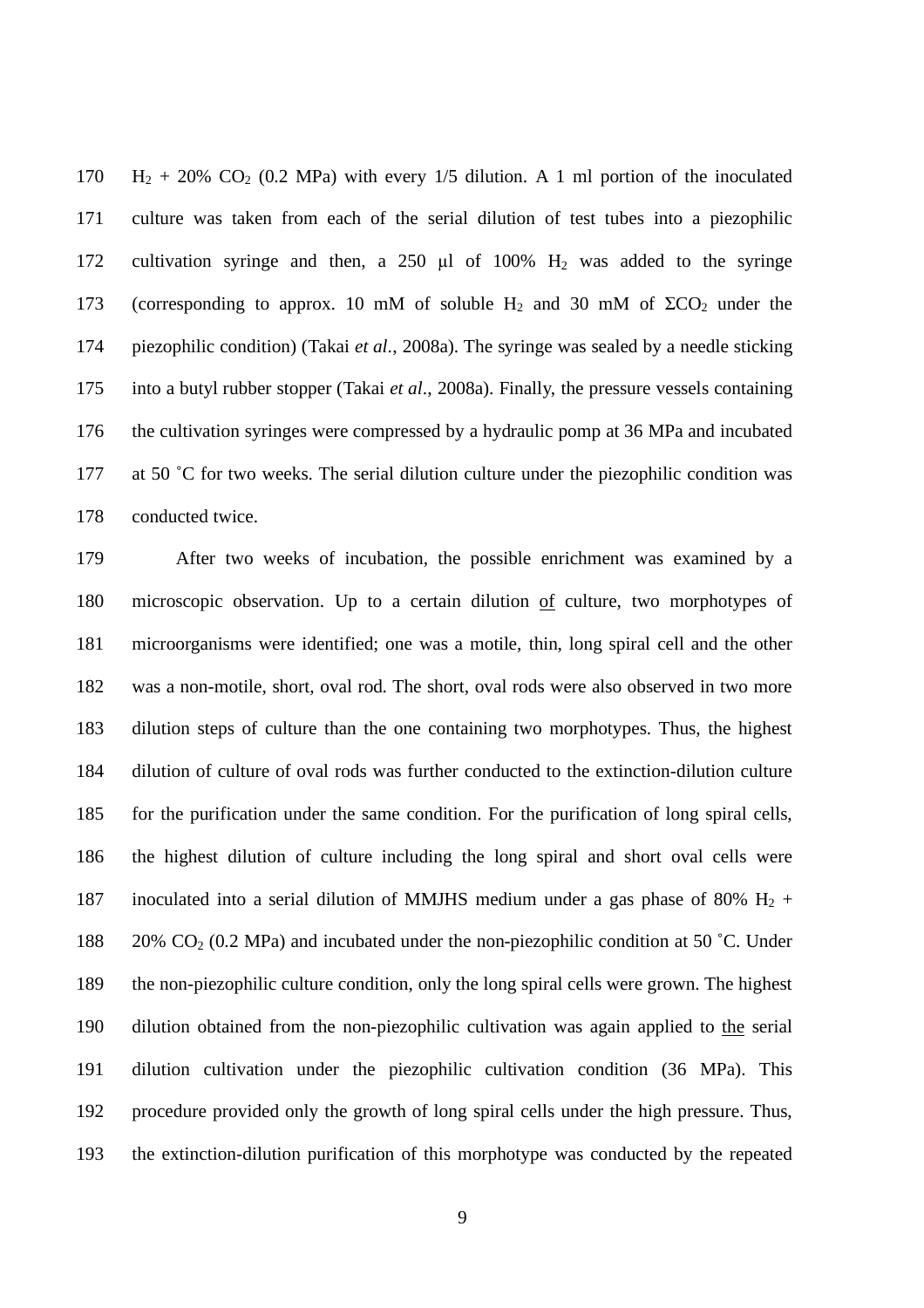cultivation under every piezophilic and non-piezophilic condition.

 Finally, two morphotypes were isolated and were designated as strain 106 (long spiral cell) and strain 108 (short oval rod), respectively. The purity was confirmed routinely by microscopic examination and by repeated partial sequencing of the 16S rRNA gene using several PCR primers.

 **Morphology:** Cells were routinely observed under a phase-contrast Olympus BX51 microscope with the Olympus DP71 digital camera system. Transmission electron microscopy of negatively stained cells was carried out as described by Zillig *et al.* (1990). Cells grown in MMJHS medium under the optimal hydrostatic pressures (strains 106 and 108) or the conventional gas pressure (0.2 MPa) (strain 106) were negatively stained with 2% (w/v) uranyl acetate and observed under a JEOL JEM-1210 electron microscope at an accelerating voltage of 80 kV.

 **Growth characteristics:** Both strains were routinely cultivated at 16 MPa (for strain 106) or 36 MPa (for strain 108) in Piezo-MMJHS medium, which containing 10 208 mM of dissolved H<sub>2</sub> and 30 mM of  $\Sigma$ CO<sub>2</sub> in 1 ml of modified MMJHS medium (Takai *et al*., 2003) in a 5 ml of piezophilic cultivation syringe. The original MMJHS medium contained 10 mM of sodium nitrate but the modified MMJHS medium including 20 mM of sodium nitrate was used for the subsequent experiments. The pH of the medium was routinely checked before, during and after the growth at a room temperature. The initial pH of Piezo-MMJHS medium was adjusted to 6.5.

 Growth was measured by direct cell counting after staining with DAPI using a phase-contrast Olympus BX51 microscope. All experiments described below were conducted in duplicate. To test the effects of hydrostatic pressure and temperature on growth, cultures with Piezo-MMJHS medium were incubated at a varying hydrostatic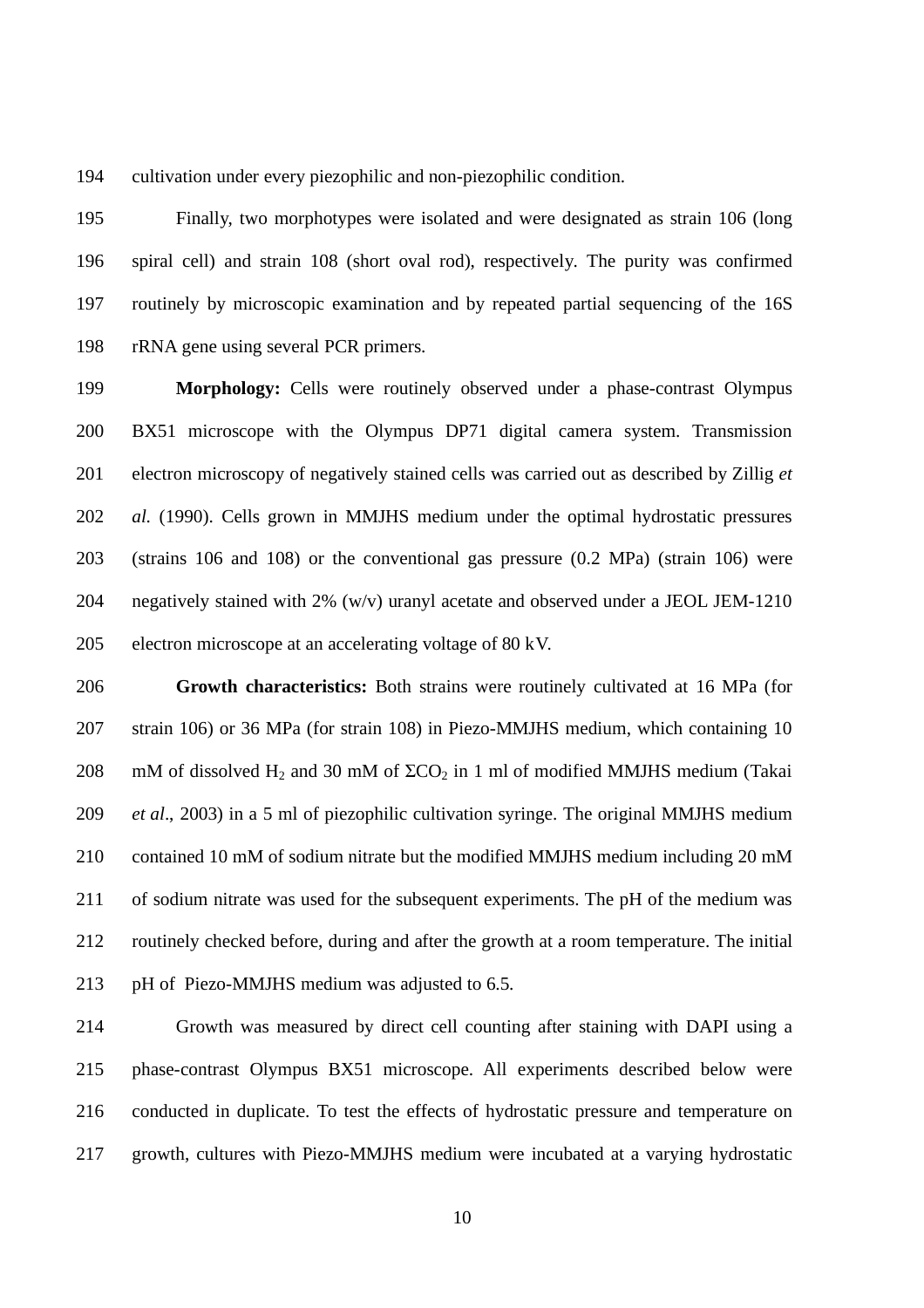pressure of 0.2 (non-piezophilic condition), 5, 16, 36, 50 or 65 MPa at 50 ˚C and at every 5 ˚C between 25 and 60 ˚C at the optimal pressures. For testing the effect of pH on growth, the pH of Piezo-MMJHS medium was adjusted to lower pH than pH 6.5 with decreasing concentration of sodium bicarbonate and by adding HCl in MMJHS medium, while was adjusted to higher pH than 6.5 with increasing concentration of sodium bicarbonate and by adding NaOH in MMJHS medium. The growth was 224 conducted at 50 °C and the optimal pressures. The effect of NaCl on growth was test in Piezo-MMJHS medium by varying a NaCl concentration in MMJHS medium.

 The potential nutrients required for growth such as selenite, tungstate and vitamins were examined with Piezo-MMJHS medium under an optimal pressure with 228 and without the specified nutrients. The nitrogen source (NH<sub>4</sub>Cl, NaNO<sub>2</sub>, N<sub>2</sub>, NaNO<sub>3</sub> and yeast extract) for growth was also examined with Piezo-MMJHS medium including none of the nitrogen sources under an optimum pressure. Antibiotics susceptibility was tested with Piezo-MMJHS medium at an optimal pressure by using a 50 µg/ml of ampicilin, kanamycin, chloramphenicol, streptomycin or vancomycin.

 **Energy and carbon sources:** In an attempt to determine potential electron donors 234 for autotrophic growth of both strains, each of the  $H_2$  (10 mM), elemental sulfur (3%, w/v), thiosulfate (10 mM), sulfide (1.25 mM), cystein-HCl (2.5 mM), tetrathionate (5 236 mM), and sulfite (2.5 mM) was tested instead of a combination of  $H_2$ , elemental sulfur and thiosulfate as a sole electron donor in Piezo-MMJHS medium (nitrate as a sole electron acceptor) at 50 ˚C and an optimal pressure. In contrast, to examine potential electron acceptors for autotrophic growth of both strains, each of nitrate (20 mM) and  $O_2$  (0.04, 0.12, 0.4, 1.2, 2 or 4 mM) was tested instead of a combination of nitrate, elemental sulfur and thiosulfate as a sole electron acceptor in MMJHS medium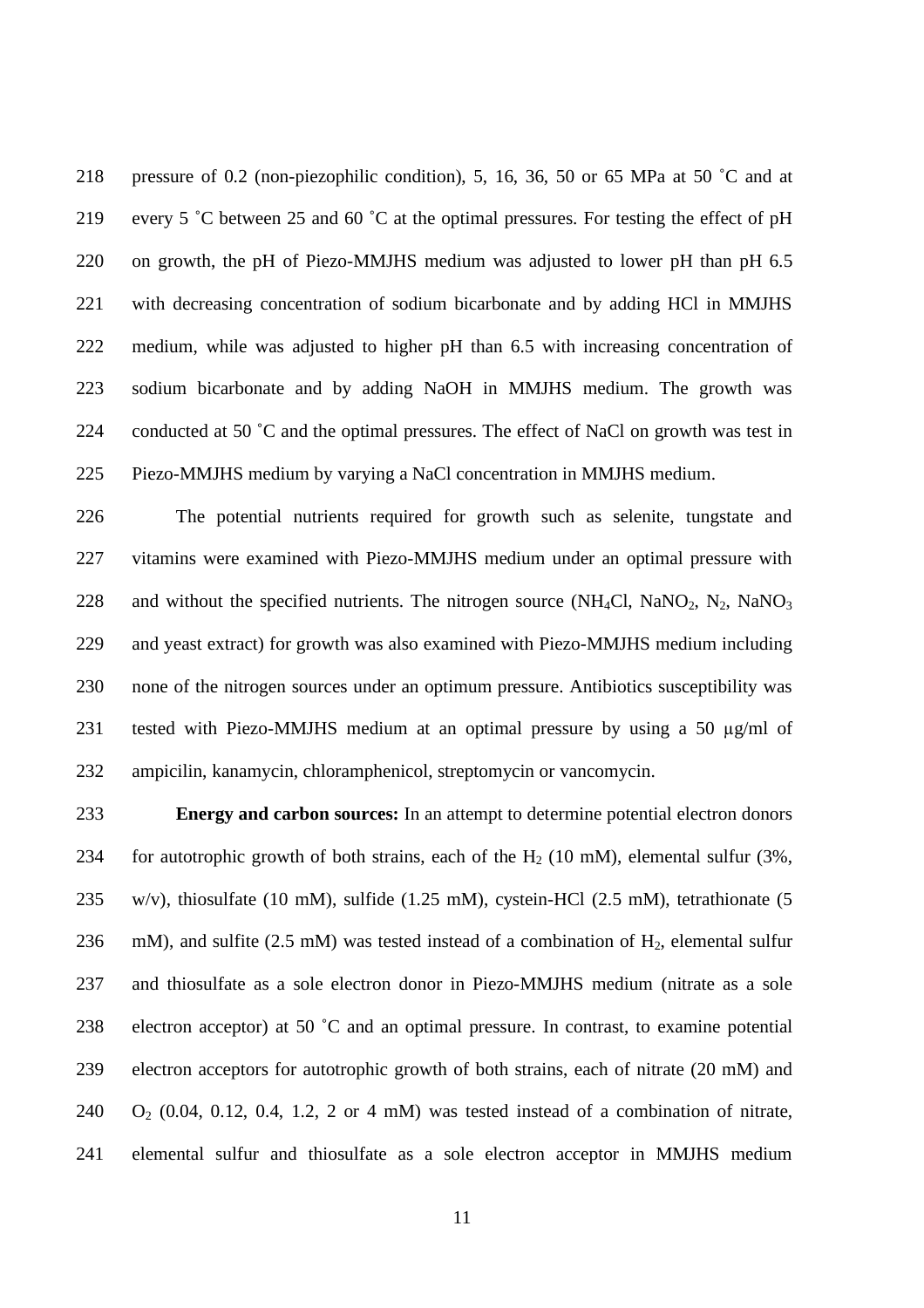242 (thiosulfate as a sole electron donor) at 50 °C and an optimal pressure. If  $H_2$  (10 mM) was used as a sole electron donor, each of elemental sulfur (3% w/v), thiosulfate (10 mM), sulfite (2.5 mM) and ferrihydrite (5 mM) was also tested.

 Heterotrophic growth was tested for both strains using Piezo-MMJHS medium 246 including yeast extract  $(0.1\%, w/v)$ , tryptone  $(0.1\%, w/v)$ , Casamino acid  $(0.1\%, w/v)$ , 247 formate (5 mM), acetate (5 mM) or pyruvate (5 mM) instead of 30 mM of  $\Sigma$ CO<sub>2</sub> at 50 ˚C and under an optimum pressure. The pH of the media was adjusted at 6.5 in advance. In addition, organotrophic growth was tested using Piezo-MMJHS medium including 250 yeast extract  $(0.1\%, w/v)$ , tryptone  $(0.1\%, w/v)$ , Casamino acid  $(0.1\%, w/v)$ , formate (5 251 mM), acetate (5 mM) or pyruvate (5 mM) at pH 6.5 instead of  $H_2$ , thiosulfate, elemental 252 sulfur and 30 mM of  $\Sigma$ CO<sub>2</sub> at 50 °C and under an optimal pressure.

253 Time course of oxidations of  $H_2$  (strain 108) and thiosulfate (strains 106 and 108) by nitrate-reduction and concomitant growth of both strains were examined with 255 Piezo-MMJHS medium as  $H_2$  or thiosulfate as a sole electron donor, of which all the sulfate salts were replaced by the chloride salts, at 50 ˚C and under an optimal pressure. The concentrations of nitrate, thiosulfate and sulfate were analyzed by ion chromatography using a Shim-pack IC column (Shimadzu, Kyoto, Japan) and the 259 concentration of  $H_2$ , N<sub>2</sub>O and N<sub>2</sub> was measured by a gas chromatography Micro GC CP2002 (GL Sciences, Tokyo, Japan) with a thermal conductivity detector. Nessler's reagent was employed to monitor the production of ammonium ion.

 **Cellular fatty acid composition:** Cellular fatty acid composition was analyzed using cells autotrophically grown at 50 ˚C under the optimal pressure and the non-piezophilic condition for strain 106, and using cells harvested from the piezophilic autotrophic condition (at 50 ˚C and 36 MPa) and the non-piezophilic organotrophic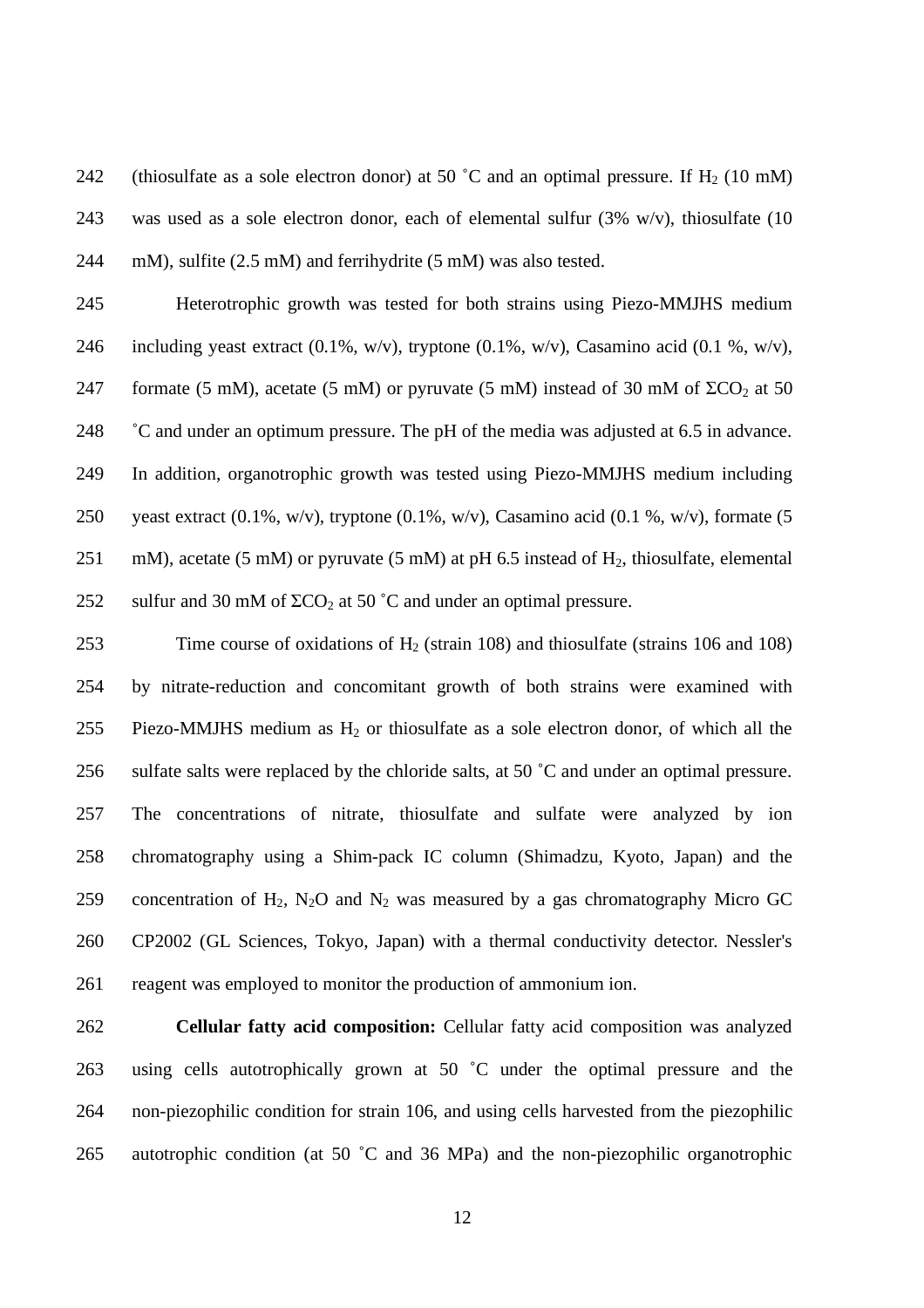condition (at 50 ˚C and 0.1 MPa) for strain 108. Lyophilized cells (30 mg) were placed in a Teflon-lined, screw-capped tube containing 1 ml of anhydrous methanolic HCl and heated at 100 ˚C for 3 h. The resulting fatty acid methyl esters (FAMEs) were extracted twice with n-hexane and concentrated under a stream of nitrogen gas. The FAMEs were analyzed using a gas chromatography-mass spectrometer (Xcalibur for Trace DSQ, Thermoelectron).

 **Nucleic acid analyses:** DNA was prepared as described by Marmur & Doty (1962). The G+C content of DNA was determined by direct analysis of deoxyribonucleotides on HPLC (Tamaoka and Komagata, 1984). The 16S rRNA gene was amplified by PCR using Bac 27F and 1492R primers (DeLong, 1992; Lane, 1985). The nearly complete sequences of the16S rRNA genes from both strains were directly sequenced by both strands using the dideoxynucleotide chain termination method with a DNA sequencer Model 3100 (Perkin Elmer/Applied Biosystems Co., Foster City, CA, USA). The nearly complete sequences were manually aligned to the representative sequences according to the secondary structures using ARB (Ludwig *et al*., 2004). Phylogenetic analyses were restricted to unambiguously aligned nucleotide positions. Evolutionary distance matrix analysis (using the Jukes & Cantor correlation method) and neighbor-joining analysis were performed using PHYLIP package (http://evolution.genetics.washington.edu/phylip.html). Bootstrap analysis was performed to provide confidence estimates for phylogenetic tree topologies.

 The 16S rRNA gene sequences of strains 106 and 108 were deposited in the DDBJ/EMBL/GenBank nucleotide sequence databases with the accession numbers AB468957 and AB468958, respectively.

**Whole cell fluorescence in situ hybridization (FISH) analysis**: The whole cell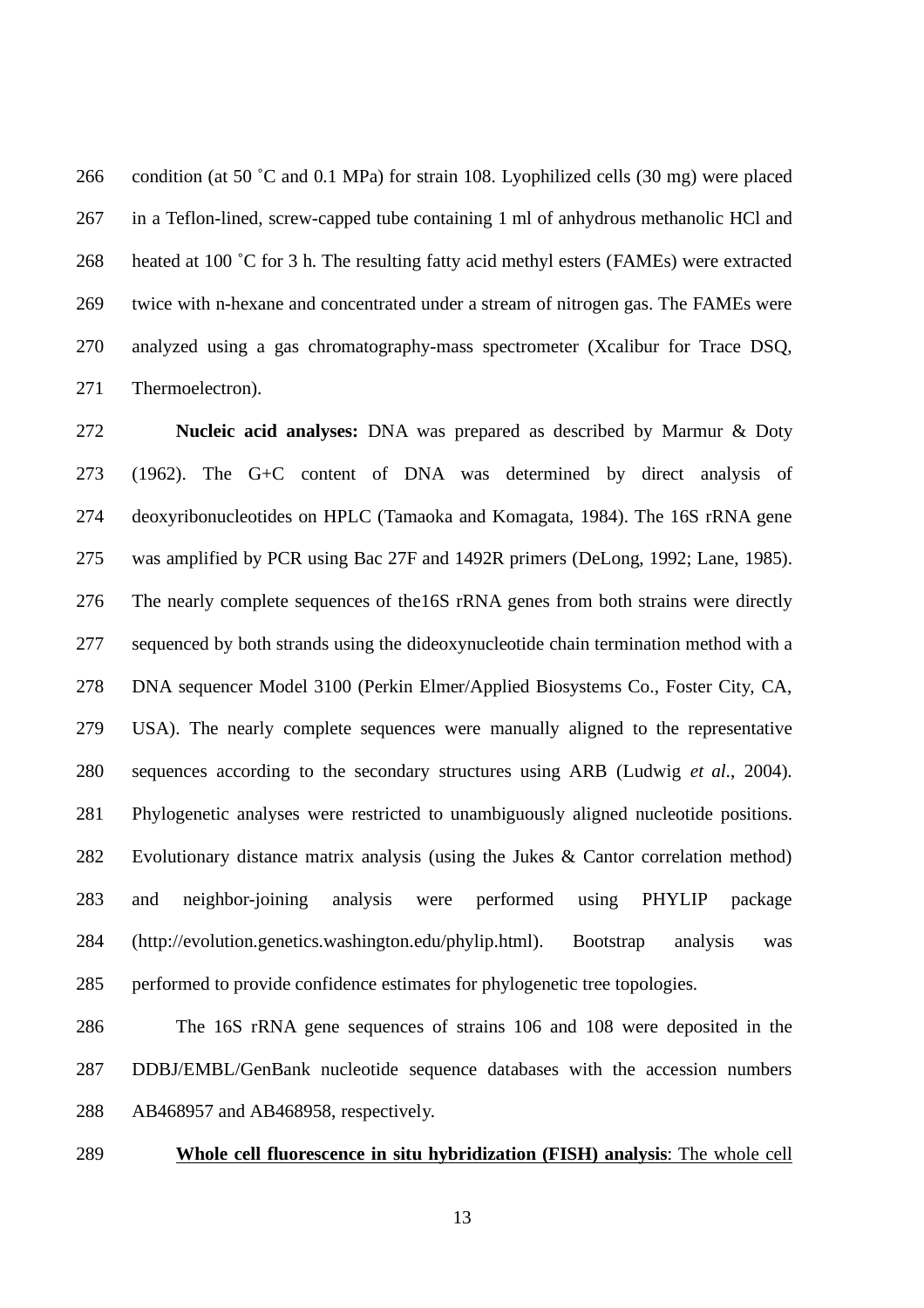FISH analysis was conducted to estimate the cellular abundance of strains 106 and 108 and their relatives in the *in situ* chimney habitat by using the 16S rRNA gene sequences. The targeted microbial populations were the whole microbial cells (DAPI-stained cell fraction and both bacterial- and archaeal-probes-binding cell fraction), the strain 106 cells (a specific probe-binding cell fraction) and the strain 108 cells (a specific probe-binding fraction), respectively. The EUB338 (Stahl and Amann, 1991) and the ARC915 (Amann *et al*., 1990) probes were used for the detection of both bacterial and archaeal populations. The ribosomal RNA-targeted oligonucleotide probes specifically binding to the 16S rRNAs of strains 106 and 108, respectively, were designed using ARB (Ludwig *et al*., 2004) based on the multiply aligned sequences including those of strains 106 and 108. Among several potential sites for the probes, the probes designated as TF1110 (5'-CTCCATCTCTGGAGCCTTCC-3') and PB1001 (5'-TGGTAACTGAGGGCGTGGGT-3') were finally chosen through the sequence specificity analysis using the BLAST program to all the nucleic acid sequences in the DDBJ/EMBL/GenBank nucleotide sequence databases. In the *in silico* analysis, the TF1110 probe was found to have at least three bases of mismatch with any other 16S rRNA sequences and the PB1001 probe also had more than three bases of mismatch with any other 16S rRNA sequences except for the 16S rRNAs of *Methanobrevibacter* spp. (one mismatch). The whole cell FISH experiments were performed as previously described (Sekiguchi *et al*., 1999). The frozen formalin-fixed chimney subsample was thawed, and 311 then vigorously suspended with a vortex mixer. After 5 min of static state, 0.5 ml of formalin-fixed supernatant was centrifuged at a 15000 rpm at 4 ˚C for 30 min. After washing with a 0.5 ml of PBS (pH 7.2) twice, the microbial cells were immobilized on a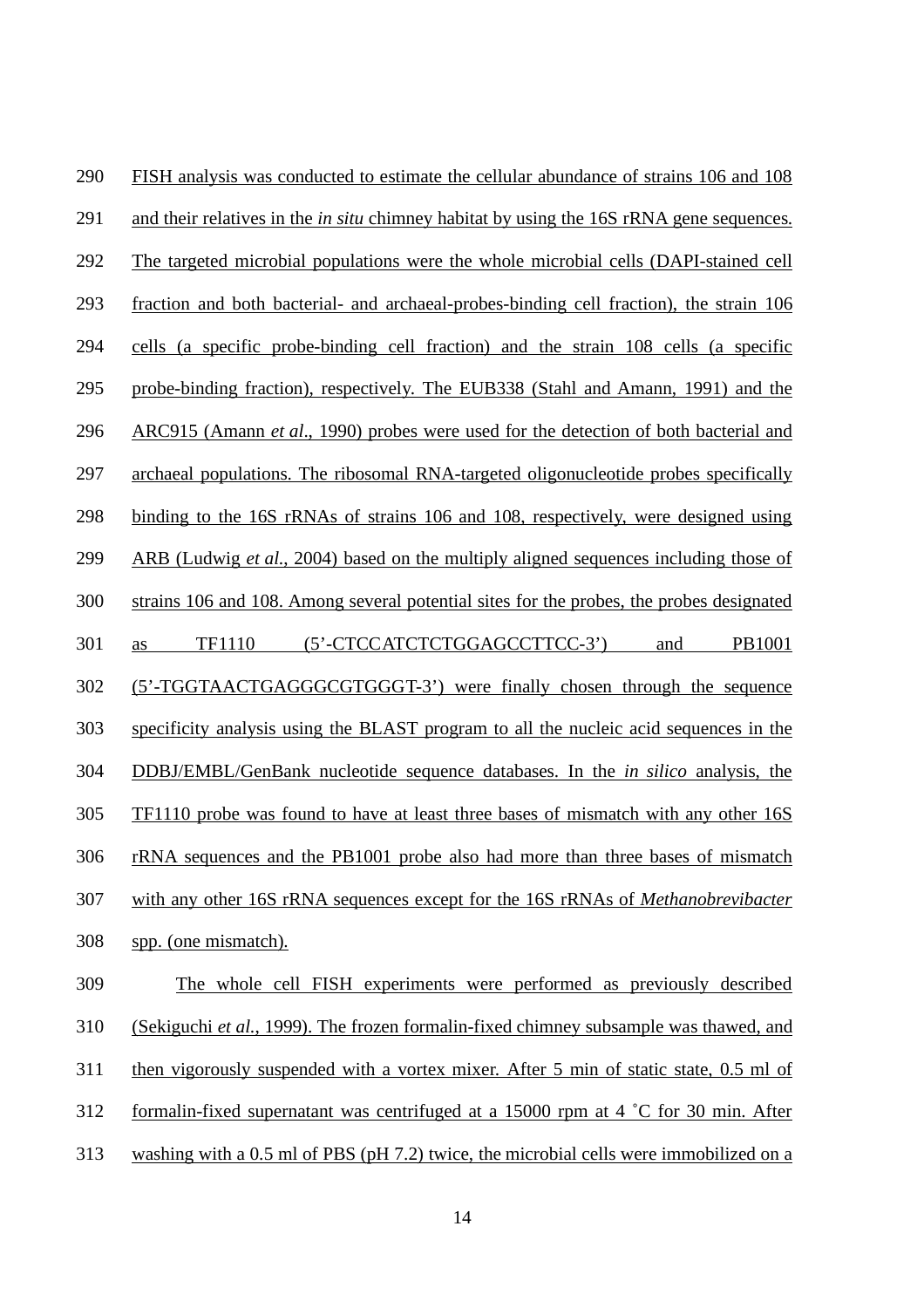| 314 | slide. Hybridization<br>positive<br>charged glass<br>performed<br>with<br>both<br>the<br>was  |
|-----|-----------------------------------------------------------------------------------------------|
| 315 | Alexa488-labeled EUB338 and the ARC915 probes and with each of the Cy3-labeled                |
| 316 | specific probes TF1110 and PB1001 at 46 $\degree$ C for 3 h. The hybridization stringency was |
| 317 | adjusted with varying concentrations of formamide in the hybridization buffer (30% for        |
| 318 | the ARC915, TF1110 and PB1001 probes, and 10% for the EUB338 probe). After the                |
| 319 | hybridization and the washing, the cells were stained with PBS (pH 7.2) containing            |
| 320 | DAPI (10 $\mu$ g/ml) for 30 min. The slide was examined under an Olympus BX51                 |
| 321 | epifluorescence microscopy with the Olympus DP71 digital camera system. The cells of          |
| 322 | <i>E. coli</i> strain K12 and the other strain cells of strains 106 and 108 were used as the  |
| 323 | negative controls. An average of the ratio of probe-hybridized cells to the DAPI-stained      |
| 324 | cells was determined from more than 100 microscopic fields.                                   |
| 325 |                                                                                               |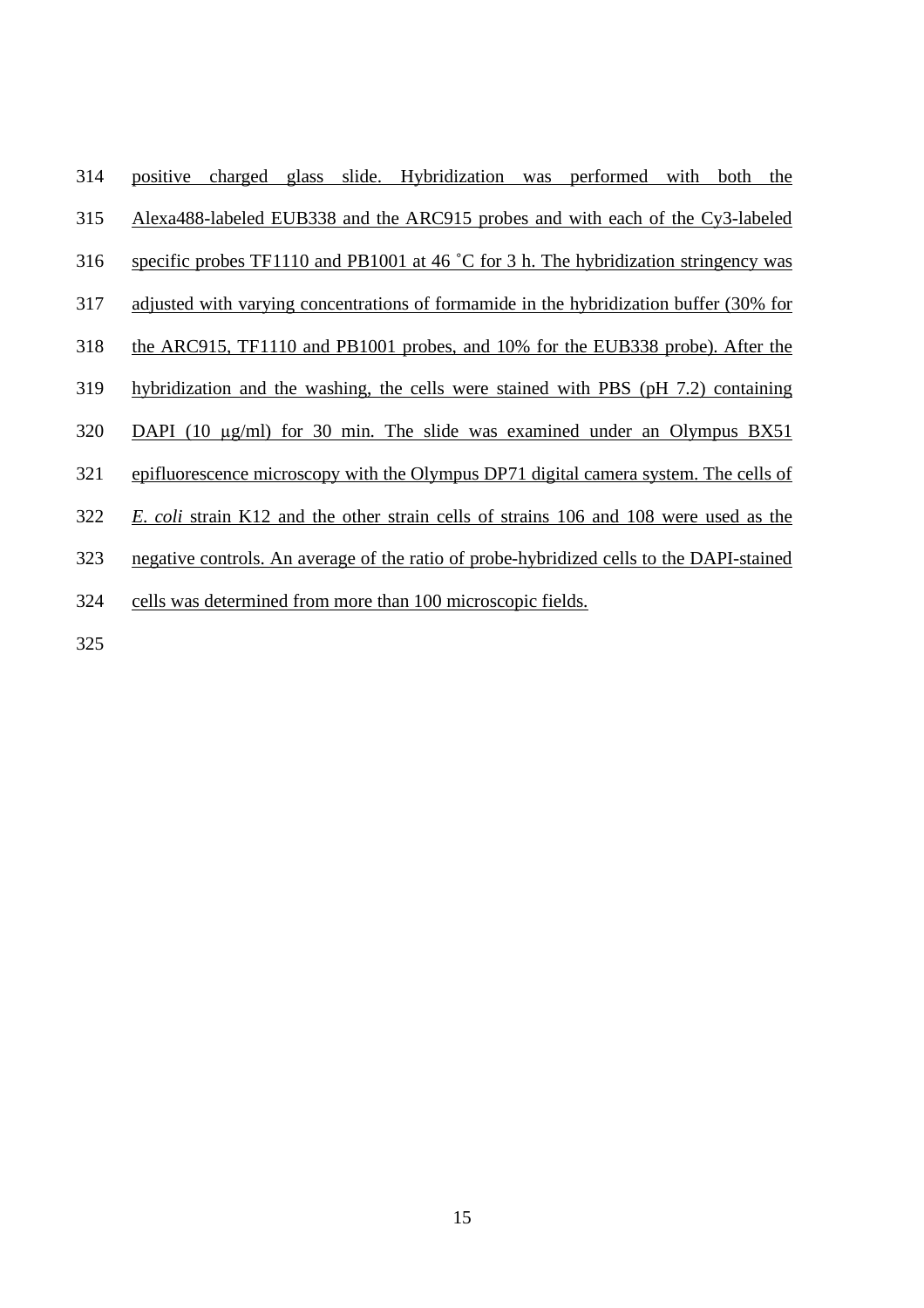#### **RESULTS AND DISCUSSION**

 **Chimney habitats and total, viable and FISH cell counts:** At the present, it is still very difficult to determine directly the physical and chemical conditions of the microbial habitats in the chimney structure by using some of the *in situ* hardware such as temperature-, pH- and other chemical-sensors at the deep seafloor. Thus, the potential chemical conditions for a given temperature range of chimney habitat have been often extrapolated by the mixing between the hot endmember hydrothermal fluid and the cold ambient seawater (McCollom and Shock, 1997; Shock and Holland, 2004; Tivey, 2004).

 According to the chemical composition of the endmember hydrothermal fluid in the BSC of the TAG field already reported (Campbell *et al*., 1988; Charlou *et al*., 1996; Chiba *et al*., 2001), the potential concentration ranges of gaseous energy and carbon substrates in the chimney habitats were estimated. If the microbially habitable 339 temperature range was assumed to be up to  $\sim$ 130 °C that could be brought by a simple mixing of approx. 1:2 ratio between the hydrothermal fluid and the seawater in the case 341 of the TAG field, the available concentrations of dissolved  $H_2$ ,  $N_2$ ,  $CO_2$ ,  $CH_4$  and  $H_2S$  are estimated to be up to 0.12, 0.3, 3.4, 0.05 and 2.3 mM, respectively, based on the highest values reported by Campbell *et al*. (1988) and Charlou *et al*. (1996). The total 344 dissolved concentrations of  $H_2$ ,  $\Sigma CO_2$  and reduced sulfur compounds were about 10, 30 and 10 mM in Piezo-MMJHS medium and <1.3, 30 and 10 mM in non-piezophilic MMJHS medium at 50 ˚C, respectively. Thus, the enrichment by using Piezo-MMJHS medium might provide a larger chemical dissimilarity than that under the non-piezophilic condition, particularly in dissolved  $H_2$  concentration, between the *in*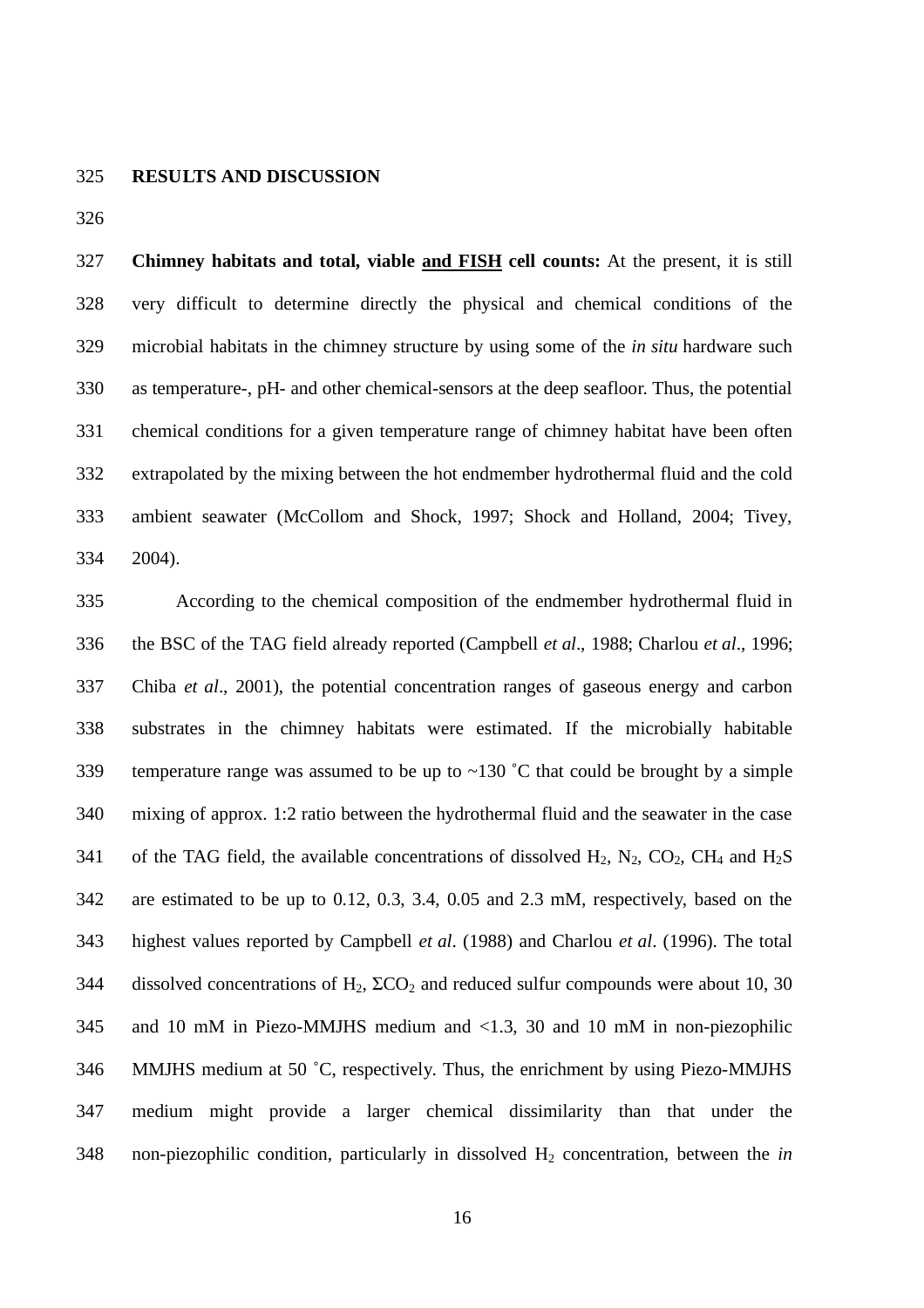*situ* habitats and the laboratory experiments. The dissolved  $H_2$  concentration and hydrostatic pressure could be significantly different under piezophilic and non-piezophilic enrichment culture conditions.

The total cell counts in the chimney inside and surface habitats were 3.2 x  $10^5 \pm$ 353 7.2 x 10<sup>4</sup> and 9.6 x 10<sup>6</sup>  $\pm$  4.0 x 10<sup>5</sup> cell/g (wet weight), respectively. These total cell counts were very comparable to those in other black smoker chimneys studied so far in different deep-sea hydrothermal systems (e.g., Takai *et al*., 2008b). In addition to the total cell counts in the chimney habitats, the viable counts of the representative cultivated populations in the habitats were also determined under the conventional cultivation conditions. From the chimney surface habitat, members of the genera *Thermococcus*, *Deferribacter*, *Persephonella* and *Sulfurimonas* were cultivated as the 360 predominant populations. The viable cell counts of these members were  $10^6$ - $10^7$  cells/g 361 for *Thermococcus*,  $10^3$ -10<sup>4</sup> cells/g for *Deferribacter*,  $10^5$ -10<sup>6</sup> cells/g for *Persephonella*, 362 and 10<sup>5</sup>-10<sup>6</sup> cells/g for *Sulfurimonas*, respectively. <u>Based on these viable cell counts by</u> the serial dilution cultivation experiments under the non-piezophilic condition, the 364 predominant  $H_2$  and/or S-oxidizing chemolithoautotrophic members in the TAG black smoker chimney surface were represented by *Persephonella* spp. within the *Aquificae* and *Sulfurimonas* spp. within the *Epsilonproteobacteria*, which has been commonly observed in other chimney habitats of the different hydrothermal systems (e.g., Takai *et al*., 2008b).

 On the other hand, based on the estimation of the viable cell counts under the 370 piezophilic cultivation condition, strains 106 and 108 represented 0.6-3.0 x  $10^3$  cells/g 371 and 1.5-7.5 x  $10^4$  cells/g, respectively. These population sizes were lower than that of the *Persephonella* members growing at the same temperature under the non-piezophilic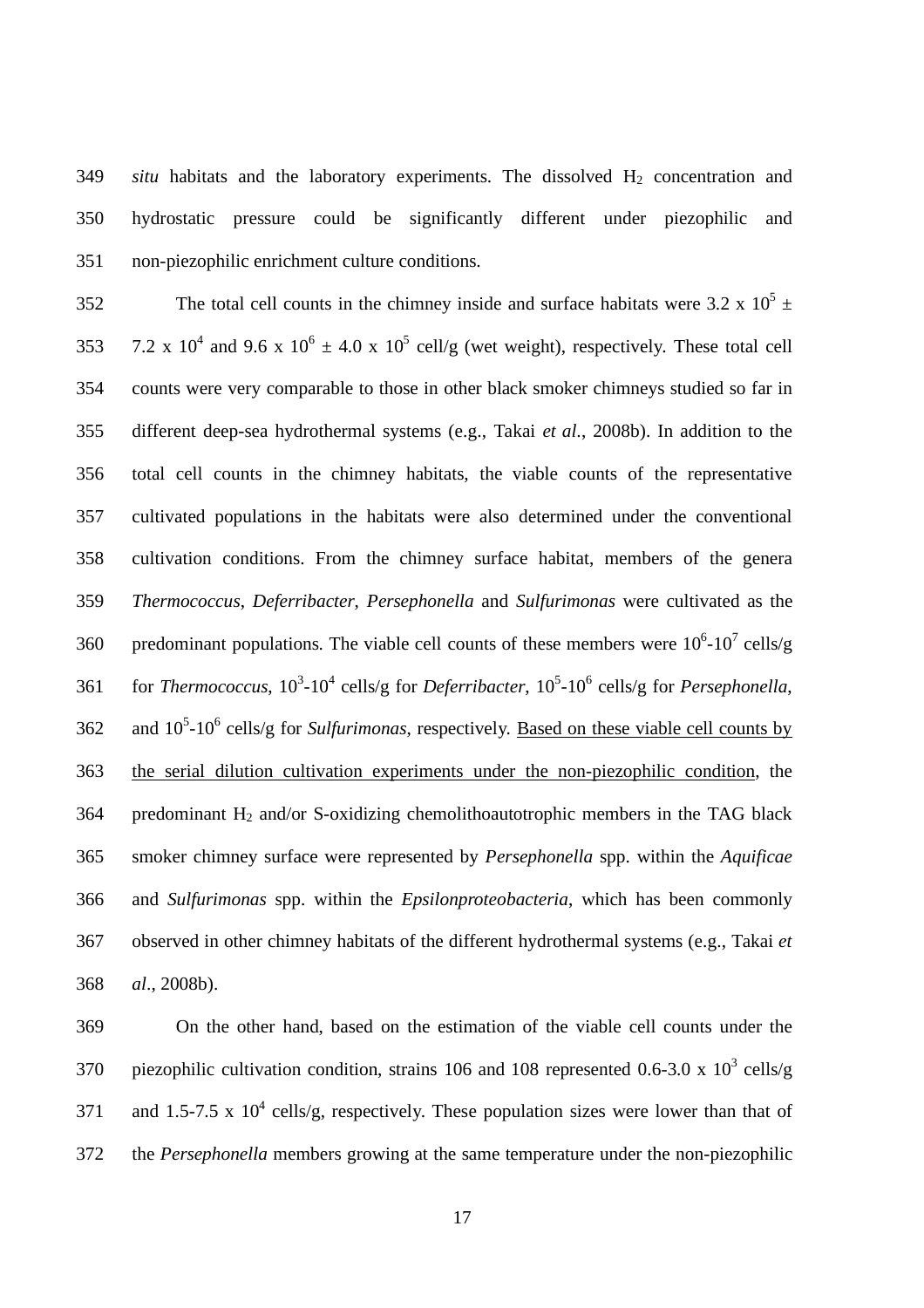cultivation condition, but represented 0.01-0.3% (for strain 106) and 0.2-7.5% (for strain 108) of the sum of viable cell counts in the chimney surface habitat. In the highest dilution culture of a serial dilution experiment using the non-piezophilic MMJHS medium at 50 ˚C, a minor but certain proportion of thin, long spiral cells were observed together with abundant, short rod cells of the *Persephonella* members. This morphotype of microorganism was successfully cultivated and isolated from the highest dilution of culture using Piezo-MMJHS medium. The partial 16S rRNA gene sequence of the isolate was 99.8% identical to that of strain 106. Thus, the viable cell count of strain 106 381 under the non-piezophilic cultivation condition was considered to be  $10^5$  -  $10^6$  cells/g, which was equivalent to that of the *Persephonella* members and 1-50% of the sum of viable cell counts. These results suggested that both strains 106 and 108 were novel microbial components previously uncultivated from other deep-sea hydrothermal 385 systems but potentially represented the <u>functionally significant</u>  $H_2$ - and/or S-oxidizing chemolithoautotophic components in the chimney structure of the TAG field.

 The estimation of the cellular abundance of strains 106 and 108 by the FISH analysis indicated that both strains can be not only the functionally and metabolically significant members in the viable microbial populations but also the numerically considerable components in the total cell count of the microbial community. The proportion of strains 106 and 108 cells in the total cell counts determined by the DAPI-staining and the hybridization with either the bacterial or the archaeal probe (EUB338 or ARC915) was 3.4 and 3.6 % for strain 106 and 1.1 and 1.2 % for strain 108, respectively. These results were not so inconsistent with the proportion of viable populations of strains 106 and 108 in the sum of viable cell counts determined by the cultivation experiments. It seems likely, therefore, that the piezophilic cultivation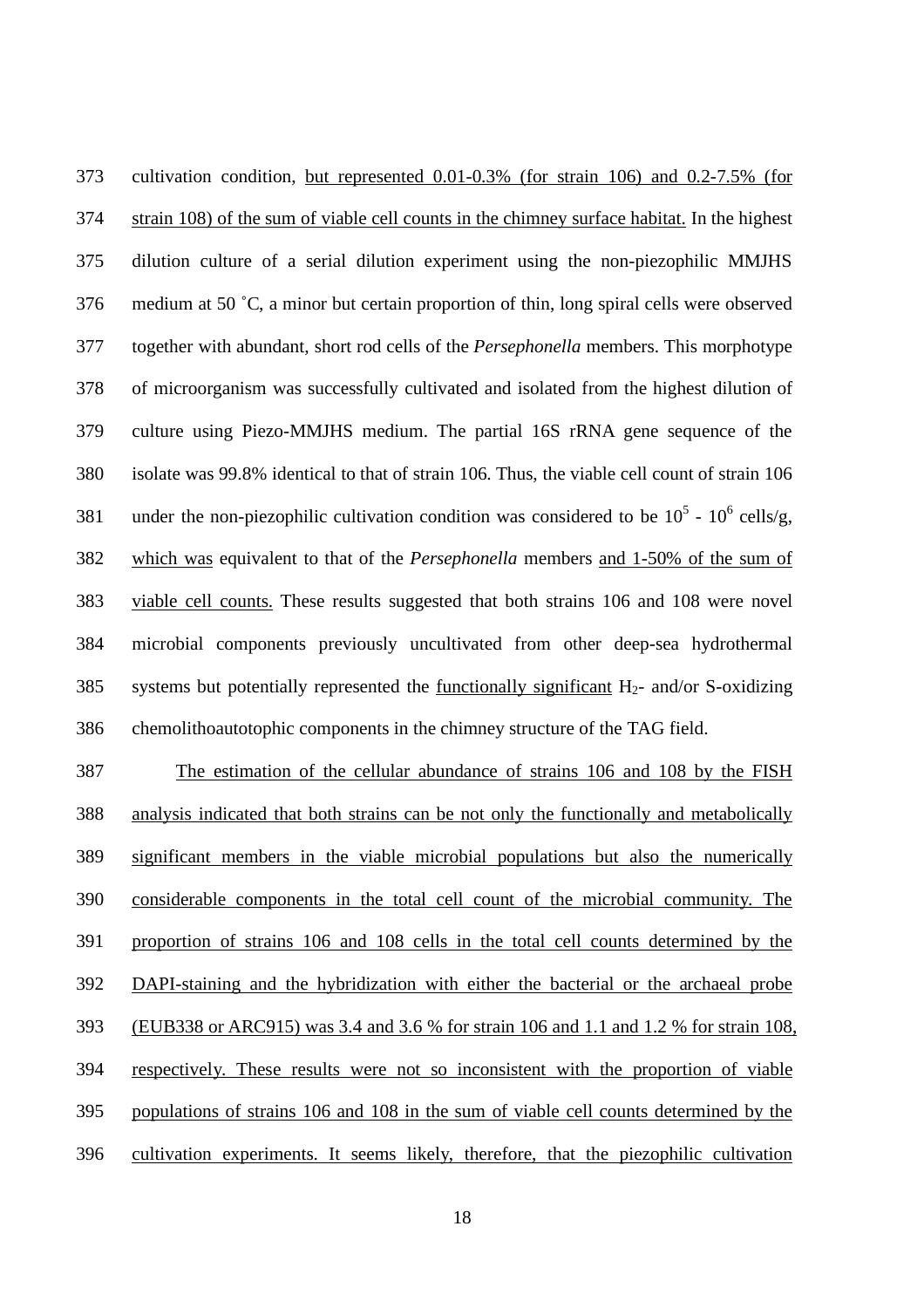technique is a powerful experimental scheme to explore the previously uncultivated but ecophysiologically significant chemolithoautotrophs in the deep-sea hydrothermal environments.

 **Morphological, physiological and metabolic properties of strain 106:** Cells of strain 106 were motile (not all the cells but some), long, thin spiral and approximately 6–20 µm long and 0.4–0.6 µm wide, with a polar flagellum under the piezophilic cultivation condition (Fig. 1a). Under the conventional gas pressure condition (0.2 MPa), however, most of the cells became shorter (up to 4 µm long) with motility (Fig. 1b). As compared to other deep-sea chemolithoautotrophs having similar growth temperature ranges with the *Aquificae* and *Epsilonproteobacteria*, strain 106 was morphologically novel.

 Strain 106 autotrophically grew at a temperature range between 30 and 55 ˚C (optimally 50 ˚C) (Fig. 2a), at a pH range between 5.8 and 7.6 (optimally pH 7.0) (Fig. 2b) and at a NaCl range from 1.2 to 4.2 (%; w/v) (optimally 3%) (Fig. 2c) under the piezophilic cultivation condition. In addition, the growth of strain 106 was observed at a hydrostatic pressure range between 0.2 and 36 MPa, and the highest growth rate was identified at 16 MPa (Fig. 3). Thus, strain 106 was piezophilic but not a strict piezophile.

 The ability of strain 106 to utilize various electron donors, electron acceptors, and carbon sources was investigated using a range of substrates under the piezophilic and non-piezophilic conditions (Table 2). Strain 106 grew chemolithoautotrophically with elemental sulfur, thiosulfate, tetrathionate or sulfite as a sole electron donor and with 419 nitrate or  $O_2$  as a sole electron donor (Table 2). Organic compounds served as neither energy nor carbon sources. Strain 106 was found to be a strict chemolithoautotroph. In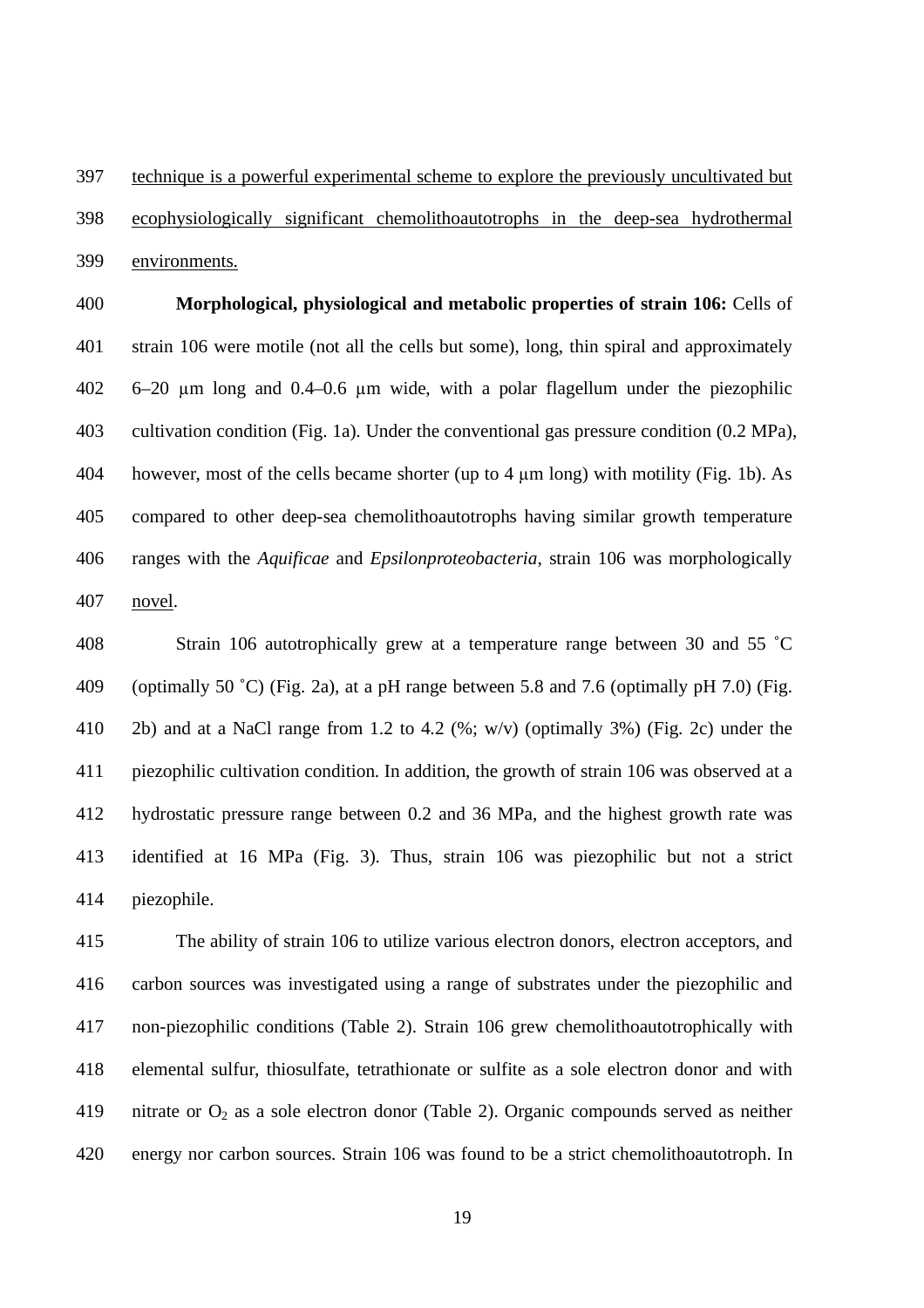421 addition, strain 106 was able to utilize  $O_2$  as the electron acceptor but its  $O_2$  utilization 422 represented the microaerophilic mode (up to  $0.4$  mM of dissolved  $O_2$  concentration or 5% of O2 partial pressure) (Table 2). Strain 106 utilized nitrate, ammonium and yeast 424 extract as a nitrogen source. Molecular nitrogen  $(N_2)$  could also support the growth as a 425 sole nitrogen source, suggesting the possible  $N_2$  fixation, although the existence of 426 genetic components of  $N_2$  fixation enzymes (*nif* genes) and the <sup>15</sup> $N_2$  incorporation into the cellular nitrogens were not experimentally examined. Selenium, tungsten and vitamins were not required for the growth.

 A time course of oxidation of thiosulfate by nitrate-reduction and concomitant growth under the piezophilic condition were characterized (Fig. 4a). During the growth, 431 thiosulfate and nitrate were consumed, and sulfate,  $N_2$  and  $N_2O$  were accumulated (Fig. 4a). None of the other potentially intermediate products such as sulfite and nitrite from the thiosulfate-oxidation and the nitrate-reduction was detected (Fig. 4a). The consumption of thiosulfate and nitrate was stoichiometrically equivalent to the accumulation of sulfate and gaseous nitrogen compounds (Fig. 4a). These results clearly demonstrated that strain 106 was a strictly chemolithoautotrophic, facultatively 437 anaerobic piezophile oxidizing the reduced sulfur compounds to sulfate by  $O<sub>2</sub>$  or nitrate-reduction.

 Strain 106 was found to be sensitive to a variety of antibiotics, including 440 chloramphenicol (50  $\mu$ g ml<sup>-1</sup>), streptomycin (50  $\mu$ g ml<sup>-1</sup>), kanamycin (50  $\mu$ g ml<sup>-1</sup>), 441 ampicillin (50  $\mu$ g ml<sup>-1</sup>) and vancomycin (50  $\mu$ g ml<sup>-1</sup>).

 **Morphological, physiological and metabolic properties of strain 108:** Cells of strain 108 were non-motile, short, oval and approximately 1–1.5 µm long and 0.6–0.7 µm wide under any of the cultivation conditions (Fig. 1c). No flagellum was observed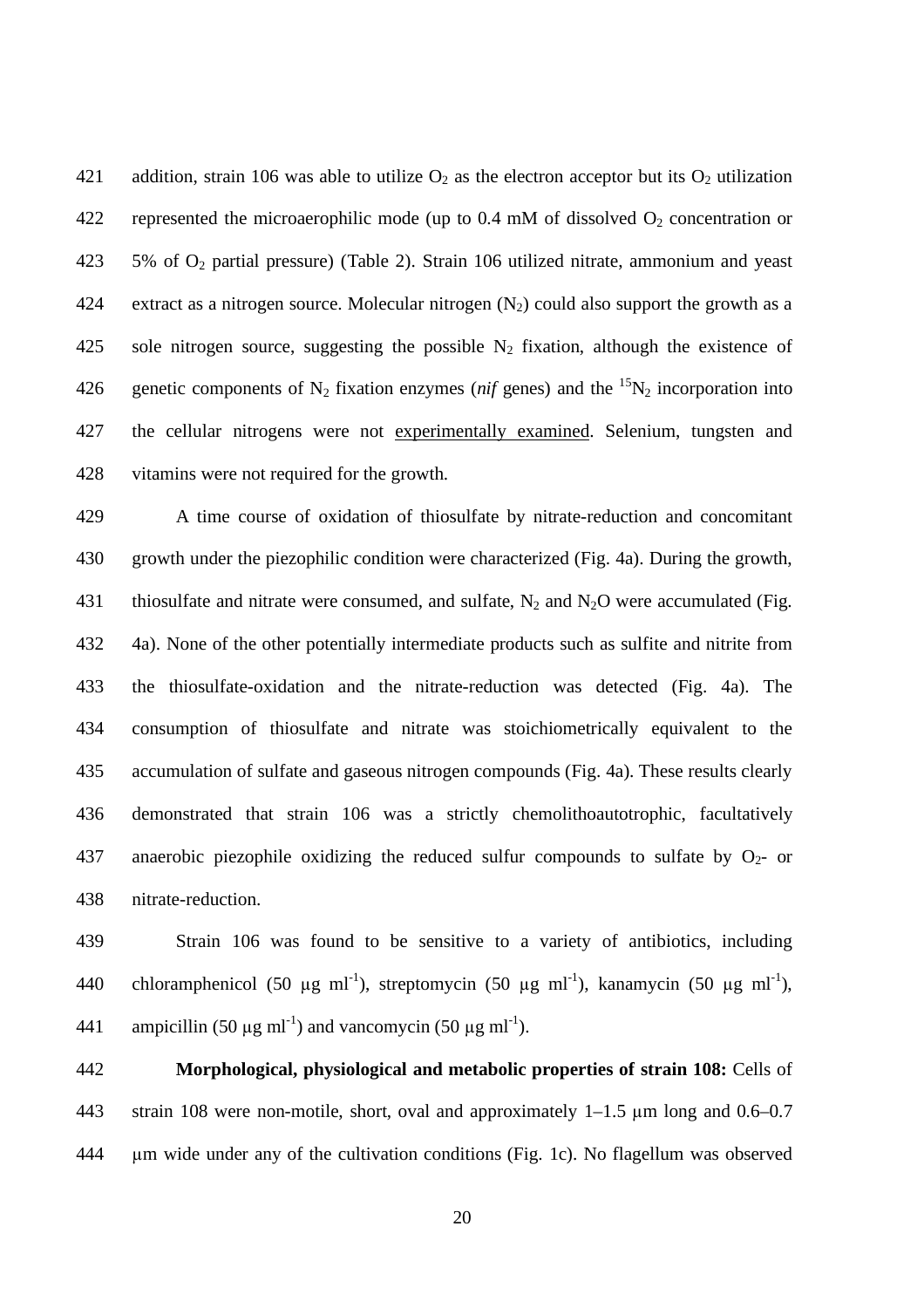(Fig. 1c).

 Strain 108 autotrophically grew at a temperature range between 30 and 55 ˚C (optimally 50 ˚C) (Fig. 2a), at a pH range between 5.5 and 7.5 (optimally pH 6.5-7.0) (Fig. 2b) and at a NaCl range from 1.2 to 5.4 (%; w/v) (optimally 2%) (Fig. 2c) under the piezophilic cultivation condition. The autotrophic growth of strain 108 was strictly piezophilic and was observed at a hydrostatic pressure range between 16 and 65 MPa, and the highest growth rate was obtained at 36 MPa (Fig. 3). Although the piezophilic response in the organotrophic growth of strain 108 was not fully determined, strain 108 was able to grow with the organic substrates under the conventional non-piezophilic condition (0.1 MPa of Air). The optimal hydrostatic pressure for the autotrophic growth was equivalent to the in situ pressure of the seafloor at which the TAG hydrothermal field is located. It has been reported that many deep-sea hydrothermal vent hyperthermophilic heterotrophs demonstrate the greater hydrostatic pressure optima for growth than the pressure corresponding to their seafloor habitats (Deming and Baross, 1993). The difference in hydrostatic pressure at which the hyperthermophiles grow favorably in the laboratory experiments and naturally in the in situ seafloor may point to the possible existence of deep, hot subseafloor biosphere beneath the hydrothermal active seafloor (Deming and Baross, 1993). Unlike many hyperthermophilic heterotrophs such as *Thermococales* members, the growth pressure optima of strains 106 and 108 matched the water depth range of many seafloor hydrothermal systems in the present Earth (>1000 – <4000 m). Thus, these strains may represent the indigenous, functionally active microbial components thriving at the hydrothermally associated habitats at around the seafloor.

The energy and carbon metabolisms of strain 108 were quite different from those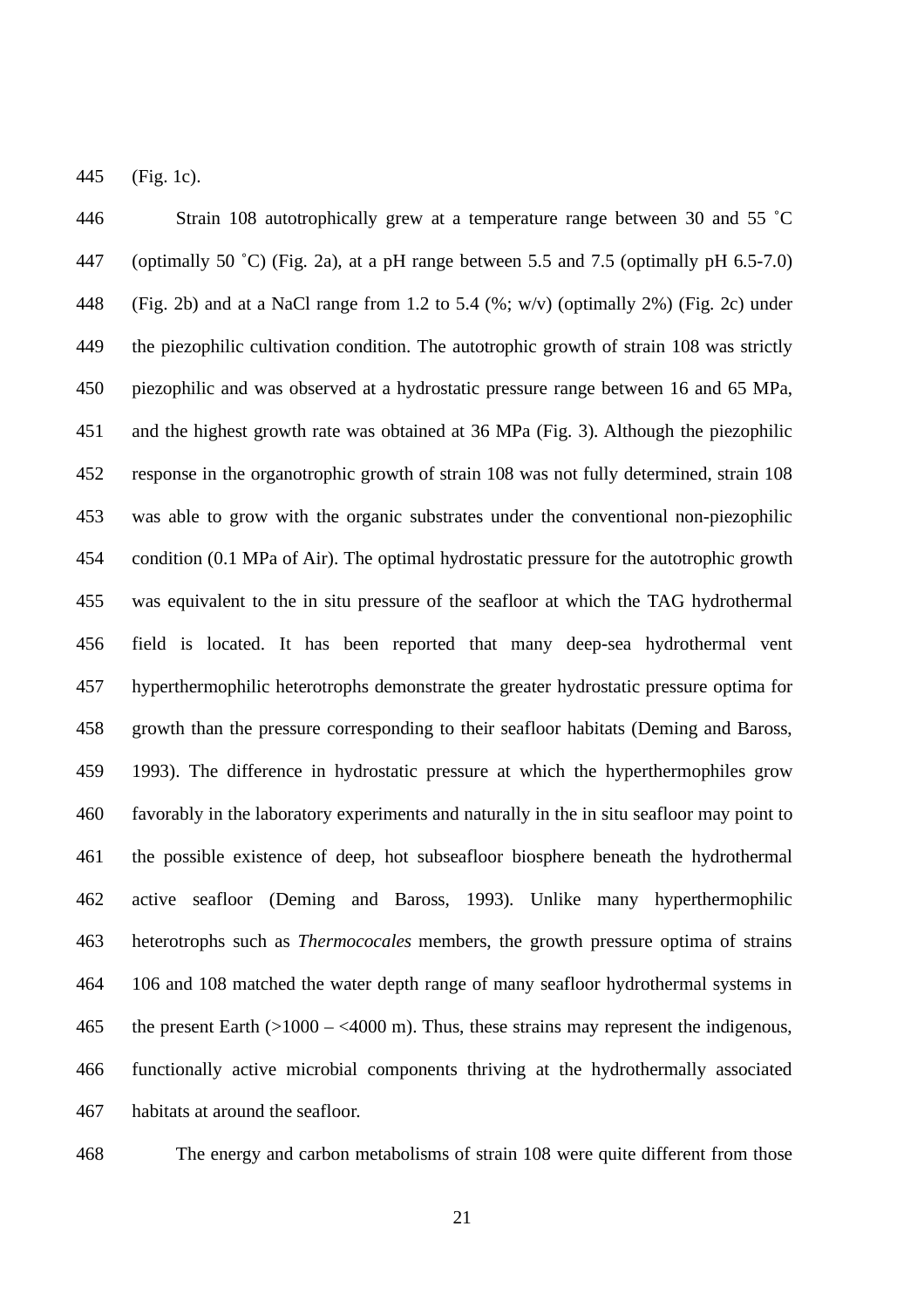469 of strain 106 (Table 2). It was capable of both chemolithoautotrophic and organotrophic 470 growth (Table 2). The possible inorganic electron donor to support the growth was  $H_2$ , 471 elemental sulfur, thiosulfate, cystein-HCl, tetrathionate or sulfite, and various organic 472 compounds such as yeast extract, tryptone, acetate and pyruvate also served as the 473 energy sources (Table 2). All these organic compounds and Casamino acid were utilized 474 as the carbon source instead of the inorganic carbons. Both the chemolithoautotrophic 475 and organotrophic growth were based on the electron acceptors of nitrate and  $O<sub>2</sub>$  (Table 476 2), and the O<sub>2</sub>-dependent growth was fully aerobic (Table 2). These results demonstrate 477 that strain 108 is a piezophilic, facultatively anaerobic and chemolithoautotrophic, 478 thermophile. Strain 108 utilized nitrate and ammonium as a nitrogen source. Similarly 479 as strain 106, molecular nitrogen  $(N_2)$  could be utilized as a sole nitrogen source 480 although the existence of genetic components of  $N_2$  fixation enzymes (*nif* genes) and the  $15N_2$  incorporation into the cellular nitrogens were not experimentally checked. 482 Selenium, tungsten and vitamins were not required for the growth.

483 A time course of oxidation of either  $H_2$  or thiosulfate by nitrate-reduction and 484 concomitant growth under the piezophilic condition were characterized (Figs. 4b and 485 4c). During the growth, either  $H_2$  or thiosulfate and nitrate were consumed, and either 486 H<sub>2</sub>O (not identified) or sulfate and N<sub>2</sub>O were accumulated (Figs. 4b and 4c). The 487 consumptions of thiosulfate and nitrate were stoichiometrically equivalent to the 488 accumulation of sulfate and  $N_2O$  during the thiosulfate-dependent growth (Fig. 4c), 489 while  $H_2$  consumption was too much as expected by the extent of nitrate-reduction (Fig. 490 4b). As mentioned in the previous study for development of this piezophilic cultivation 491 technique (Takai *et al.*, 2008a), it is inevitable that a certain proportion of  $H_2$  gas leaks 492 from the piezophilic cultivation syringe during the experiment. Probably, the excess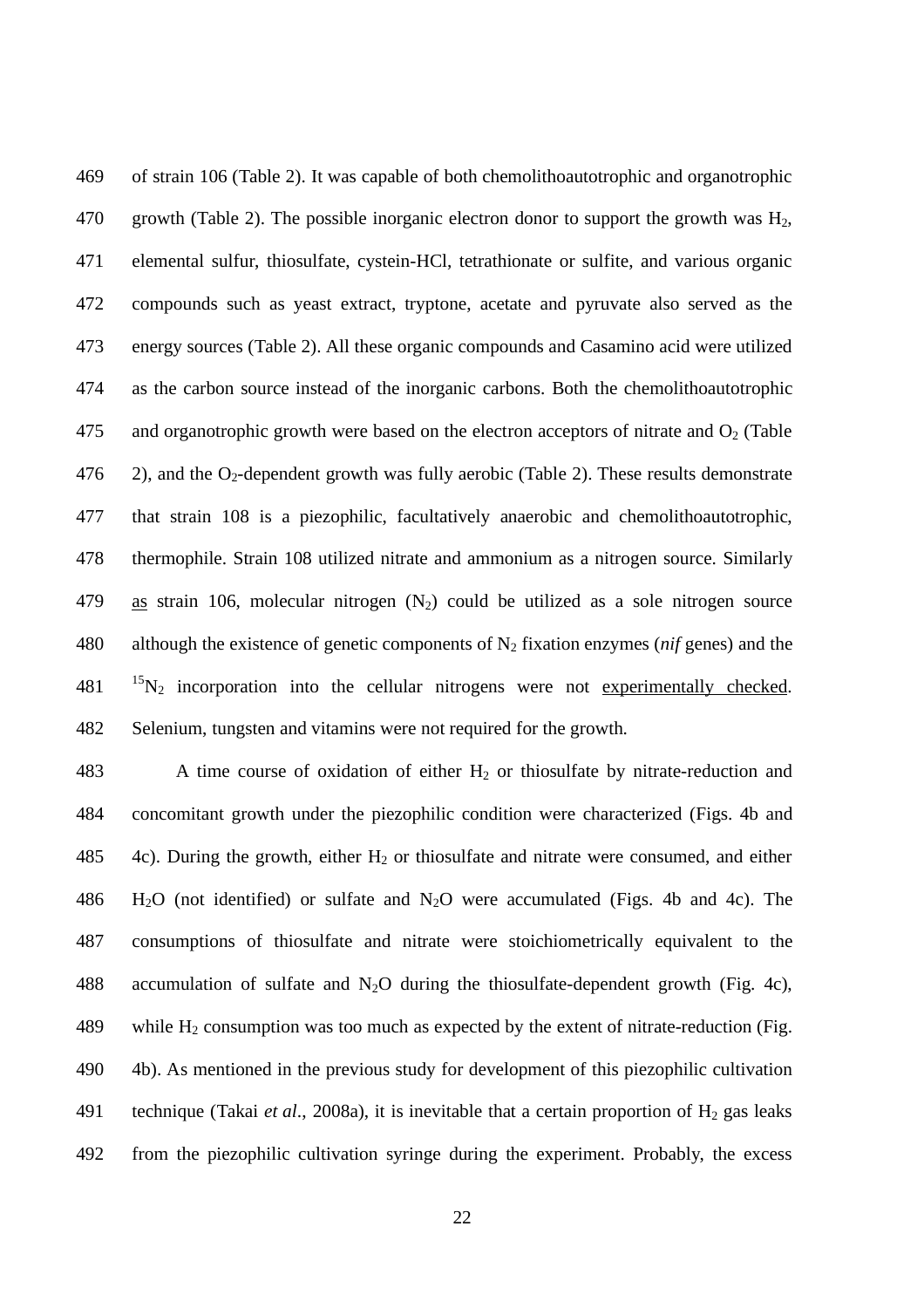493 amount of  $H_2$  consumption observed was due to the excess amount of  $H_2$  leak as compared to the control experiment without the microbial inoculum. These results 495 demonstrated that strain 108 was a piezophilic,  $N_2O$ -producing  $H_2$ - and S-oxidizer under the chemolithoautotrophic growth condition.

 Strain 108 was also sensitive to a variety of antibiotics, including chloramphenicol 498 (50 µg ml<sup>-1</sup>), streptomycin (50 µg ml<sup>-1</sup>), kanamycin (50 µg ml<sup>-1</sup>), ampicillin (50 µg ml<sup>-1</sup>) 499 and vancomycin  $(50 \mu g \text{ ml}^{-1})$ .

 **Cellular fatty acid composition:** Cellular fatty acid compositions of strains 106 and 108 grown at the optimal pressures and at the conventional pressures are shown in Table 3. Each of the fatty acid components was typical as the components observed in 503 the *Proteobacteria* except for small amounts of odds number of carbon chains  $(C_{15}$  and  $C_{17}$ ) found in strain 106 (Table 3). The different patterns in the compositions of both strains were notable between the cells grown under the piezophilic and non-piezophilic conditions (Table 3). Since the first discovery (DeLong and Yayanos, 1985; 1986), it has been well known that the fatty acid compositions of many deep-sea piezophilic bacteria vary as a function of pressure. At the present, it has become evident that the pressure-controlled variability in the fatty acid compositions of the deep-sea piezophilic bacteria is not simply generalized (e.g., Mangelsdorf *et al*., 2005). Nevertheless, an increasing ratio of total unsaturated fatty acids to saturated fatty acids with an increasing hydrostatic pressure initially suggested by DeLong and Yayanos (1985; 1986) still works as a very practical principle in most cases. Indeed, the pressure-induced enrichment of the unsaturated fatty acids was identified in our new piezophilic, chemolithoautotrophic bacteria (Table 3). This is the first evidence showing that the pressure-induced enrichment of the cellular unsaturated fatty acids was applicable not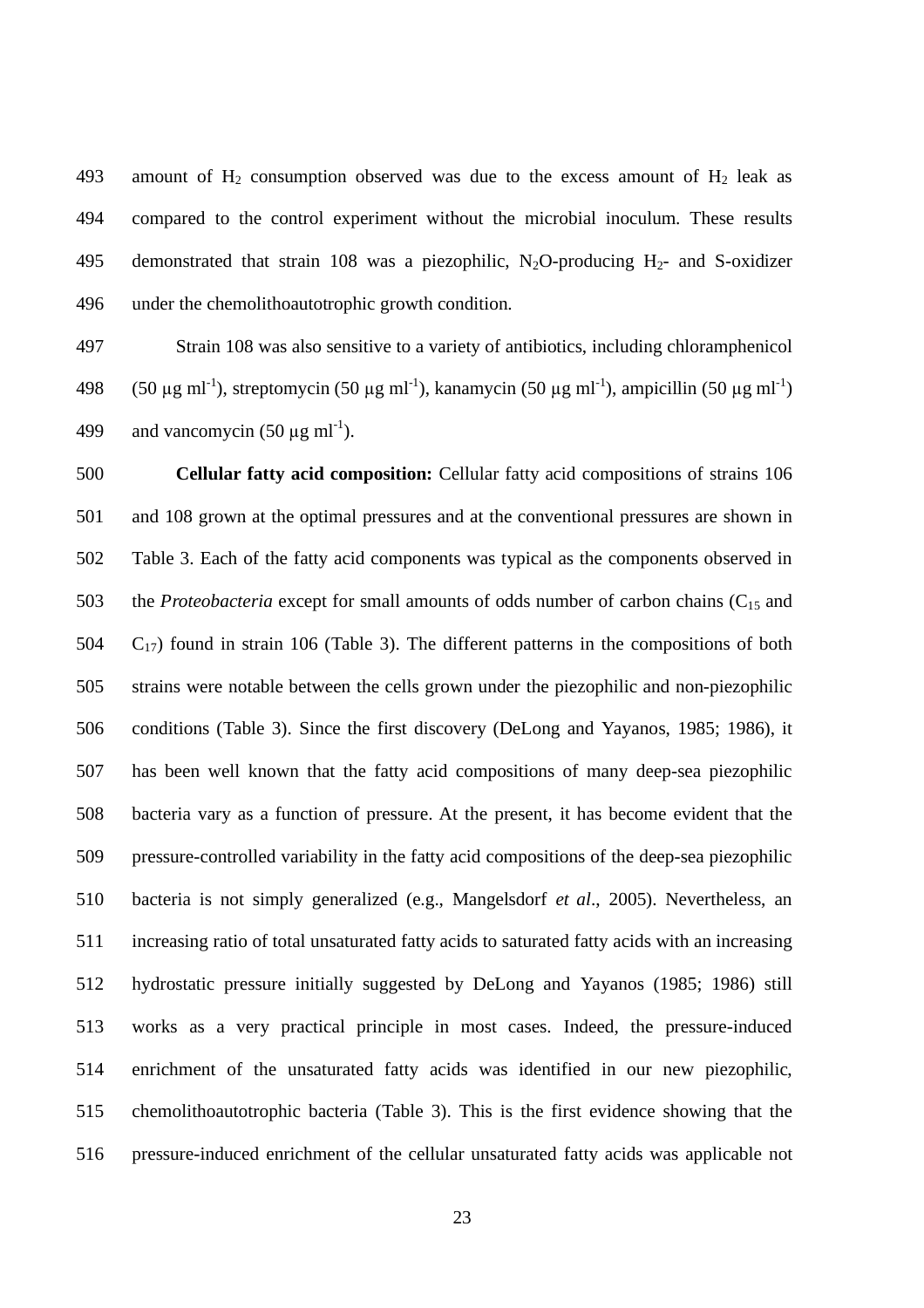only to the deep-sea heterotrophic bacteria but also to the deep-sea piezophilic, chemolithoautotrophic bacteria.

 **Genetic characteristics:** The G+C contents of the genomic DNA were found to be 65.7 mol% for strain 106 and 66.2 mol% for strain 108, respectively.

 The nearly complete 16S rRNA gene sequences of both strains (1487 bp for strain 106 and 1302 bp for strain 108) were determined and applied to the sequence similarity analysis. The 16S rRNA gene sequence of strain 106 was the most closely related to the sequences of a deep-sea hydrothermal vent gastropod *Alviniconcha hessleri* gill endosymbiont (94.0%) obtained from the Mariana Trough deep-sea hydrothermal system (Suzuki *et al*., 2005), while it was distantly related with any of the previously described gamma-proteobacterial species of which the most similar sequence was that of *Sulfurivirga caldicuralii* (90.5%) (Takai *et al*., 2006b). The 16S rRNA gene sequence of strain 108 was distantly related to any of the sequences phylogenetically affiliated with the family *Rhodobacteraceae* within the *Alphaproteobacteria*. The most similar sequence of the previously described species was that of *Paracoccus koreensis* (93.9%) (La *et al*., 2005). These results strongly suggested that the new thermophilic piezophiles were previously uncultivated phylotypes within the *Proteobacteria.*

 To characterize the phylogenetic relationship between the new isolates and the previously described species within the *Alphaproteobacteria* and *Gammaproteobacteria*, the phylogenetic tree was reconstructed together with the representative environmental clones and species reported so far (Fig. 5). The tree indicated that strain 106 was phylogenetically associated with many of the thioautotrophic gamma-proteobacterial endosymbionts in the deep-sea chemosynthetic animals, which are tentatively classified into the Symbiont Group I including the endosymbionts in tubeworms and snails and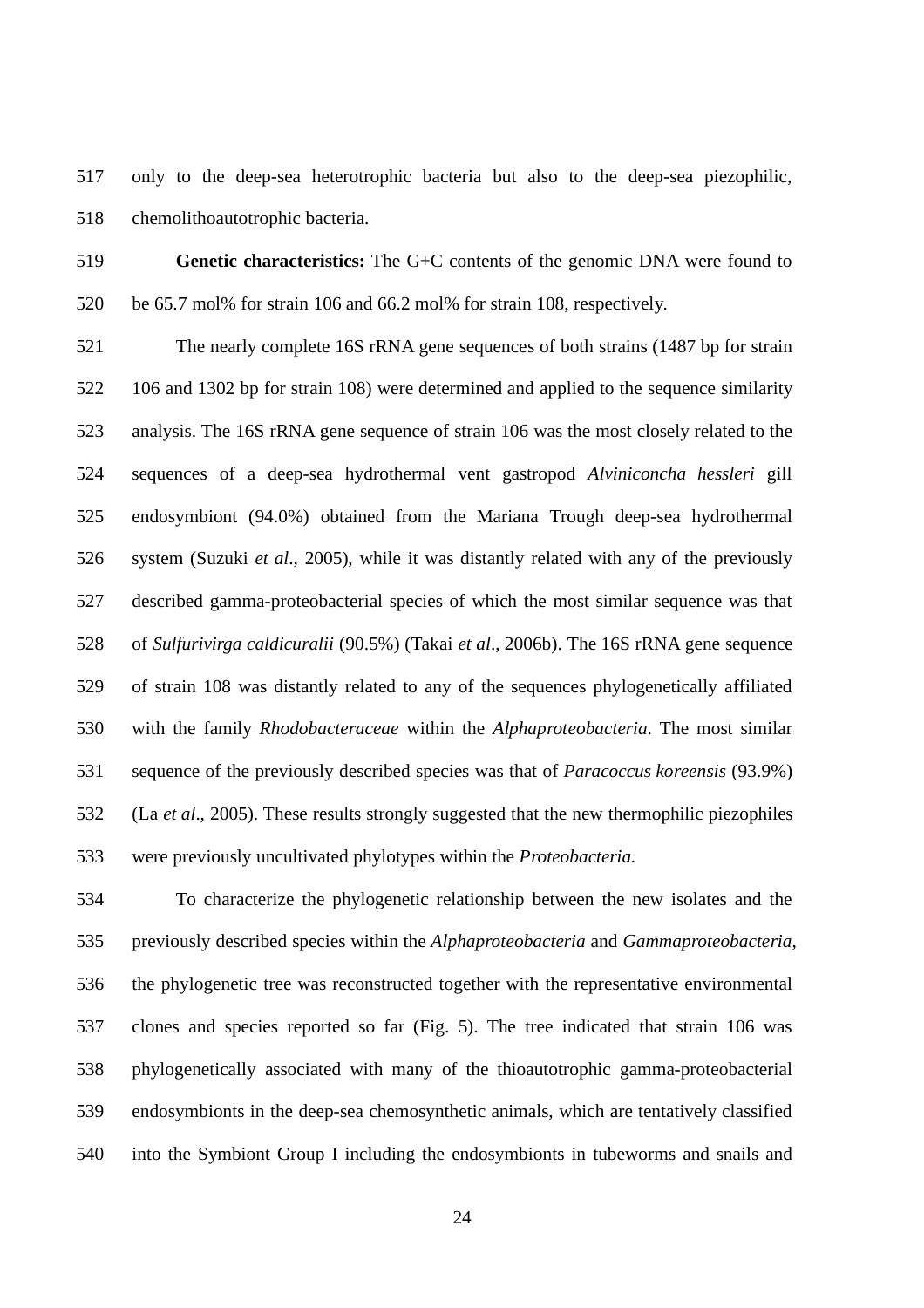the Symbiont Group II consisting of the thioautotrophic endosymbionts of mussels and clams (Fig. 5). On the other hand, strain 108 was firmly affiliated within the family *Rhodobacteraceae* of the *Alphaproteobacteria* (Fig. 5). However, strain 108 was phylogenetically distinctive from any of the previously described genera of the family (Fig. 5). Strain 108 was the first member of the *Rhodobacteraceae* and the first thermophilic and chemolithoautotrophic alpha-proteobacterium isolated from the deep-sea hydrothermal vent environments (e.g., Nakagawa and Takai, 2006; 2008), and even represented a novel alpha-proteobacterial phylotype identified in the global deep-sea hydrothermal vent environments (Takai *et al*., 2006a)..

 **Taxonomic and ecological implications:** The exploration of thermophilic H2- and/or S-oxidizing chemolithoautotrophs under the piezophilic condition corresponding to an *in situ* hydrostatic pressure of the TAG hydrothermal field has lead to the successful isolation of previously uncultured, two novel, piezophilic, chemolithoautotrophic *Proteobacteria*. These new piezophilic chemolithoautotrophs represented the functionally and metabolically significant members in the viable microbial populations and even the numerically considerable components in the microbial community of the black smoker chimney habitat.

 In this study, the piezophilic cultivation condition was designed to reproduce the in situ hydrostatic pressure but not to reproduce the chemical condition, particularly dissolved concentrations of gaseous energy and carbon sources, of the *in situ* habitats. The dissimilarity in the chemical conditions may result in the successful enrichment and isolation of novel piezophilic chemolithoautotrophs in this study. This is one aspect of application of the piezophilic cultivation technique to the microbial exploration in the deep-sea and deep subsurface. In contrast, using our piezophilic cultivation technique or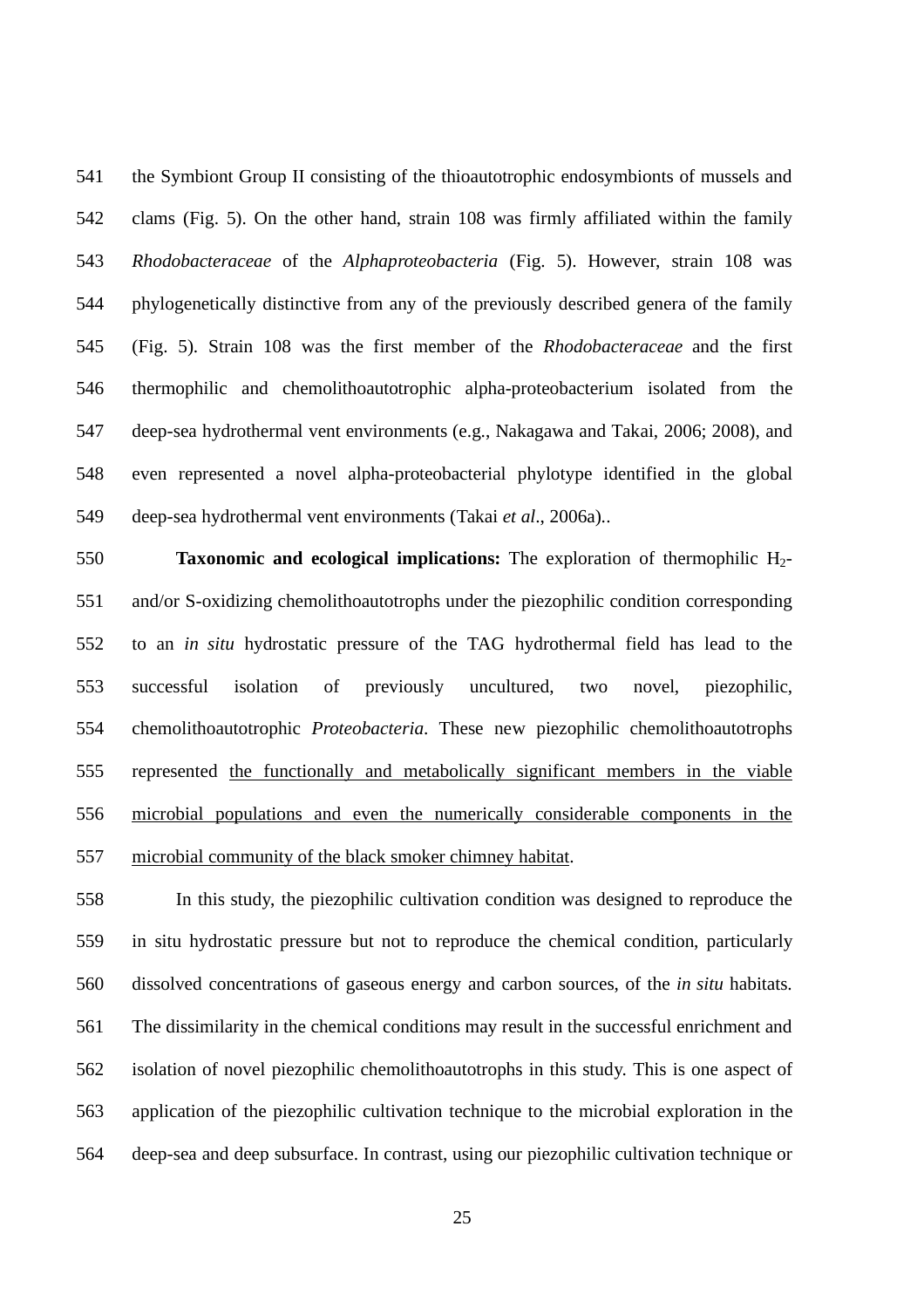similar techniques, the nearly complete reproduction of physical and chemical conditions of the *in situ* habitats in the laboratory could promote to excavate the numerically and functionally dominating but previously uncultivated microorganisms.

 The isolation of two novel chemolithoautotrophic *Proteobacteria* from the TAG hydrothermal field is also of great interest from the aspect of systematic and evolutionary bacteriology. Based on the phylogenetic characterization, both strains might represent novel genera of the *Proteobacteria*. Strain 106 is the first fully characterized S-oxidizing chemolithoautotroph of the phylogenetic group within the *Gammaproteobacteria* consisting only of the thioautotrophic endosymbionts of the deep-sea animals (Fig. 5). It is a free-living relative evolutionarily related with the endosymbionts although the growth temperature range is a little different between them. Thus, strain 106 will be an excellent comparative research target for elucidating the evolutionary transition between the free-living and symbiotic life forms among the related deep-sea *Gammaproteobacteria*. Strain 108 is also the first member of the family *Rhodobacteraceae*, which consists of many chemolithotrophic and phototrophic members (Garrity *et al*., 2005), from the deep-sea hydrothermal vent environments. Thus, the further investigation of strain 108 may provide an important insight into the metabolic and habitational interaction and evolution associated with interrelationship between the chemolithotrophy, phototrophy and piezophily. Finally, based on physiological and molecular properties of both strains, we propose here new species of new genera named "*Thioprofundum lithotrophica*" and "*Piezobacter thermophilus*" for strains 106 and 108, respectively.

 **Description of** *Thioprofundum* **gen. nov.:** *Thioprofundum* (Thi.o.pro'fu.n.dum. Gr. n. *thios* sulfur; L. n. *profundus* deep; N.L. neut. n. *Thioprofundum* sulfur-oxidizer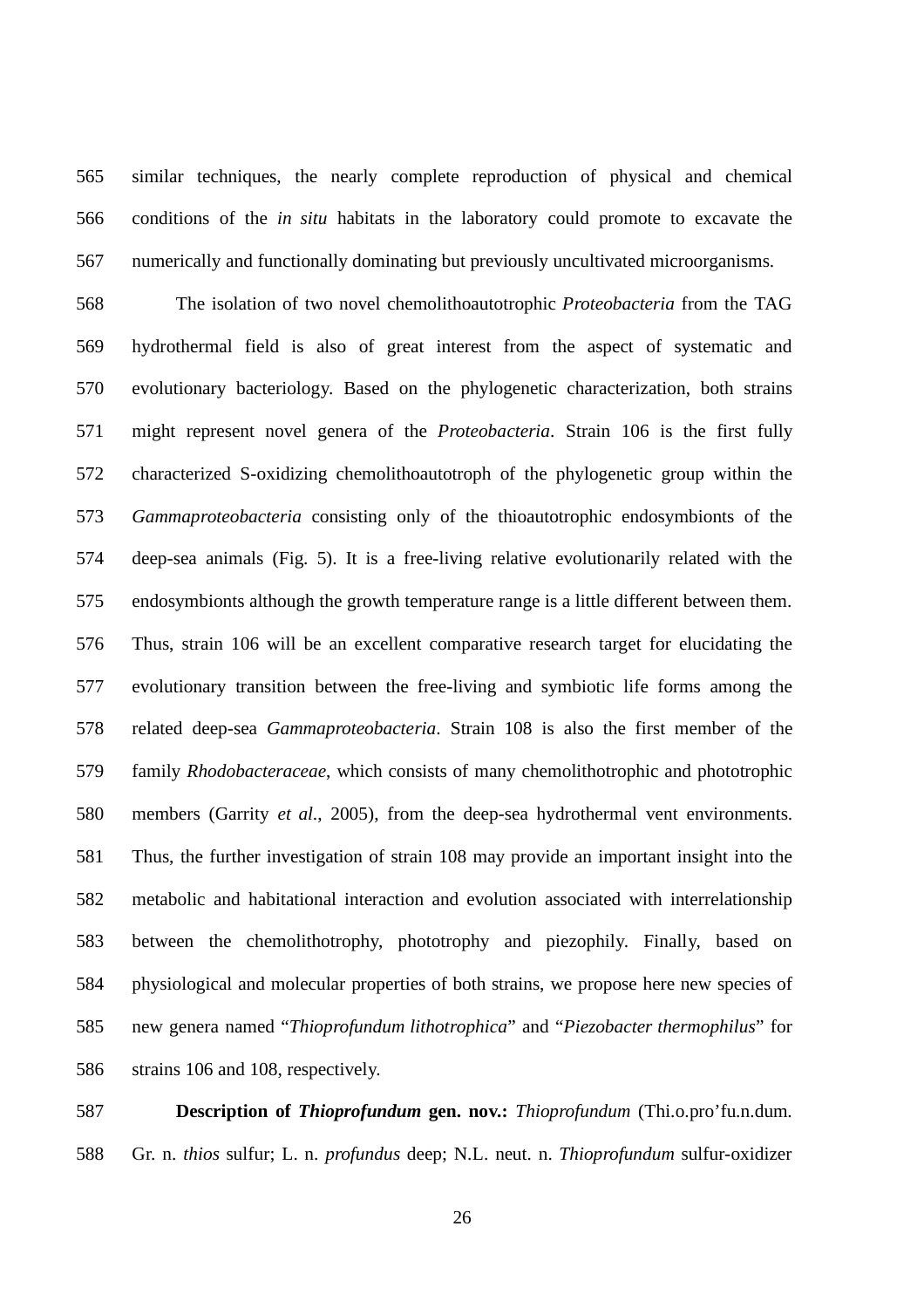from deep-sea). Bent to spiral rod. Facultatively anaerobic and piezophilic. Thermophilic and neutrophilic. Chemolithoautotrophic. Able to utilize reduced sulfur compounds as electron donors and nitrate and molecular oxygen as electron acceptors. 592 NaCl absolutely required for growth.  $G + C$  content of genomic DNA is about 66%. 593 Major cellular fatty acids are  $C_{16}$ , anteiso- $C_{17}$ ,  $C_{18}$  and  $C_{18:1}$ . Based on 16S rRNA gene analysis, the genus *Thioprofundum* is related to the endosymbionts of the deep-sea animals within the *Gammaproteobacteria*. The type species is *Thioprofundum lithotrophica*.

 **Description of** *Thioprofundum lithotrophica* **sp. nov.:** *Thioprofundum lithotrophica* (li.tho.tro'phi.ca. Gr. n. *lithos* stone; Gr. adj. *trophikos* feeding; N.L. neut. adj. *lithotrophica* referring to its lithotrophic metabolism). Motile, short bent to long 600 spiral rods with a polar flagellum, with a mean length of  $1-20 \mu m$  and a mean width of 0.4–0.6 µm. Anaerobic to microaerobic. The temperature range for growth is 30 ˚C to 55 ˚C (optimum 50 ˚C). The pH range for growth is 5.8–7.6 (optimum growth at pH 7.0). NaCl in the concentration range of 1.2–4.2% is an absolute growth requirement; optimum growth occurs at 3%. Strictly chemolithoautotrophic with the reduced sulfur compounds such as elemental sulfur, thiosulfate, tetrathionate or sulfite as an electron donor, and nitrate or molecular oxygen as an electron acceptor. Thiosulfate is oxidized 607 to sulfate and nitrate is reduced to  $N_2$  and  $N_2O$  during growth. Nitrate, ammonium, molecular nitrogen or yeast extract are utilized as a sole nitrogen source. The major 609 cellular fatty acids under the conventional pressure condition are  $C_{12}$  (1.2%),  $C_{14}$  (7.2%), 610 C<sub>15</sub> (2.1%), C<sub>16</sub> (41.3%), C<sub>16:1</sub> (14.3%), anteiso-C<sub>17</sub> (14.3%), C<sub>17</sub> (1.2%), C<sub>18</sub> (4.2%) and 611 C<sub>18:1</sub> (14.1%). The G + C content of DNA is about 66 mol% (by HPLC). The organism was isolated from a black smoker chimney of the TAG field in the Mid Atlantic Ridge.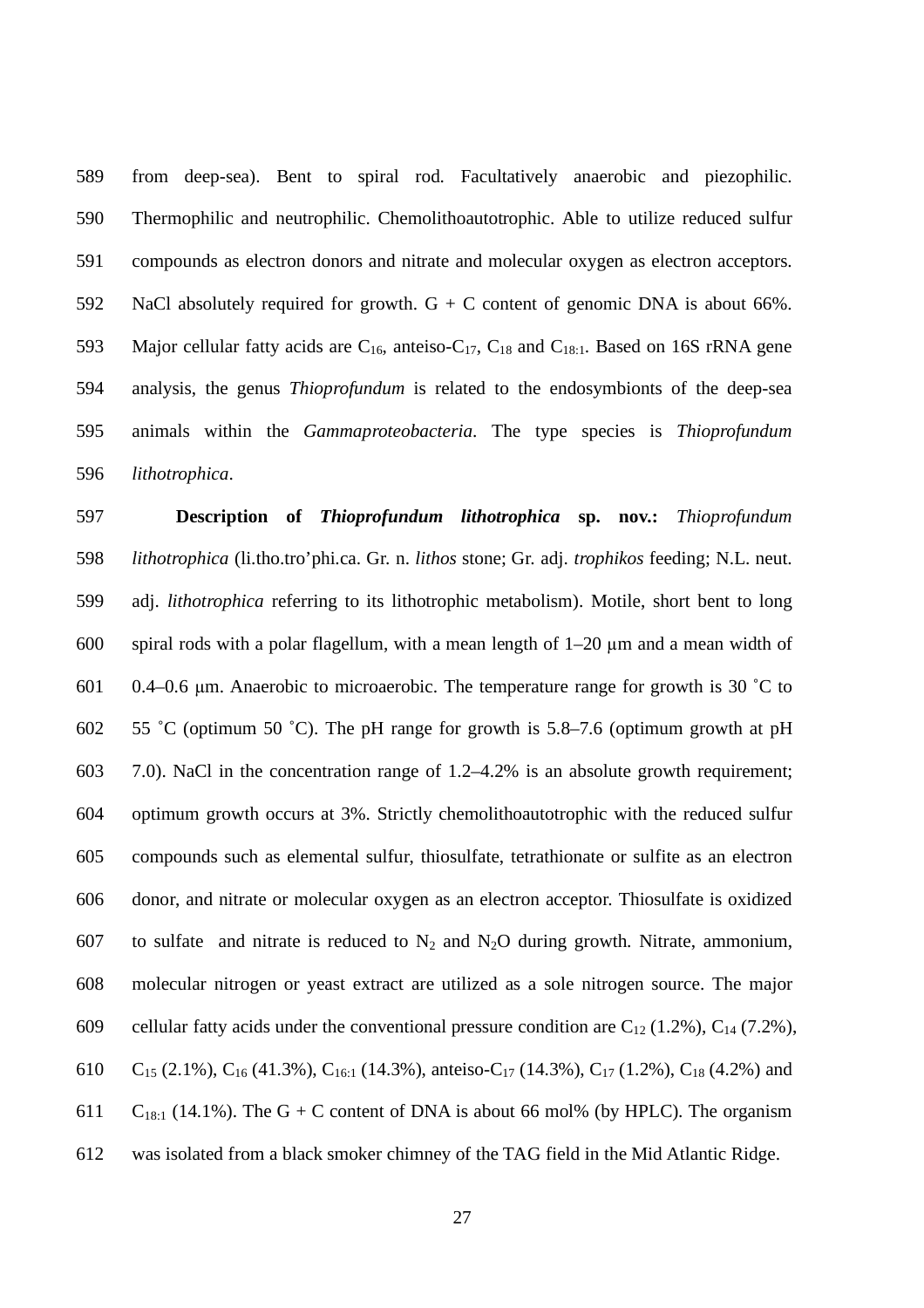The type strain is *Thioprofundum lithotrophica* strain 106, JCM 14596, Japan Collection of Microorganisms, Institute of Physical and Chemical Research (RIKEN), Japan, and DSM 19353, Deutsche Sammlung von Mikroorganismen und Zellkulturen GmbH, Braunschweig, Germany.

 **Description of** *Piezobacter* **gen. nov.:** *Piezobacter* (Pie.zo.bac.ter. Gr. v. *piezo* to press; N.L. masc. n. *bacter* rod; N.L. masc. n. *Piezobacter* piezophilic rod). Oval rod. Facultatively anaerobic. Piezophilic. Thermophilic and neutrophilic. Facultatively 620 chemolithoautotrophic. Able to utilize  $H_2$  or reduced sulfur compounds as an electron donor and nitrate or molecular oxygen as an electron acceptor. NaCl absolutely required 622 for growth.  $G + C$  content of genomic DNA is about 66%. Major cellular fatty acids are C16, C18 and C18:1. Based on 16S rRNA gene analysis, the genus *Piezobacter* is related to members of the family *Rhodobacteraceae* within the *Alphaproteobacteria*. The type species is *Piezobacter thermophila*.

 **Description of** *Piezobacter thermophilus* **sp. nov.:** *Piezobacter thermophilus* (ther.mo.phi'lus. Gr. adj. *thermus* hot; Gr. adj. *philos* loving; N.L. masc. adj. *thermophilus* heat-loving). Non-motile, short oval rod, with a mean length of 1–1.5 µm and a mean width of 0.6–0.7 µm. Anaerobic to fully aerobic. The temperature range for 630 growth is 30 °C to 55 °C (optimum 50 °C). The pH range for growth is 5.5–7.5 (optimum growth at pH 6.5-7.0). NaCl in the concentration range of 1.2–5.4% is an absolute growth requirement; optimum growth occurs at 2%. Facultatively chemolithoautotrophic with molecular hydrogen and reduced sulfur compounds such as elemental sulfur, thiosulfate, cystein-HCl, tetrathionate and sulfite as electron donors, and nitrate and molecular oxygen as electron acceptors. Able to grow organotrophically with yeast extract, tryptone, acetate and pyruvate. Chemolithoautotrophic growth is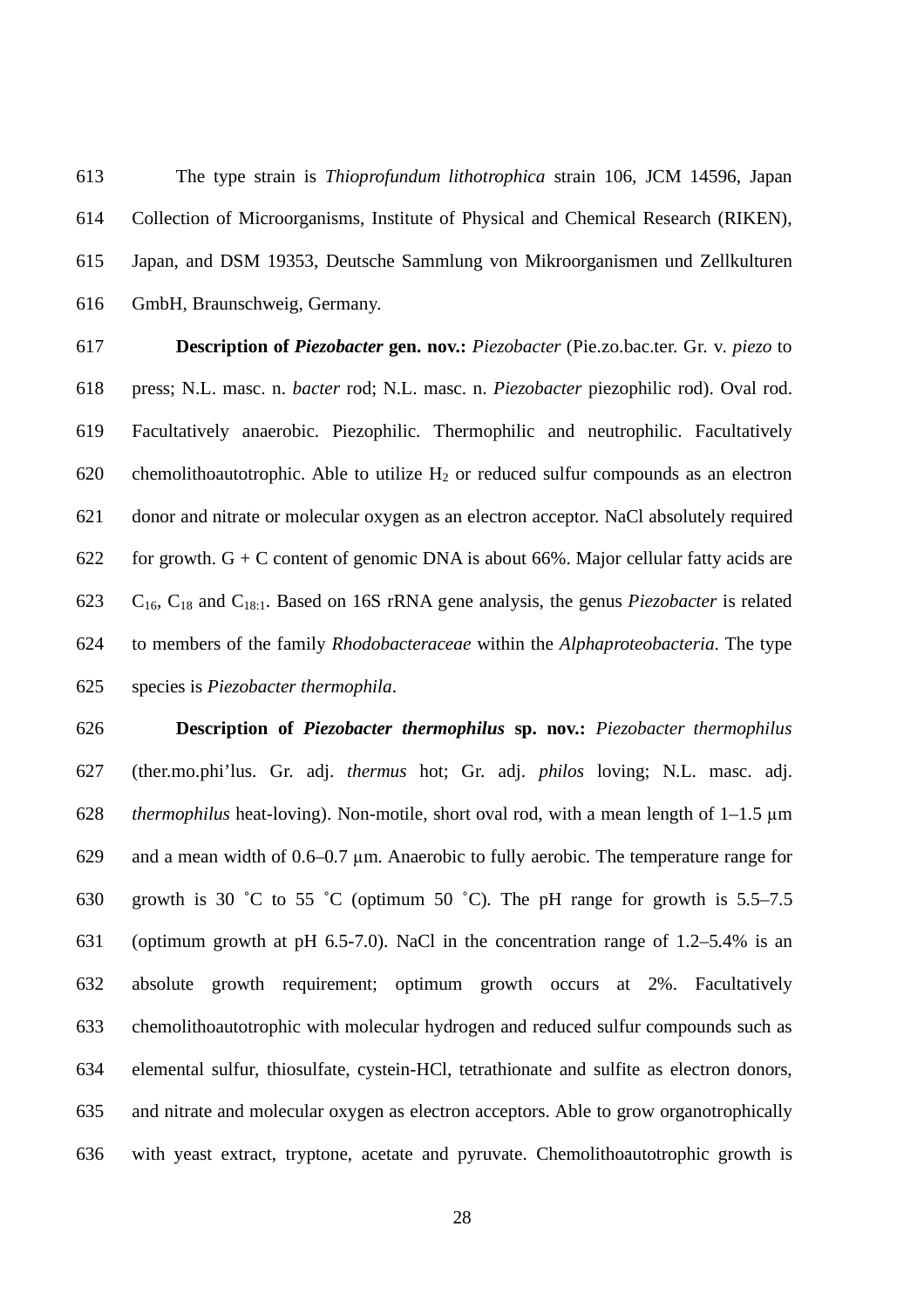637 strictly piezophilic. Thiosulfate is oxidized to sulfate and nitrate is reduced to  $N_2O$  during growth. Nitrate, ammonium or molecular nitrogen are utilized as a sole nitrogen 639 source. The major cellular fatty acids under the conventional pressure condition are  $C_{14}$ 640 (3.4%), C<sub>16</sub> (21.4%), C<sub>18</sub> (37.5%) and C<sub>18:1</sub> (37.7%). The G + C content of DNA is about 66 mol% (by HPLC). The organism was isolated from a black smoker chimney of the TAG field in the Mid Atlantic Ridge.

 The type strain is *Piezobacter thermophilus* strain 108, JCM 14636, Japan Collection of Microorganisms, Institute of Physical and Chemical Research (RIKEN), Japan.

 **Acknowledgments:** First of all, we would like to thank Mr. Katsuyuki Uematsu for assistance in preparing electron micrographs. We are grateful to the captain and crew of the R/V L'Atalante and the operation team of the ROV VICTOR6000 for their technical expertise. We wish to thank onboard scientists of the EXOMAR 2005 cruise for their support onboard.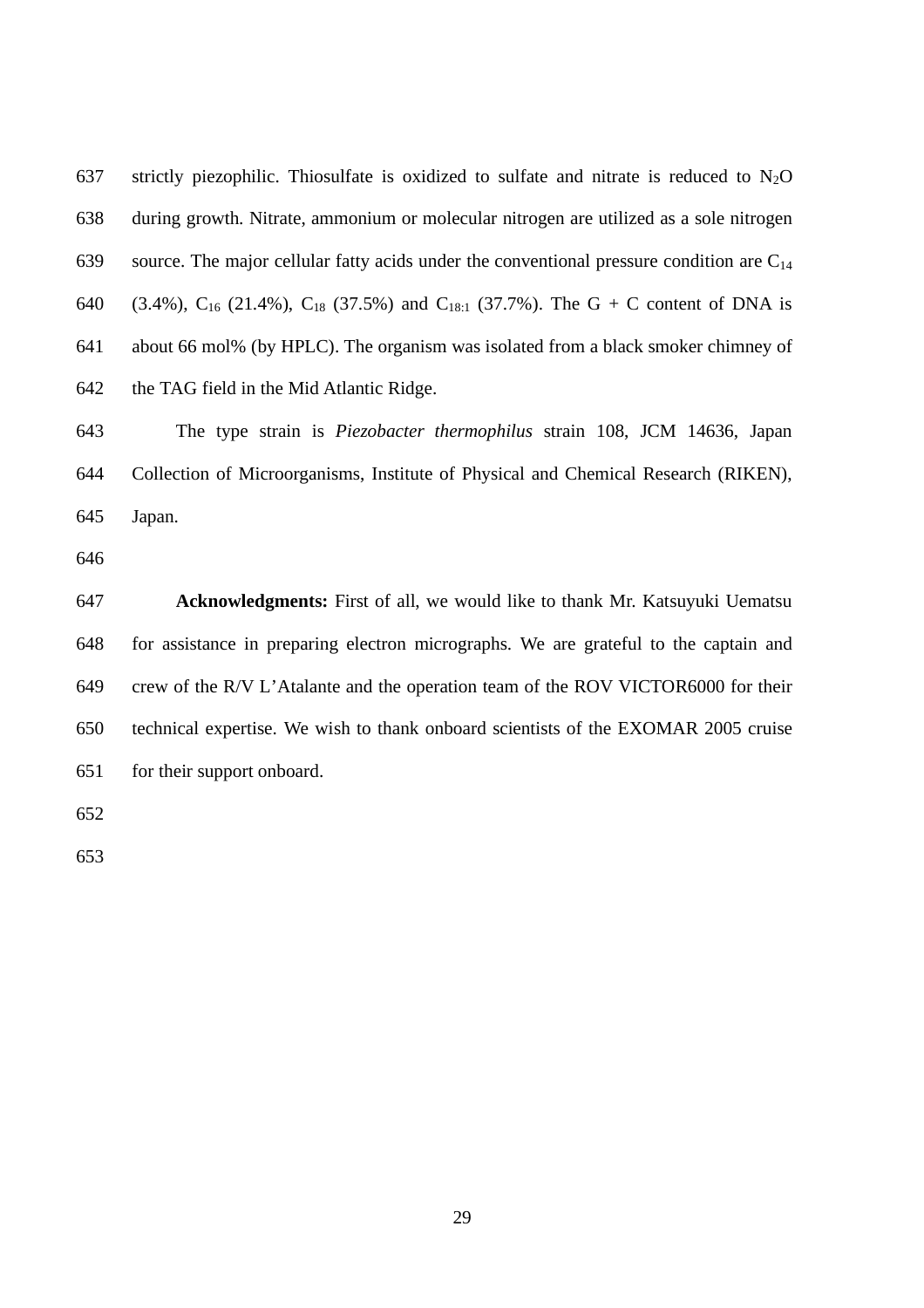**REFERENCES**

- Abe, F., Kato, C., and Horikoshi, K. (1999) Pressure-regulated metabolism in microorganisms. *Trends Microbiol* **7:** 447-453.
- Amann, R., Binder, B.J., Olson, R.J., Chisholm, S.W., Devereux, R., and Stahl, D.A.
- (1990) Combination of 16S rRNA-targeted oligonucleotide probes with flow
- cytometry for analyzing mixed microbial populations. *Appl Environ Microbiol* **56:**
- 1919–1925
- Bernhardt, G., Disteche, A., Jaenicke, R., Koch, B., Lüdemann, H.-D., and Stetter, K.O.
- (1988) Effect of carbon dioxide and hydrostatic pressure on the pH of culture media
- and the growth of methanogens at elevated temperature. *Appl Microbiol Biotechnol* **28:** 176-181.
- Campbell, A.C., Palmer, M.R., Klinkhammer, G.P., Bowers, T.S., Edmond, J.M., Lawrence, J.L., *et al*. (1988) Chemistry of hot springs on the Mid-Atlantic Ridge.
- *Nature* **335:** 514–519.
- Charlou, J.L., Donval, J.P., JeanBaptiste, P., Dapoigny, A., and Rona, P.A. (1996)
- Gases and helium isotopes in high temperature solutions sampled before and after
- ODP Leg 158 drilling at TAG hydrothermal field (26°N, MAR). *Geophys Res Lett* **23:** 3491-3494.
- Charlou, J.L., Donval, J.P., Fouquet, Y., Jean-Baptiste, P., and Holm, N. (2002)
- 673 Geochemistry of high  $H_2$  and CH<sub>4</sub> vent fluids issuing from ultramafic rocks at the
- Rainbow hydrothermal field (36˚14'N, MAR). *Chem Geol* **191:** 345-359.
- Chiba, H., Masuda, H., Lee, S.-Y., and Fujioka, K. (2001) Chemistry of hydrothermal
- fluids at the TAG active mound, MAR 26˚N, in 1998. *Geophys Res Lett*, **28:**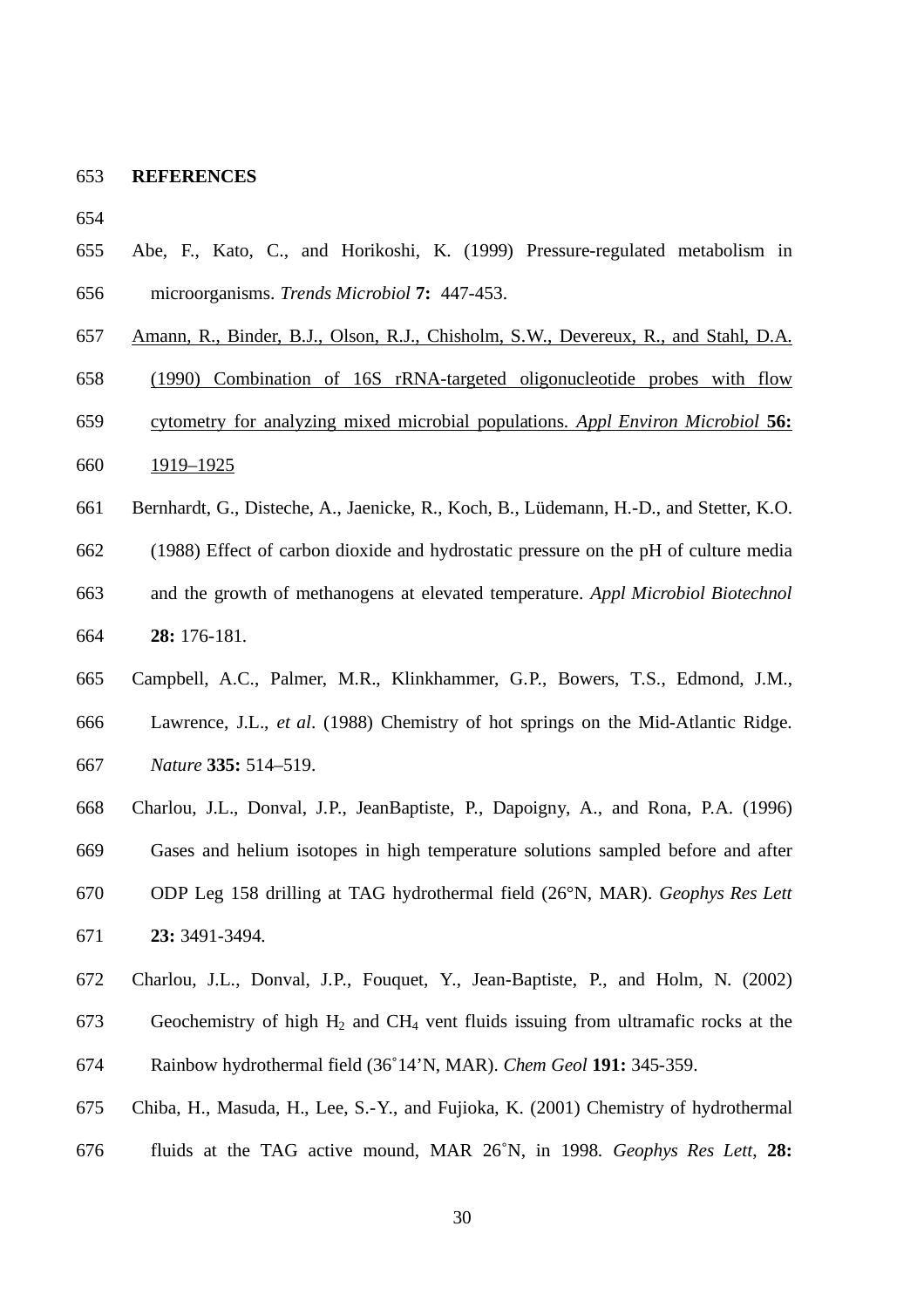- 1919-1922.
- DeLong, E.F. (1992) Archaea in coastal marine environments. *Proc Natl Acad Sci USA* **89:** 5685–5689.
- DeLong, E.F., and Yayanos, A.A. (1985) Adaptation of the membrane lipids of a
- deep-sea bacterium to changes in hydrostatic pressure. *Science* **228:** 1101-1103.
- DeLong, E.F., and Yayanos, A.A. (1986) Biochemical function and ecological significance of novel bacterial lipids in deep-sea prokaryotes. *Appl Environ Microbiol* **51:** 730-737.
- Deming, J.D., and Baross, J.A. (1993) Deep-sea smokers: eindows to a subsurface biosphere? *Geochim Cosmochim Acta* **57:** 3219-3230.
- Garrity, G.M., Bell, J.A., and Lilburn, T. (2005) Family I. *Rhodobacteraceae* fam. nov.
- 688 In *Bergey's manual of systematic bacteriology.*  $2^{nd}$  *edition. vol. 2. part C. Brenner,*
- D.J., Krieg, N.R., and Staley, J.T. (eds) Springer. New York. p. 161.
- Kato, C. (2006) Handling of piezophilic microorganisms. In *Extremophiles. Methods in*
- *Microbiology vol. 35*. Rainey, F.A., and Oren, A. (eds) Elsevier. London. p. 733-741.
- La, H.J., Im, W.T., Ten, L.N., Kang, M.S., Shin, D.Y., and Lee, S.T. *Paracoccus*
- *koreensis* sp. nov., isolated from anaerobic granules in an upflow anaerobic sludge
- blanket (UASB) reactor. *Int J Syst Evol Microbiol* **55:** 1657-1660.
- Lane, D.J. (1985) 16S/23S sequencing. In *Nucleic Acid Techniques in Bacterial Systematics*.Stackbrandt, E., and Goodfellow, M. (eds) John Wiley and Sons. New York. p. 115–176.
- Ludwig, W., Strunk, O., Westram, R., Richter, L., Yadhukumar, H.M., Buchner, A., *et al*. (2004) ARB: a software environment for sequence data. *Nucleic Acids Res* **32:** 1363-1371.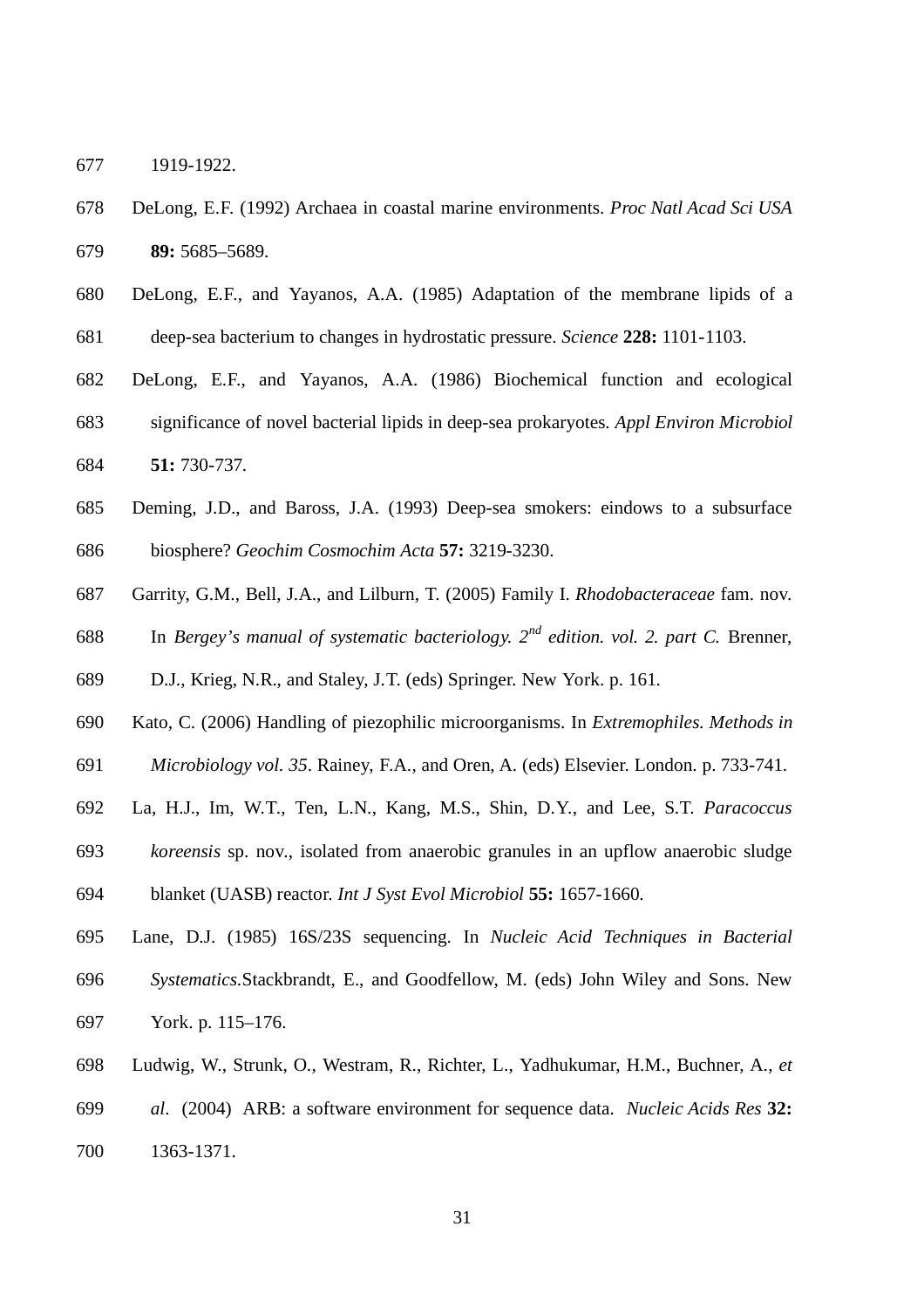Lupton, J., Lilley, M., Butterfield, D., Evans, L., Embley, R., Massoth, G., Christenson, 702 B., Nakamura, K., and Schmidt, M. (2008) Venting of a separate  $CO_2$ -rich gas phase from submarine arc volcanoes: Examples from the Mariana and Tonga-Kermadec arcs. *J Geophys Res* **113:** B08S12 (doi:10.1029/2007JB005467).

- Mangelsdorf, K., Zink, K.-G., Birrien, J.-L., and Toffin, L. (2005) A quantitative assessment of pressure dependent adaptive changes in the membrane lipids of a piezosensitive deep sub-seafloor bacterium. *Org Geochem* **36:** 1459-1479.
- Marmur, J., and Doty, P. (1962) Determination of the base composition of deoxyribonucleic acid from its thermal denaturation temperature. *J Mol Biol* **5:** 109–118.
- McCollom, T.M., and Shock, E.L. (1997) Geochemical constraints on chemolithoautotrophic metabolism by microorganisms in seafloor hydrothermal systems. *Geochim Cosmochim Acta* **61:** 4375-4391.
- Miller, J.F., Shah, N.N., Nelson, C.M., Ludlow, J.M., and Clark, D.S. (1988) Pressure
- and temperature effects on growth and methane production of the extreme thermophile *Methanococcus jannaschii*. *Appl Environ Microbiol* **54:** 3039-3042.
- Nakagawa, S., and Takai, K. (2006) The isolation of thermophiles from deep-sea
- hydrothermal environments. In *Extremophiles. Methods in Microbiology vol. 35*.
- Rainey, F.A., and Oren, A. (eds) Elsevier. London. p. 57-91.
- Nakagawa, S., and Takai, K. (2008) Deep-sea vent chemolithoautotrophs: diversity,
- biochemistry and ecological significance. *FEMS Microbiol Ecol* **65:** 1-14.
- Park, C.B., Boonyaratanakornkit, B.B., and Clark, D.S. (2006) Toward the large scale cultivation of hyperthermophiles at high-temperature and high-pressure. In *Extremophiles. Methods in Microbiology vol. 35*. Rainey, F.A., and Oren, A. (eds)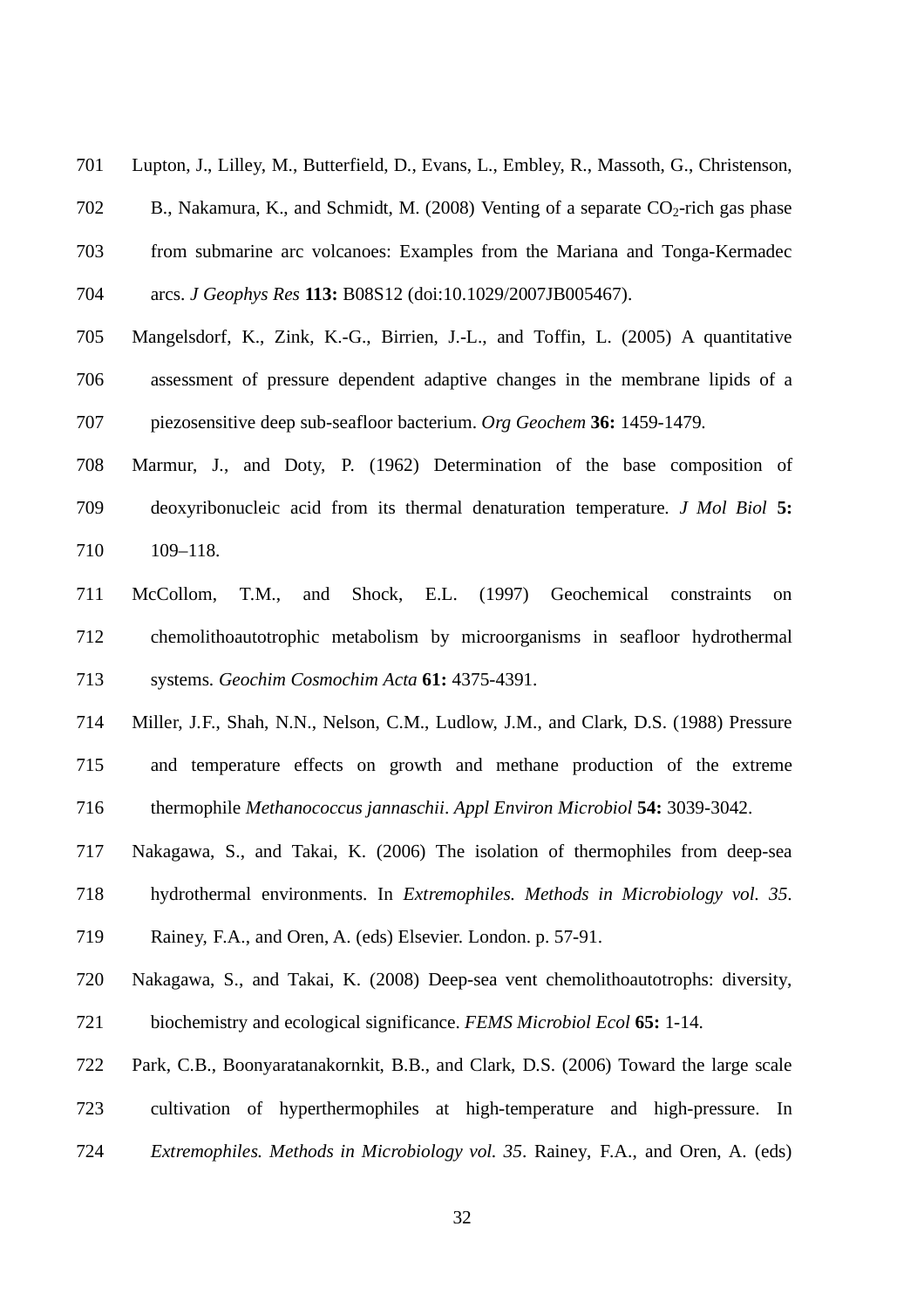Elsevier. London. p. 109-126.

 Person, A., Seewald, J.S., and Eglinton, T.I. (2005) Bacterial incorporation of relict carbon in the hydrothermal environment of Guaymas Basin. *Geochim Cosmochim Acta* **69:** 5477-5486.

Postec, A., Urios, L., Lesongeur, F., Ollivier, B., Quérellou, J., and Godfroy, A. (2005)

Continuous enrichment culture and molecular monitoring to investigate the microbial

diversity of thermophiles inhabiting the deep-sea hydrothermal ecosystems. *Curr* 

- *Microbiol* **50**: 138-144.
- Sekiguchi, Y., Kamagata, Y., Nakamura, K., Ohashi, A., and Harada, H. (1999)
- Fluorescence in situ hybridization using 16S rRNA-targeted oligonucleotides reveals

localization of methanogens and selected uncultured bacteria in mesophilic and

thermophilic sludge granules. *Appl Environ Microbiol* **65:** 1280-1288.

- Shock, E.L., and Holland, M.E. (2006) Geochemical energy sources that support the
- subsurface biosphere. In *Back-Arc spreading systems: geological, biological,*

*chemical and physical interactions, Geophys Monogr Ser vol. 166.* Christie, D.M.,

Fisher, C.R., Lee, S.M., Givens, S. (eds) AGU. Washington DC. p. 153-165.

Stahl, D.A., and Amann, R. (1991) Development and application of nucleic acid probes.

In *Nucleic acid techniques in bacterial systematics*, Stackebrandt, E., Goodfellow, M.

(eds) John Wiley & Sons, Inc., New York, NY. p. 205–248.

Suzuki, Y., Sasaki, T., Suzuki, M., Tsuchida, S., Nealson, K.H., and Horikoshi, K.

 (2005) Molecular phylogenetic and isotopic evidence of two lineages of chemoautotrophic endosymbionts distinct at the subdivision level harbored in one

host-animal type: the genus *Alviniconcha* (*Gastropoda*: *Provannidae*). FEMS

Microbiol Lett 249: 105-112.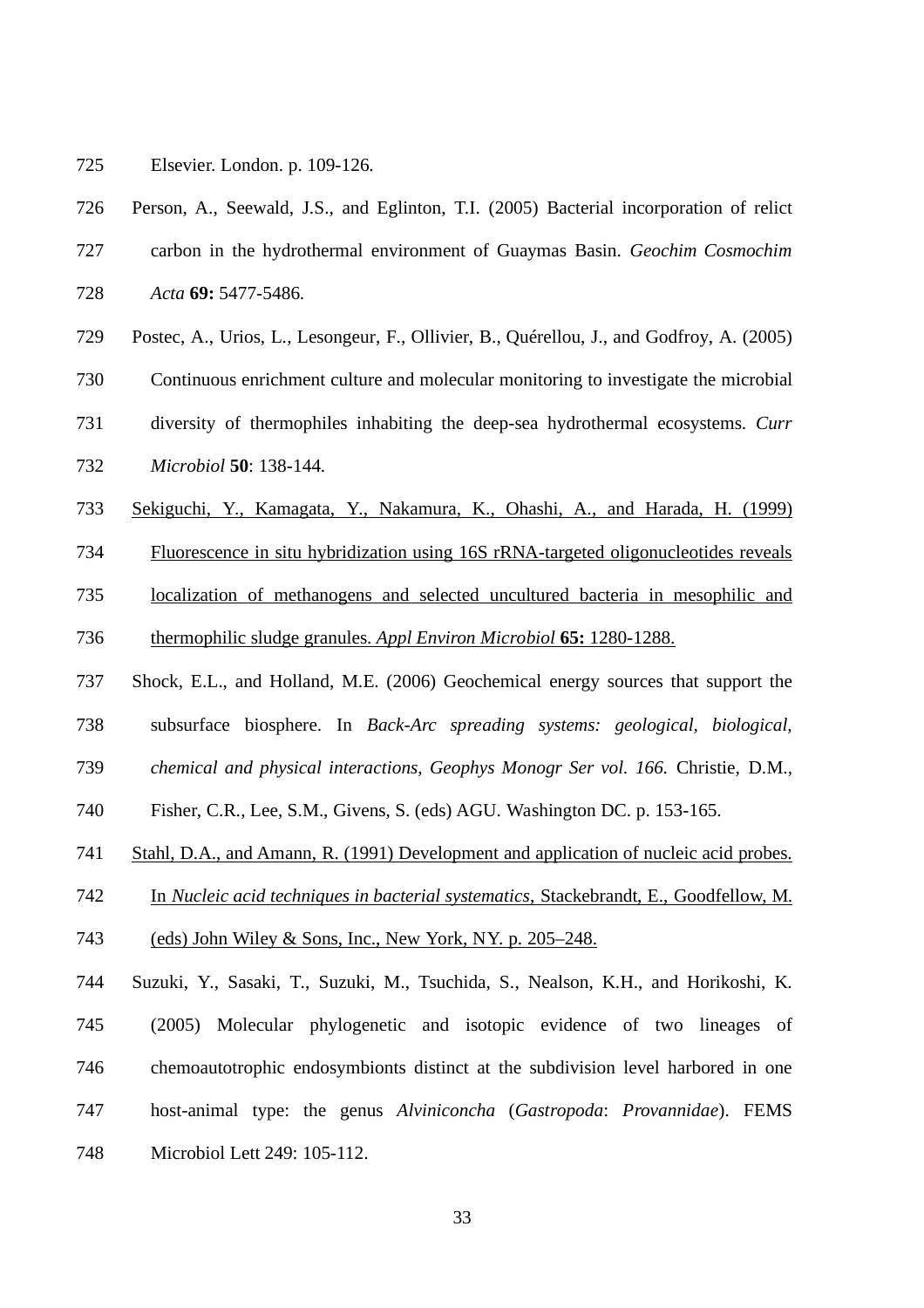- Takai K, and Horikoshi K. (2000) *Thermosipho japonicus* sp. nov., an extremely thermophilic bacterium isolated from a deep-sea hydrothermal vent in Japan. *Extremophiles* **4:** 9-17.
- Takai, K., Sugai, A., Itoh, Y., Horikoshi, K. (2000) *Palaeococcus ferrophilus* gen. nov.,
- sp. nov., a barophilic, hyperthermophilic archaeon from a deep-sea hydrothermal vent

chimney. *Int J Syst Evol Microbiol* **50:** 489-500.

- Takai, K., Komatsu, T., Inagaki, F., and Horikoshi, K. (2001) Distribution of Archaea in a black smoker chimney structure. *Appl Environ Microbiol* **67:** 3618-3629.
- Takai, K., Inagaki, F., Nakagaw,a S., Hirayama, H., Nunoura, T., Sako, Y., et al. (2003) Isolation and phylogenetic diversity of members of previously uncultivated epsilon-Proteobacteria in deep-sea hydrothermal fields. *FEMS Microbiol Lett* **218:** 167-174.
- Takai, K., Gamo, T., Tsunogai, U., Nakayama, N., Hirayama, H., Nealson, K.H., and Horikoshi K. (2004) Geochemical and microbiological evidence for a hydrogen-based, hyperthermophilic subsurface lithoautotrophic microbial ecosystem (HyperSLiME) beneath an active deep-sea hydrothermal field. *Extremophiles* **8:** 269-282.
- Takai, K., Nakagawa, S., Reysenbach, A.L., and Hoek, J. (2006a) Microbial ecology of Mid-Ocean Ridges and Back-Arc Basins. In *Back-Arc spreading systems: geological, biological, chemical and physical interactions, Geophys Monogr Ser vol. 166.*
- Christie, D.M., Fisher, C.R., Lee, S.M., Givens, S. (eds) AGU. Washington DC. p. 185-213.
- Takai, K., Miyazaki, M., Nunoura, T., Hirayama, H., Oida, H., Furushima, Y.,
- Yamamoto, H., Horikoshi, K. (2006b) *Sulfurivirga caldicuralii* gen. nov., sp. nov., a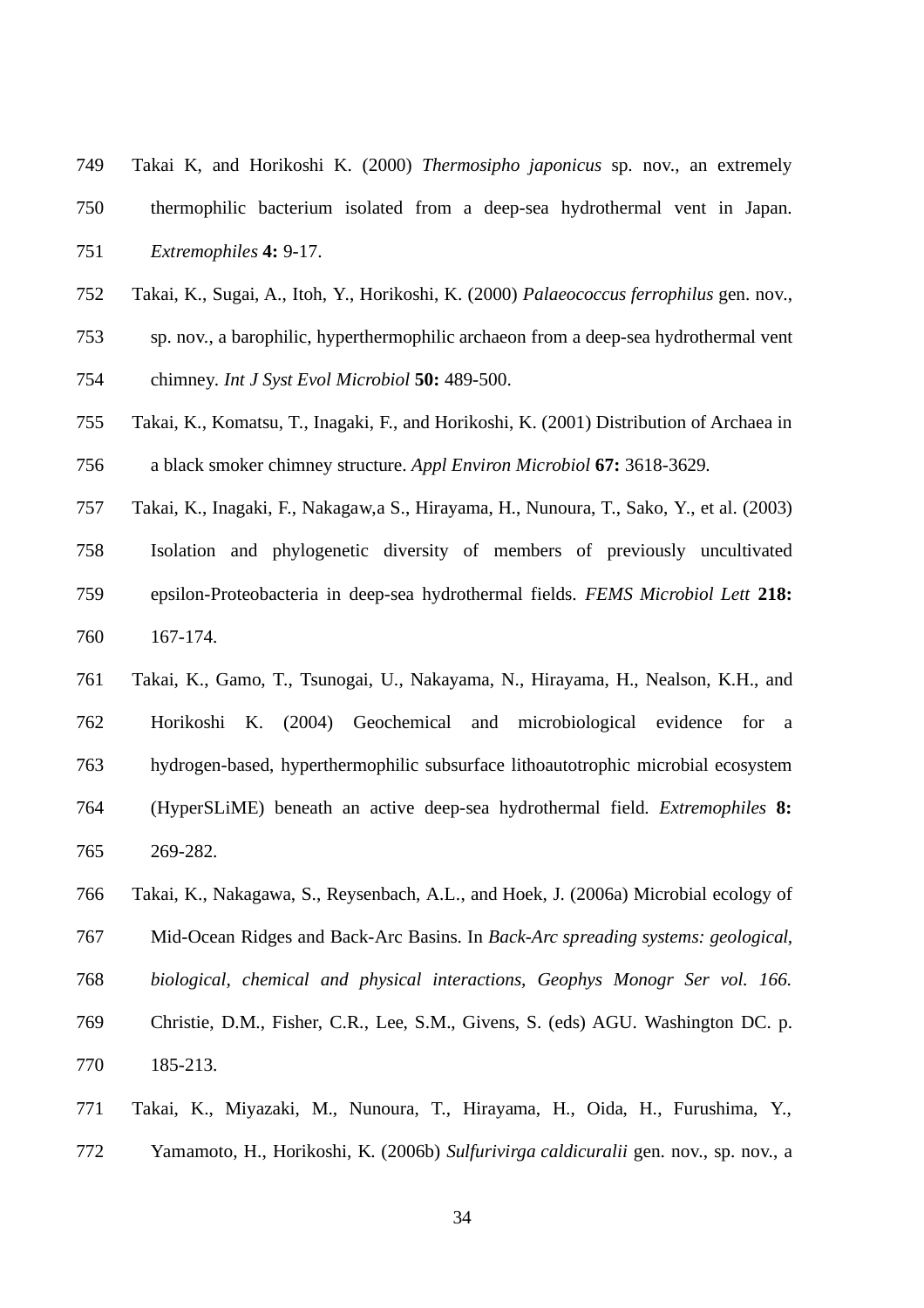- novel microaerobic, thermophilic, thiosulfate-oxidizing chemolithoautotroph, isolated
- from a shallow marine hydrothermal system occurring in a coral reef, Japan. Int J
- Syst Evol Microbiol 56:1921-1929.
- Takai, K., Nakamura, K., Toki, T., Tsunogai, T., Miyazaki, M., Miyazaki, J., *et al*. (2008a) Cell proliferation at 122 ˚C and isotopically heavy CH4 production by a hyperthermophilic methanogen under high pressures cultivation. *Proc Natl Acad Sci USA* **105:** 10949-10954.
- Takai, K., Nunoura, T., Ishibashi, J., Lupton, J., Suzuki, R., Hamasaki, H., *et al*. (2008)
- Variability in the microbial communities and hydrothermal fluid chemistry at the
- newly-discoverred Mariner hydrothermal field, southern Lau Basin*. J Geophys Res* **113:** G02031 (doi:10.1029/2007JG000636).
- Tamaoka, J., and Komagata, K. (1984) Determination of DNA base composition by reversed-phase high-performance liquid chromatography. *FEMS Microbiol Lett* **25:** 125–128.
- Tivey, M.K. (2006) Environmental conditions within active seafloor vent structures:
- sensitivity to vent fluid composition and fluid flow. In *Back-Arc spreading systems:*
- *geological, biological, chemical and physical interactions, Geophys Monogr Ser vol.*
- *166.* Christie, D.M., Fisher, C.R., Lee, S.M., Givens, S. (eds) AGU. Washington DC. p. 137-152.
- Zillig, W., Holz, I., Janekovic, D., Klenk, H.-P., Imsel, E., Trent, J., Wunderl, S., Forjaz,
- V.H., Coutinho, R. and Ferreira, T. (1990) *Hyperthermus butylicus*, a hyperthermophilic sulfur-reducing archaebacterium that ferments peptides. *J Bacteriol* **172:** 3959–3965.
- Zobell, C.E., and Morita, R.Y. (1957) Barophilic bacteria in some deep sea sediments. *J*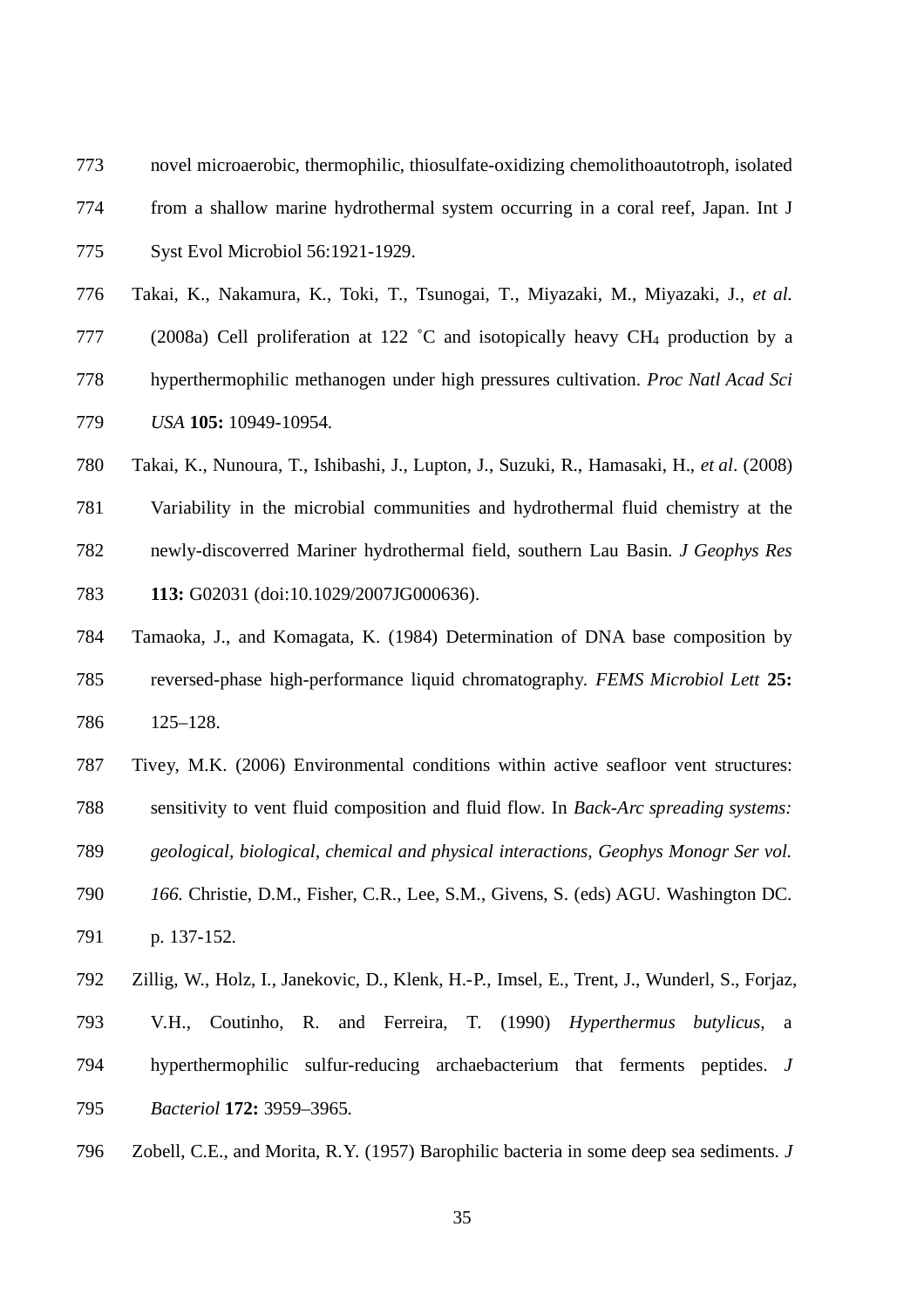*Bacteriol* **73:** 563-568.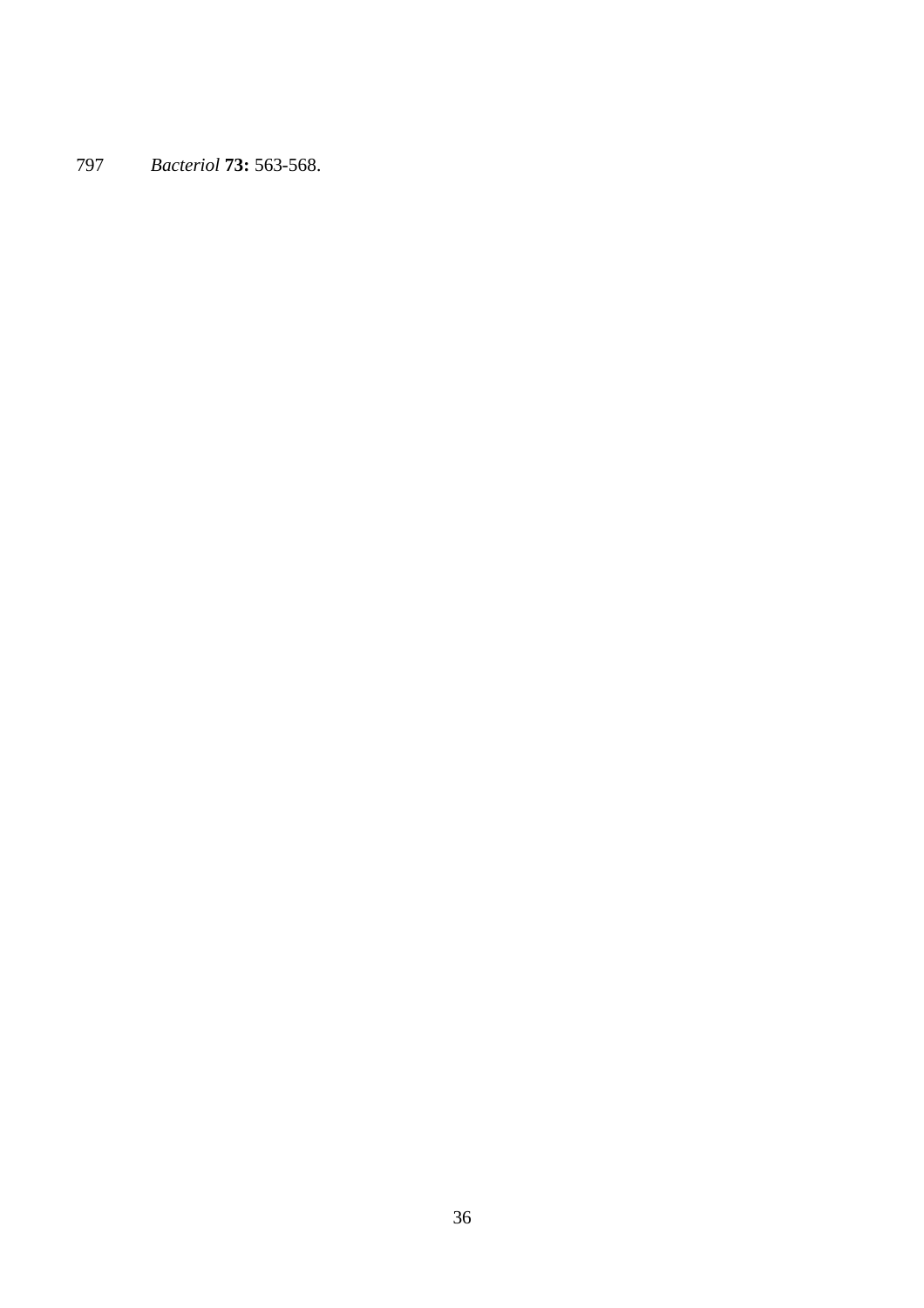| <b>Medium</b>      | <b>Gas phase</b><br>(gas pressure or<br>hydrostatic pressure)                            | Cultivation<br>temperature<br>°C) | pH<br>of<br>medium | <b>Possible</b><br>electron<br>donor                                 | <b>Possible</b><br>electron<br>acceptor                               | <b>Subsamples</b><br>inoculated | Reference           |
|--------------------|------------------------------------------------------------------------------------------|-----------------------------------|--------------------|----------------------------------------------------------------------|-----------------------------------------------------------------------|---------------------------------|---------------------|
| <b>MJYPS</b>       | $100\% \text{ N}_2 (0.2 \text{ MPa})$                                                    | 55, 70, 85, 95                    |                    | YE*. TT†                                                             | $NO3$ , $SO4$ , $S0$ , fermentation                                   | With sodium sulfide             | Takai et al., 2000  |
| <b>MMJHS</b>       | 80% H <sub>2</sub> + 20% CO <sub>2</sub> (0.2 MPa)                                       | 30, 50, 55, 70, 85, 95            | 6.5                | $H_2, S^0, S_2O_3$                                                   | $S^0$ , $S_2O_3$ , $NO_3$ , $CO_2$                                    | Without sodium sulfide          | Takai et al., 2003  |
|                    | $80\%$ H <sub>2</sub> + 19\% CO <sub>2</sub> + 1\% O <sub>2</sub><br>$(0.2 \text{ MPa})$ | 30, 50, 55, 70, 85, 95            | 6.5                | $H_2, S^0, S_2O_3$                                                   | $Q_2$ , $S^0$ , $S_2Q_3$ , $NO_3$ , $CO_2$                            | Without sodium sulfide          | Takai et al., 2003  |
| <b>Piezo-MMJHS</b> | 10 mM H <sub>2</sub> , 30 mM $\Sigma$ CO <sub>2</sub><br>(36 MPa)                        | 50                                | 6.5                | $H_2$ , $S^0$ , $S_2O_3$                                             | $S^0$ , $S_2O_3$ , $NO_3$ , $CO_2$                                    | Without sodium sulfide          | In this study       |
| <b>MMJHFe</b>      | $80\%$ H <sub>2</sub> + 20\% CO <sub>2</sub> (0.2 MPa)                                   | 30, 55, 70, 85, 95                | 6.5                | H <sub>2</sub> , YE, Formate, Acetate,<br>Pyruvate, Lactate, Citrate | soluble $\&$ insoluble Fe $(III)$ .<br>$SO_4$ , $CO_2$ , fermentation | With sodium sulfide             | Takai et al., 2008b |

# 798 Table 1. Medium and condition of liquid serial dilution cultures.

799 \*YE means yeast extract.

800 †TT means tryptone.

801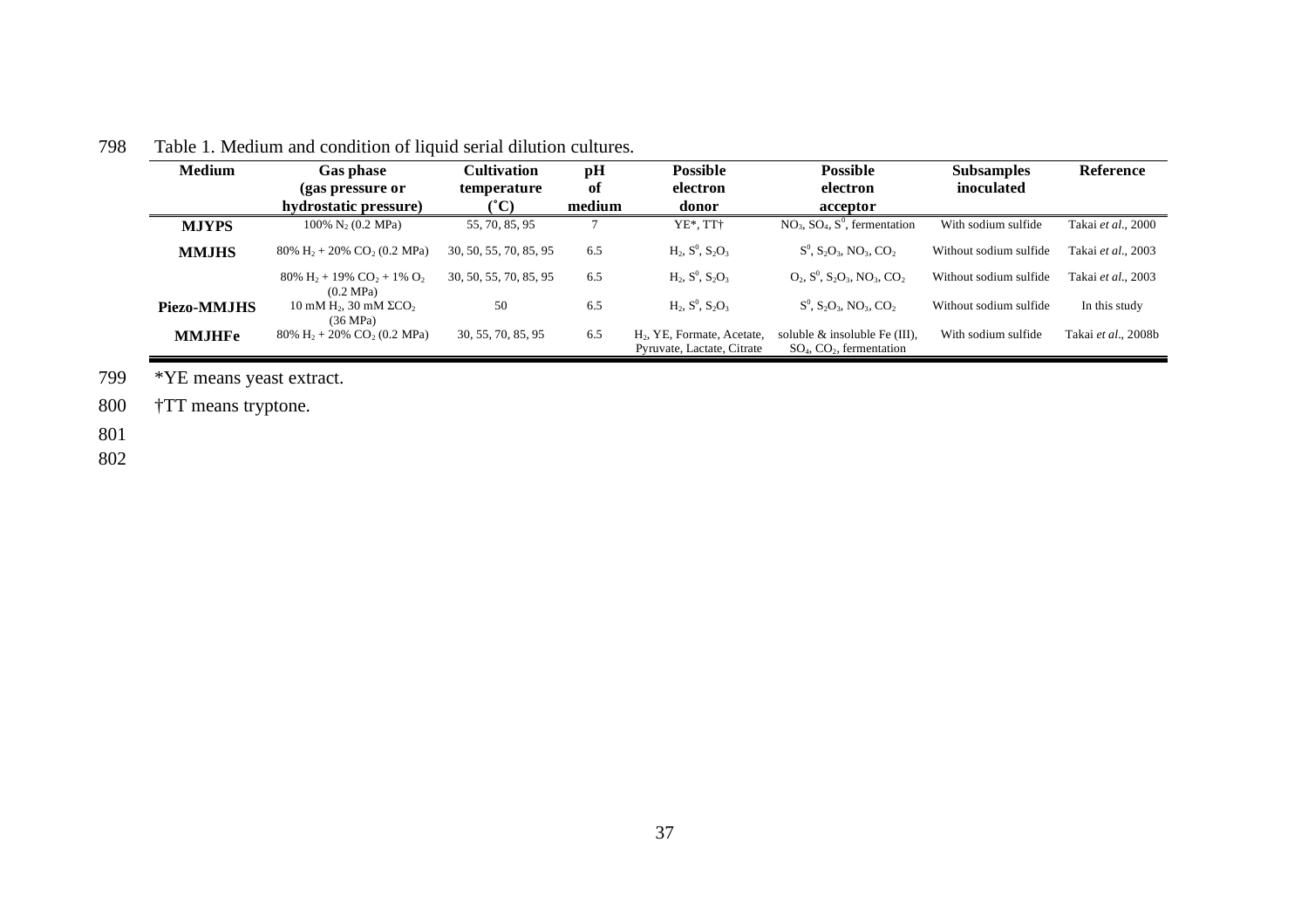## 803 Table 2. Utilization of electron donor/acceptor of strains 106 and 108 under piezophilic and non-piezophilic 804 cultivation conditions.

| Electron donor/acceptor:                            | Strain 106<br>Piezophilic<br>condition | Strain 106<br>Non-piezophilic<br>condition | Strain 108<br>Piezophilic<br>condition | Strain 108<br>Non-piezophilic<br>condition |
|-----------------------------------------------------|----------------------------------------|--------------------------------------------|----------------------------------------|--------------------------------------------|
|                                                     | at 16 MPa                              | at 0.2 MPa gas                             | at 36 MPa                              | at 0.2 MPa gas                             |
|                                                     |                                        | pressure                                   |                                        | pressure                                   |
| $H_2$ (10 mM)/NO <sub>3</sub> (20 mM)               | $N.G.*$                                | N.A.†                                      | $+\S$                                  | N.A.                                       |
| $H_2(80\%; v/v)/NO_3(20\; mM)$                      | N.A.                                   | N.G.                                       | N.A.                                   | N.G.                                       |
| $H_2(80\%; v/v)/O_2(1\%; v/v)$                      | N.A                                    | N.G.                                       | N.A                                    | N.G.                                       |
| $H_2(10 \text{ mM})/S^0(3\%; w/v)$                  | N.G.                                   | N.A                                        | N.G.                                   | N.A.                                       |
| $H_2$ (10 mM)/S <sub>2</sub> O <sub>3</sub> (10 mM) | N.G.                                   | N.A                                        | N.G.                                   | N.A.                                       |
| $S^0$ (3%; w/v)/NO <sub>3</sub> (20 mM)             | $^{++}\,$                              | $++$                                       | $^{++}$                                | N.G.                                       |
| $S_2O_3$ (10 mM)/NO <sub>3</sub> (20 mM)            | $^{++}\,$                              | $++$                                       | $^{++}$                                | N.G.                                       |
| $S_2O_3$ (10 mM)/NO <sub>2</sub> (2.5 mM)           | N.G.                                   | N.G.                                       | N.G.                                   | N.G.                                       |
| $S_2O_3$ (10 mM)/O <sub>2</sub> (0.04 mM)           | $^{++}$                                | N.A                                        | $^{++}$                                | N.A                                        |
| $S_2O_3$ (10 mM)/O <sub>2</sub> (0.12 mM)           | $\, +$                                 | N.A                                        | $^{++}$                                | N.A                                        |
| $S_2O_3$ (10 mM)/O <sub>2</sub> (0.4 mM)            | $\! + \!\!\!\!$                        | N.A                                        | $^{++}$                                | N.A                                        |
| $S_2O_3$ (10 mM)/O <sub>2</sub> (1.2 mM)            | N.G.                                   | N.A                                        | $^{++}$                                | N.A                                        |
| $S_2O_3$ (10 mM)/O <sub>2</sub> (2 mM)              | N.G.                                   | N.A                                        | $^{++}$                                | N.A                                        |
| $S_2O_3$ (10 mM)/O <sub>2</sub> (4 mM)              | N.G.                                   | N.A                                        | $^{++}$                                | N.A                                        |
| $S_2O_3$ (10 mM)/O <sub>2</sub> (0.1%; v/v)         | N.A                                    | $^{++}$                                    | N.A                                    | N.G.                                       |
| $S_2O_3$ (10 mM)/O <sub>2</sub> (0.3%; v/v)         | N.A                                    | $++$                                       | N.A                                    | N.G.                                       |
| $S_2O_3$ (10 mM)/O <sub>2</sub> (1%; v/v)           | N.A                                    | $^{+++}$                                   | $\rm N.A$                              | N.G.                                       |
| $S_2O_3$ (10 mM)/O <sub>2</sub> (3%; v/v)           | $\rm N.A$                              | $^{+++}$                                   | $\rm N.A$                              | N.G.                                       |
| $S_2O_3$ (10 mM)/O <sub>2</sub> (5 %; v/v)          | N.A                                    | $^{+++}$                                   | N.A                                    | N.G.                                       |
| $S_2O_3$ (10 mM)/O <sub>2</sub> (10 %; v/v)         | N.A                                    | N.G.                                       | N.A                                    | N.G.                                       |
| $H_2S+HS$ (1.25 mM)/NO <sub>3</sub> (20 mM)         | $^{++}\,$                              | $++$                                       | $++$                                   | N.G.                                       |
| Cys-HCl $(2.5 \text{ mM})/NO_3 (20 \text{ mM})$     | N.G.                                   | N.G.                                       | $^{++}$                                | N.G.                                       |
| $S_4O_6$ (5 mM)/NO <sub>3</sub> (20 mM)             |                                        | $\! + \!\!\!\!$                            | $^{++}$                                | N.G.                                       |
| $SO_3$ (2.5 mM)/NO <sub>3</sub> (20 mM)             | $\boldsymbol{+}$                       | $+$                                        | $^{++}$                                | N.G.                                       |
| Yeast Extract $(0.1\%; w/v)/NO3$ (20 mM)            | N.G.                                   | N.G.                                       | $^{+++}$                               | $++$                                       |
| Tryptone $(0.1\%, w/v)/NO_3$ (20 mM)                | N.G.                                   | N.G.                                       | $^{+++}$                               | $^{++}$                                    |
| Casamino acid $(0.1\%, w/v)/NO_3$ (20 mM)           | N.G.                                   | N.G.                                       | N.G.                                   | N.G.                                       |
| Formate $(5 \text{ mM})/NO3 (20 \text{ mM})$        | N.G.                                   | N.G.                                       | N.G.                                   | N.G.                                       |
| Acetate $(5 \text{ mM})/NO3 (20 \text{ mM})$        | N.G.                                   | N.G.                                       | $^{+++}$                               | $++$                                       |
| Pyruvate $(5 \text{ mM})/NO_3 (20 \text{ mM})$      | N.G.                                   | N.G.                                       | $^{+++}$                               | $^{++}$                                    |
| Yeast Extract $(0.1\%; w/v)/O_2(0.3\%; v/v)$        | N.A                                    | N.G.                                       | N.A                                    | $++$                                       |
| Yeast Extract $(0.1\%; w/v)/O_2(1\%; v/v)$          | N.A                                    | N.G.                                       | N.A                                    | $+++$                                      |
| Yeast Extract $(0.1\%; w/v)/O_2(3\%; v/v)$          | N.A                                    | N.G.                                       | N.A                                    | $^{+++}$                                   |
| Yeast Extract $(0.1\%; w/v)/O_2$ (5 %; v/v)         | N.A                                    | N.G.                                       | N.A                                    | $+++$                                      |

805 \*N.G.; not grown.

Yeast Extract  $(0.1\%; w/v)/O_2$  (20 %; v/v)

806 †N.A.; not attempted.

807 §+; final cell yield is <1.0 x 10<sup>8</sup> cells/ml, ++; between 1.0 x 10<sup>8</sup> and 5.0 x 10<sup>8</sup>, +++; >1.0 x 10<sup>9</sup>.

808

809

810

811

Yeast Extract  $(0.1\%; w/v)/O_2$  (5 %; v/v)  $N.A$  N.G.  $N.A$  +++<br>Yeast Extract  $(0.1\%; w/v)/O_2$  (10 %; v/v)  $N.A$  N.G.  $N.A$  +++ Yeast Extract  $(0.1\%; w/v)/O_2$   $(10\%; v/v)$  N.A N.G. N.A +++<br>Yeast Extract  $(0.1\%; w/v)/O_2$   $(20\%; v/v)$  N.A N.G. N.A +++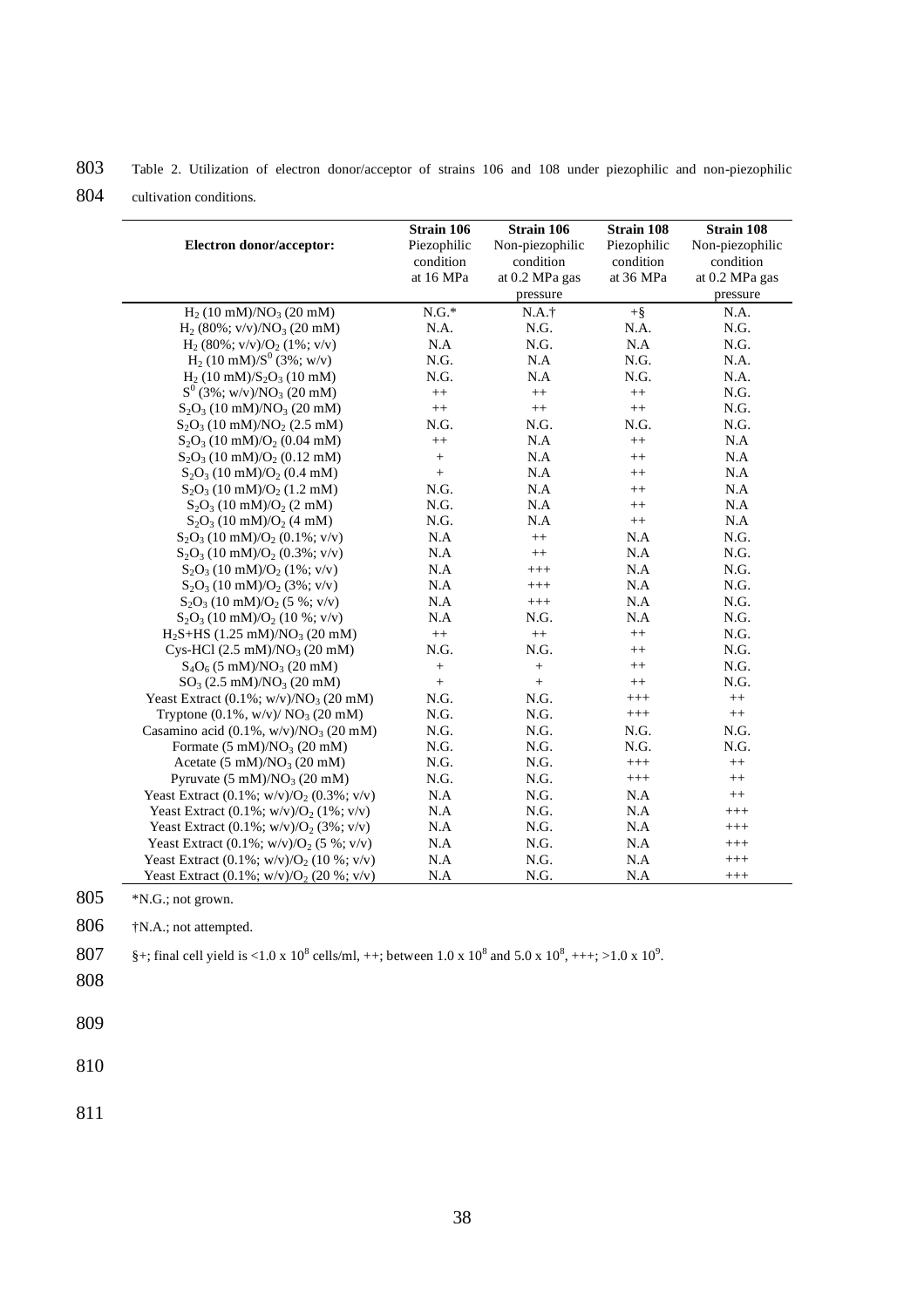| <b>Fatty acids</b>   | <b>Strain 106</b><br>Autotrophically<br>grown at 16 MPa | <b>Strain 106</b><br>Autotrophically<br>grown at 0.2 MPa<br>(gas pressure) | <b>Strain 108</b><br><b>Autotrophically</b><br>grown at 36 MPa | <b>Strain 108</b><br><b>Organotrophically</b><br>grown at 0.1 MPa<br>(air) |
|----------------------|---------------------------------------------------------|----------------------------------------------------------------------------|----------------------------------------------------------------|----------------------------------------------------------------------------|
| $C_{12}$             | 1.2%                                                    | 1.8%                                                                       | $n.d.*$                                                        | n.d.                                                                       |
| $C_{14}$             | 7.2%                                                    | 4.7%                                                                       | 3.4%                                                           | 3.2%                                                                       |
| $C_{15}$             | 2.1%                                                    | 1.9%                                                                       | n.d.                                                           | n.d.                                                                       |
| $C_{16}$             | 41.3%                                                   | 41.3%                                                                      | 21.4%                                                          | 26.8%                                                                      |
| $C_{16:1\omega7}$    | 14.3%                                                   | 5.3%                                                                       | n.d.                                                           | n.d.                                                                       |
| Anteiso $C_{17}$     | 14.3%                                                   | 17.1%                                                                      | n.d.                                                           | n.d.                                                                       |
| $C_{17}$             | 1.2%                                                    | 1.1                                                                        | n.d.                                                           | n.d.                                                                       |
| $C_{18}$             | 4.2%                                                    | 10.9%                                                                      | 37.5%                                                          | 42.0%                                                                      |
| $C_{18:1\,\omega_2}$ | n.d.                                                    | n.d.                                                                       | 16.5%                                                          | 12.2%                                                                      |
| $C_{18:1\omega7}$    | 14.1%                                                   | 15.9%                                                                      | 21.2%                                                          | 15.8%                                                                      |
| Total                | 99.9%                                                   | 100%                                                                       | 100%                                                           | 100%                                                                       |
| UF/SF†               | 0.397                                                   | 0.269                                                                      | 0.605                                                          | 0.389                                                                      |
| $\cup$ average $\S$  | 16.29                                                   | 16.52                                                                      | 17.44                                                          | 17.34                                                                      |

811 Table 3. Cellular fatty acid compositions of strains 106 and 108 under the piezophilic 812 and non-piezophilic cultivation conditions.

813 \*n.d.; not detected.

814 †UF/SF; unsaturated fatty acids/saturated fatty acids.

815 §C<sub>average</sub>; An average carbon chain number of fatty acids.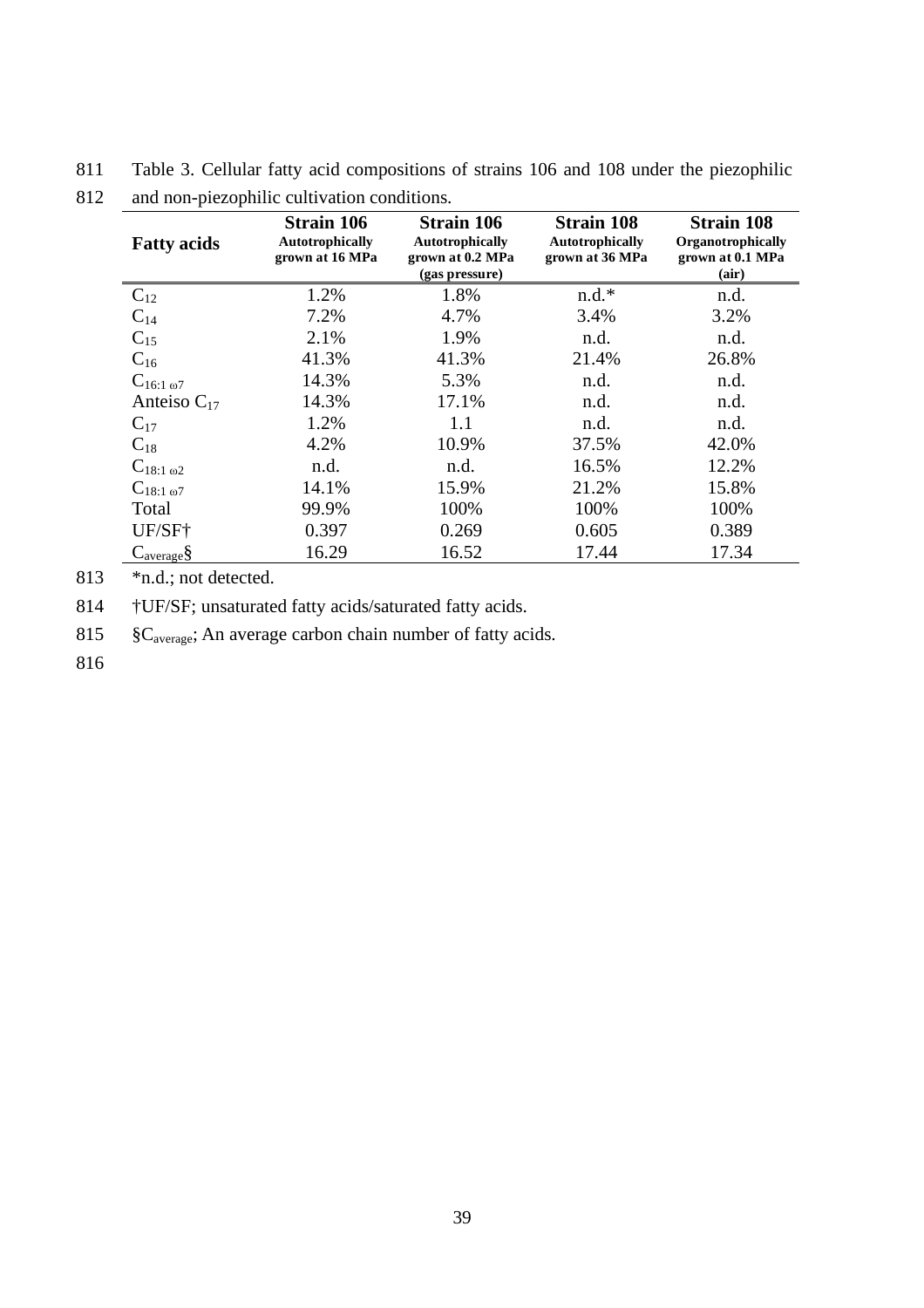- FIGURE LEGENDS
- 

 **Figure 1.** Electron micrographs of negatively stained cell of strain 106 grown under the piezophilic cultivation condition at 50 ˚C and 16 MPa (a) and under the non-piezophilic 820 cultivation condition at 50 °C and 0.2 MPa of gas pressure (80% H<sub>2</sub> + 20% CO<sub>2</sub>) (b), 821 and of strain 108 grown under the piezophilic cultivation condition at 50 °C and 16 MPa 822 (c). Bar indicates 2.0  $\mu$ m (a) and 1.0  $\mu$ m (b and c), respectively.

 **Figure 2.** Effects of temperature (a), pH (b) and NaCl concentration (c) on growth of 825 strain 106 ( $\bullet$ ) or strain 108 ( $\Box$ ). (a) Growth curves at different temperatures were determined in Piezo-MMJHS medium at pH 6.5 at the optimal pressures. (b) Effect of 827 pH on growth was determined in Piezo-MMJHS medium having varying pH at 50 °C 828 and the optimal pressures. The pH value was monitored before ( $\bullet$  and  $\Box$ ) and after ( $\circ$  and ■) the growth. (c) Effect of NaCl concentration on growth was determined in Piezo-MMJHS medium containing a varying concentration of NaCl at 50 ˚C and pH 6.0 under the piezophilic condition.

 **Figure 3.** Effect of hydrostatic pressure on growth of strains 106 (●) or 108 (□). Growth 834 curves were determined at 50 °C and pH 6.5 under the autotrophic growth condition.

 **Figure 4.** Time course of oxidation of electron donor, reduction of electron acceptor and concomitant growth of strain 106 grown with thiosulfate and nitrate (a), strain 108 838 grown with  $H_2$  and nitrate (b) or strain 108 grown with thiosulfate and nitrate (c). (a) Consumption of thiosulfate and nitrate, production of sulfate and nitrogenous gases and 840 cellular proliferation of strain 106 were determined at 50 °C, pH 6.5 and 16 MPa. (b) 841 Consumption of  $H_2$  and nitrate, production of nitrogenous gases and cellular proliferation of strain 108 were determined at 50 ˚C, pH 6.5 and 36 MPa. The 843 concentration  $N_2O$  is indicated as 5 times higher value for easy perception. (c) Consumption of thiosulfate and nitrate, production of nitrogenous gases and cellular 845 proliferation of strain 108 were determined at 50 °C, pH 6.5 and 36 MPa.

 **Figure 5.** Phylogenetic tree of representative species and endosymbionts within the *Alphaproteobacteria* and *Gammaproteobacteria* including strain 106 and 108. The tree was inferred from 16S rRNA gene sequences using the neighbor-joining method on the 1022 homologous sequence positions for each sequence. The number at each node represents the bootstrap value (in percent) determined by 1000 replicates. The scale bar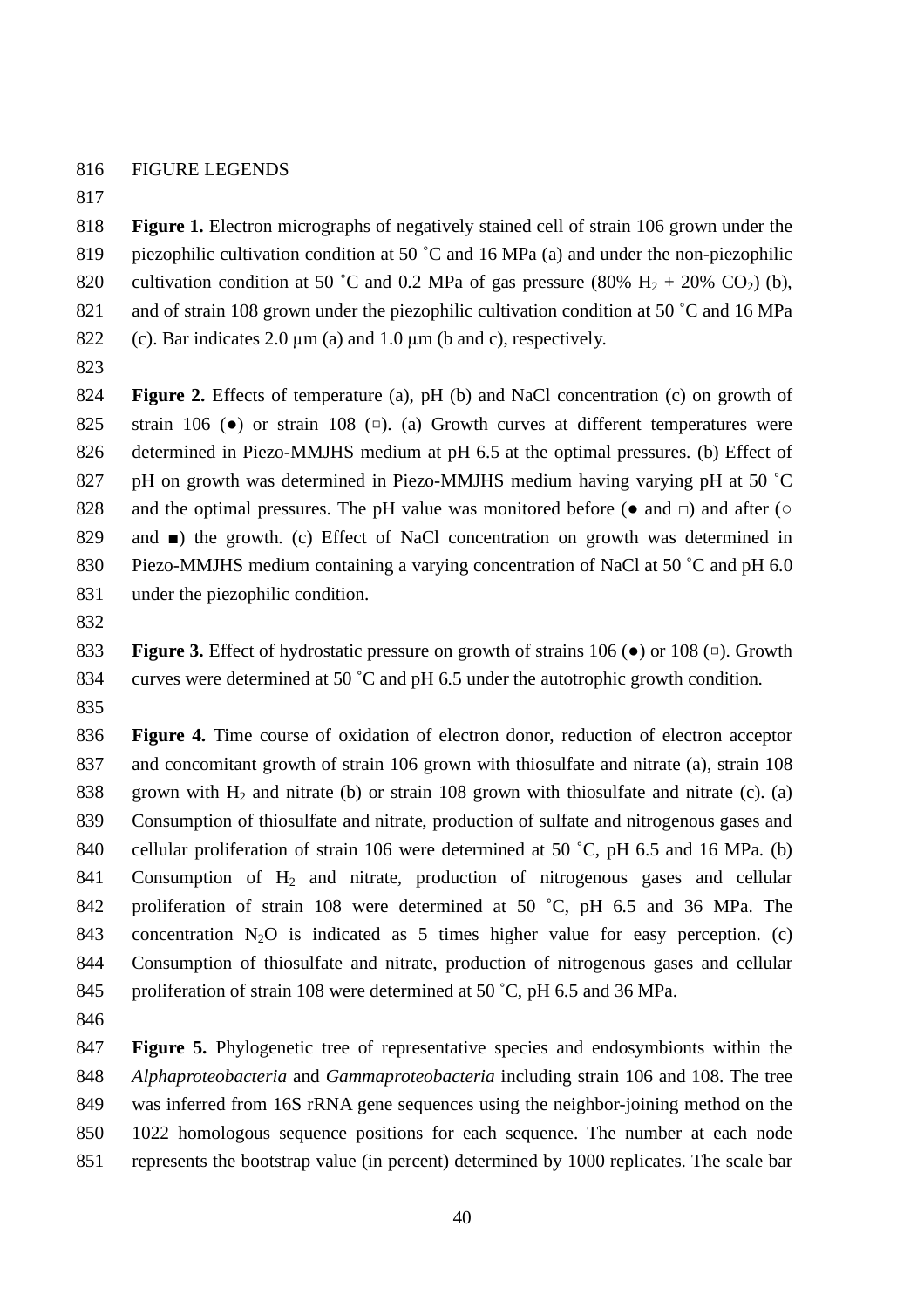indicates 5 substitutions per 100 nucleotides.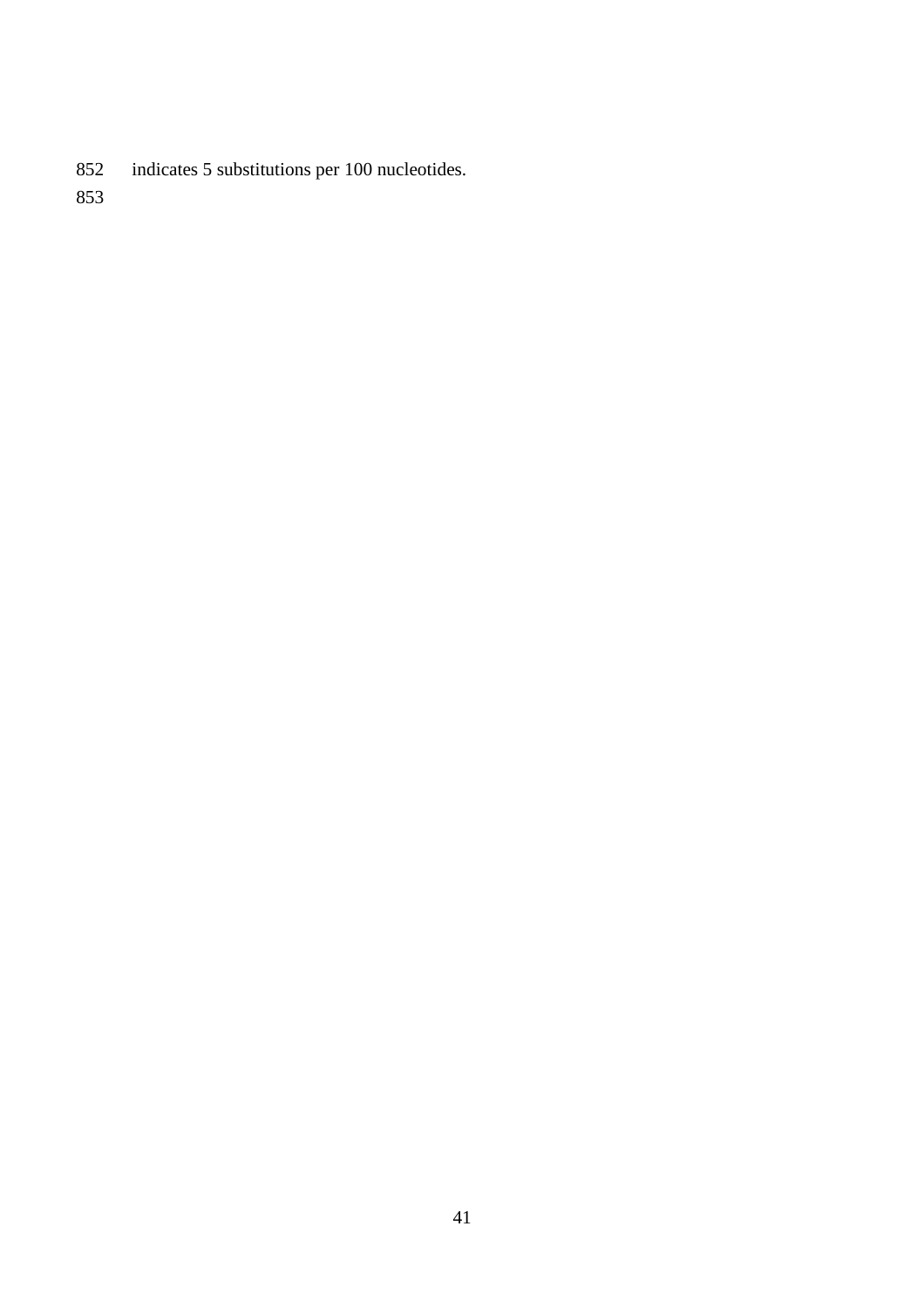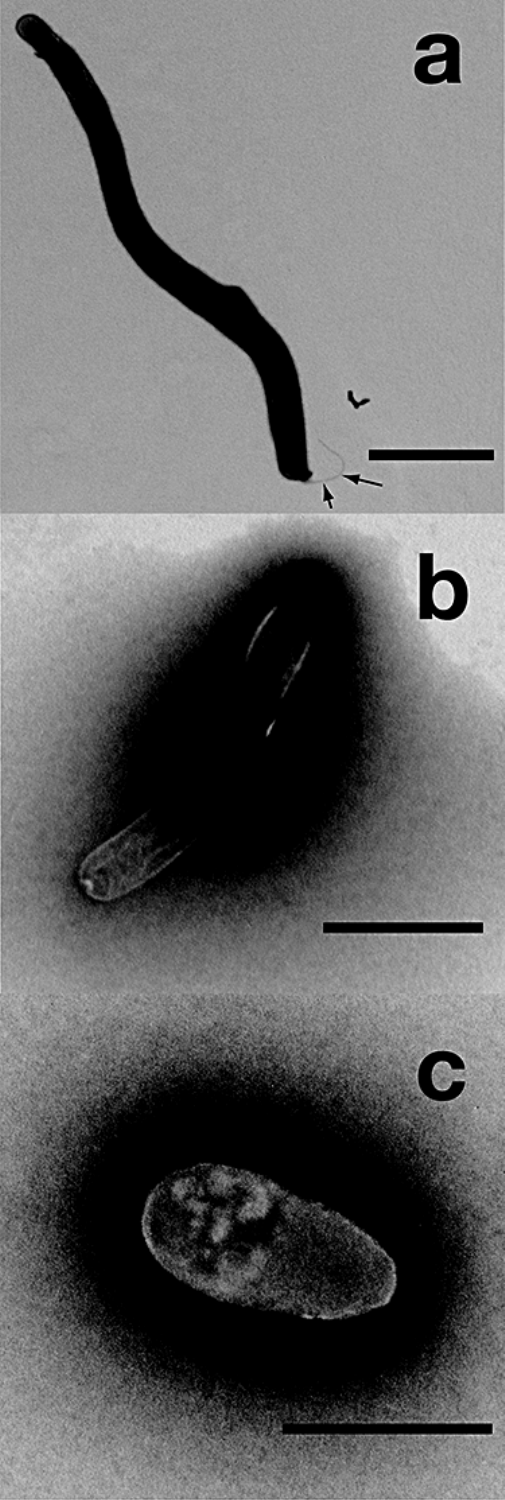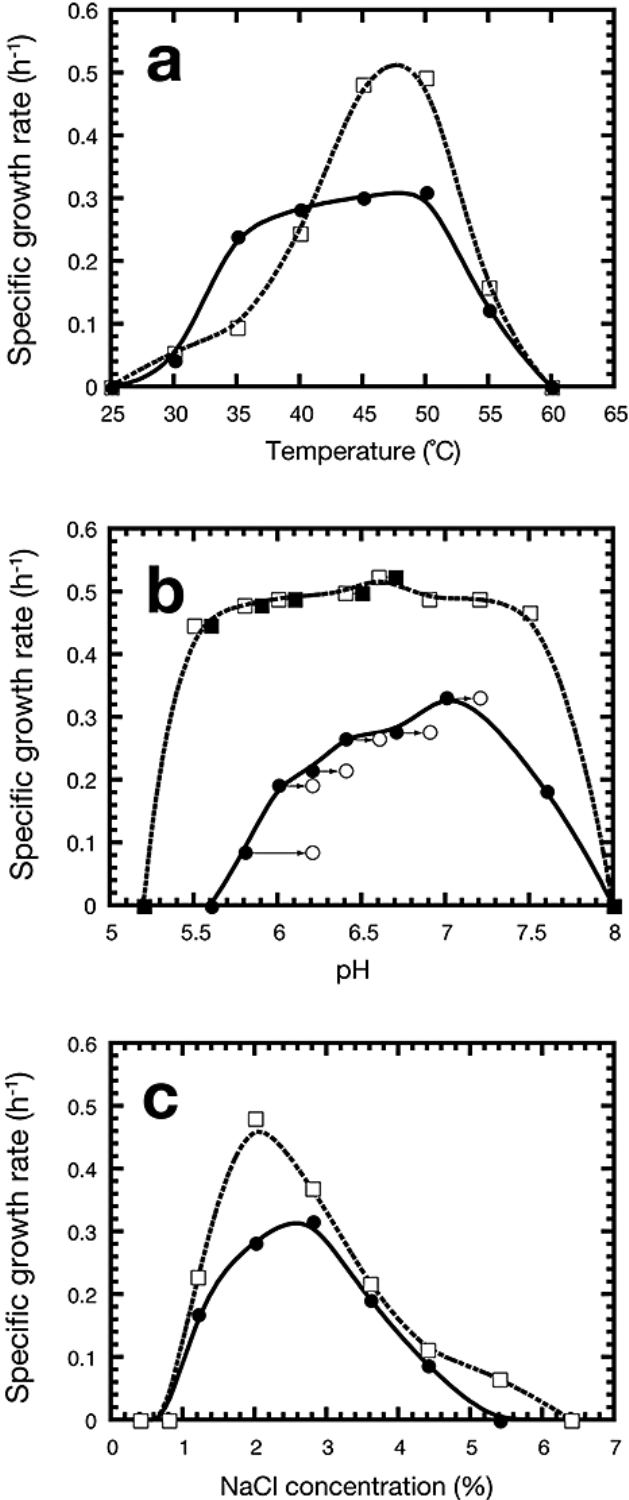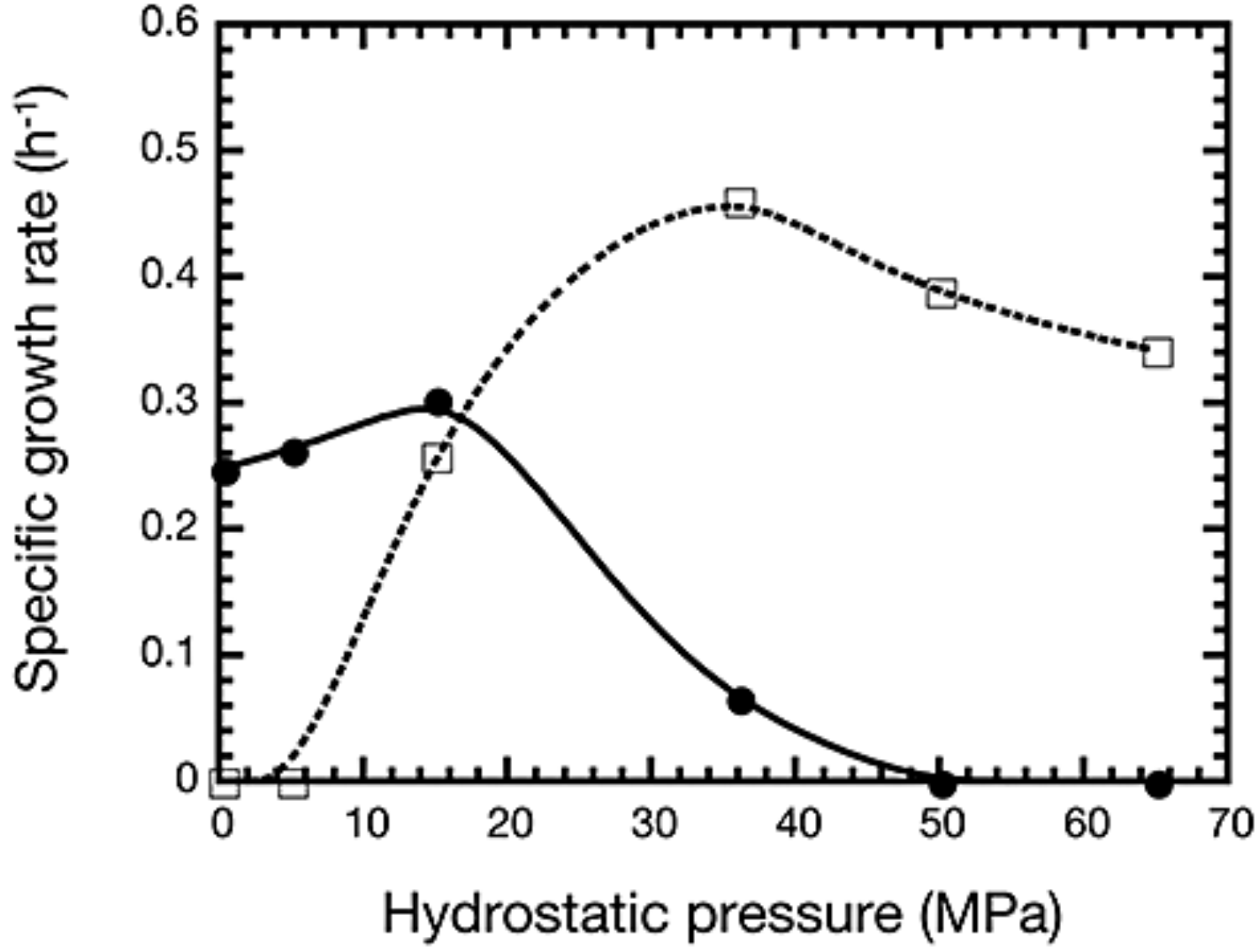